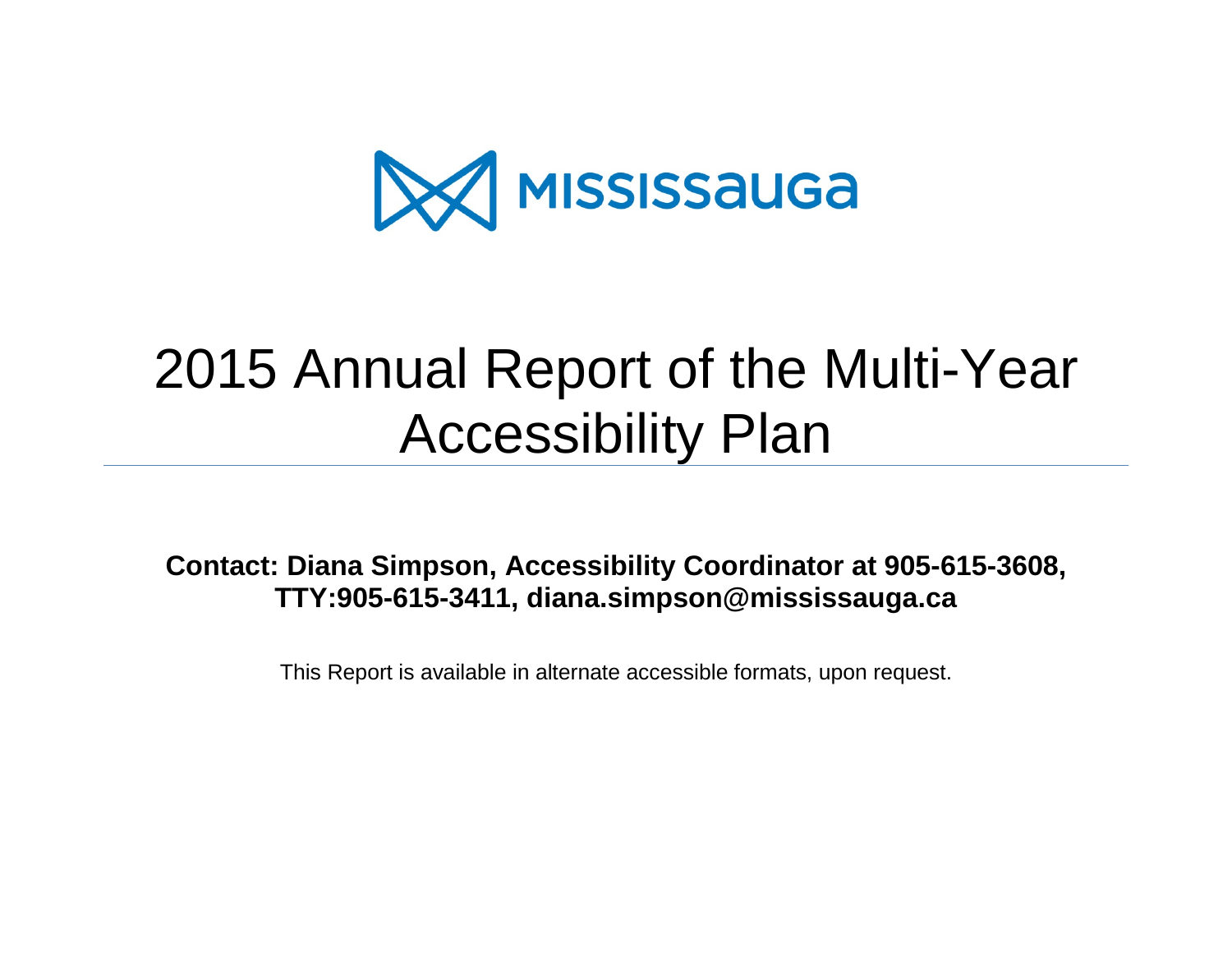#### **Table of Contents**

Appendix 2: MiWay 2015 Annual Accessibility Report Appendix 3: City of Mississauga AODA Compliance Report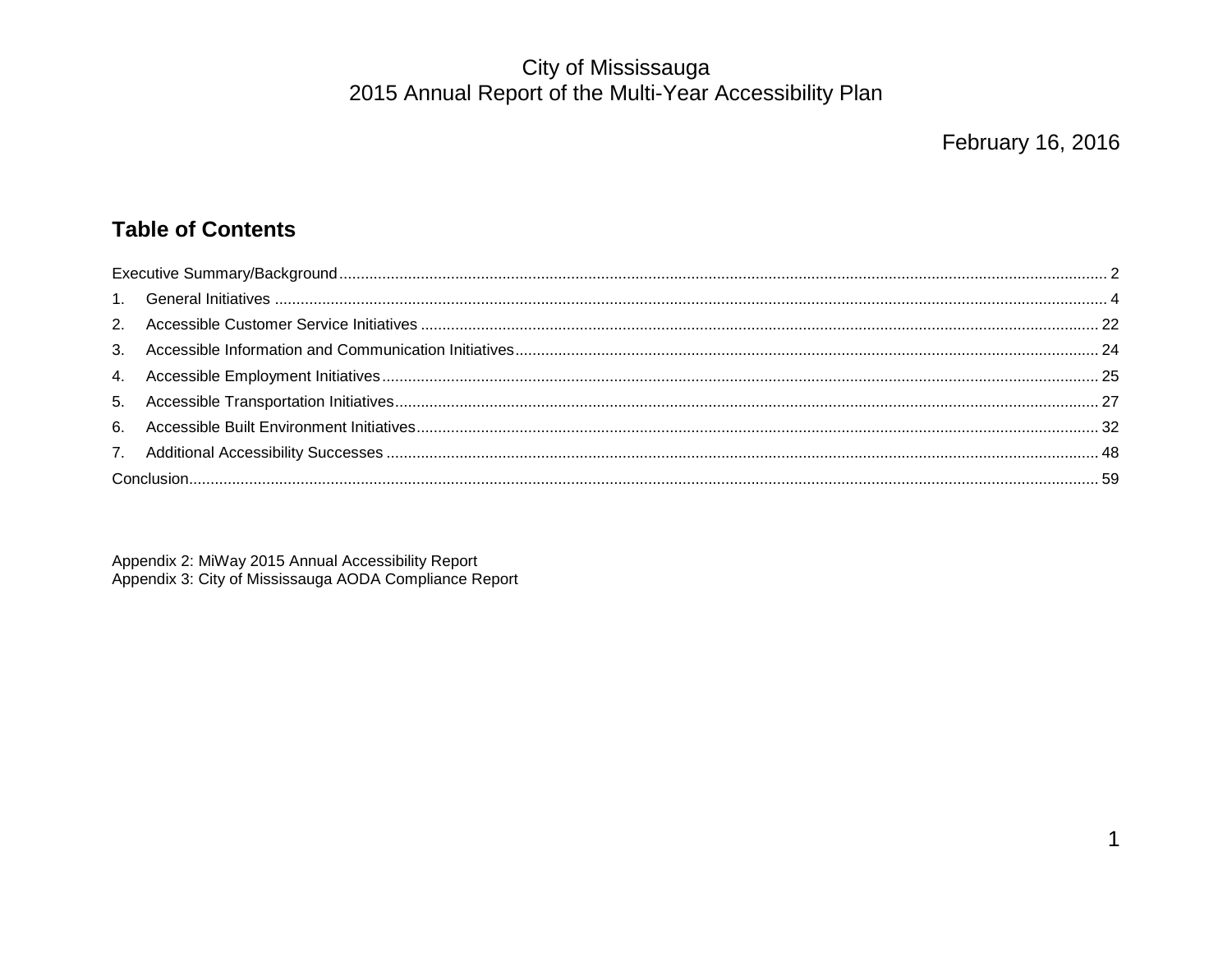#### February 16, 2016

#### <span id="page-2-0"></span>**EXECUTIVE SUMMARY/BACKGROUND:**

This Annual City of Mississauga Accessibility Plan Report has been prepared in accordance with the *Accessibility for Ontarians with Disabilities*  Act (AODA, 2005) and represents the City's 13<sup>th</sup> Annual Report.

The Report summarizes the achievements the City of Mississauga has made in 2015, in reference to the projects associated with the prevention and removal of barriers to persons with disabilities that live, work, and travel in Mississauga. By removing barriers for persons with disabilities, we are removing barriers for everyone!

The [Multi-Year Accessibility Plan \(2012-2017 Initiatives, dated January 26, 2012\),](http://www.mississauga.ca/portal/residents/accessibility) was approved by Council in March, 2012. This launched the City's new approach to accessibility planning. The Plan follows a new format from previous City of Mississauga Accessibility Plans. It lists projects that are associated with accessibility standards under the AODA.

[MiWay's Annual Report o](http://www.mississauga.ca/portal/miway/accessibleservice)utlines improvements made to transit. The report is also included as an Appendix to the Annual Report of the Multi-Year Accessibility Plan.

With the Integrated Accessibility Standards Regulation (IASR) being passed in 2011, and amendments being added in 2012 regarding the accessible built environment, the City's main focus for accessibility planning is on the implementation of the IASR requirements.

The IASR covers general, information and communication, employment, transportation, and built environment standards. Accessibility Plans are referenced in the general requirements of the IASR. Accessibility Plans are to be reviewed at least once every five years, and municipalities are to prepare an annual status report on the progress of measures taken to implement the strategy in the Accessibility Plan.

The 2012, IASR amendments included new standards governing the design of public spaces in the built environment. The standards outline requirements for both the public and private sector to incorporate into the design of the following public spaces beginning in 2016. Note, however, that these requirements apply to contracts signed after January 1, 2013:

- 1. Recreational Trails and Beach Access Routes
- 2. Outdoor Public-Use Eating Areas (e.g. rest stops or picnic areas)
- 3. Outdoor Play Spaces (e.g. playgrounds)
- 4. Exterior Paths of Travel (e.g. sidewalks, ramps, stairs, curb ramps, accessible/audible pedestrian signals)
- 5. Accessible parking (on and off-street)
- 6. Obtaining Services (e.g. services counters, waiting areas)
- 7. Maintenance (of accessibility-related equipment and features in public spaces).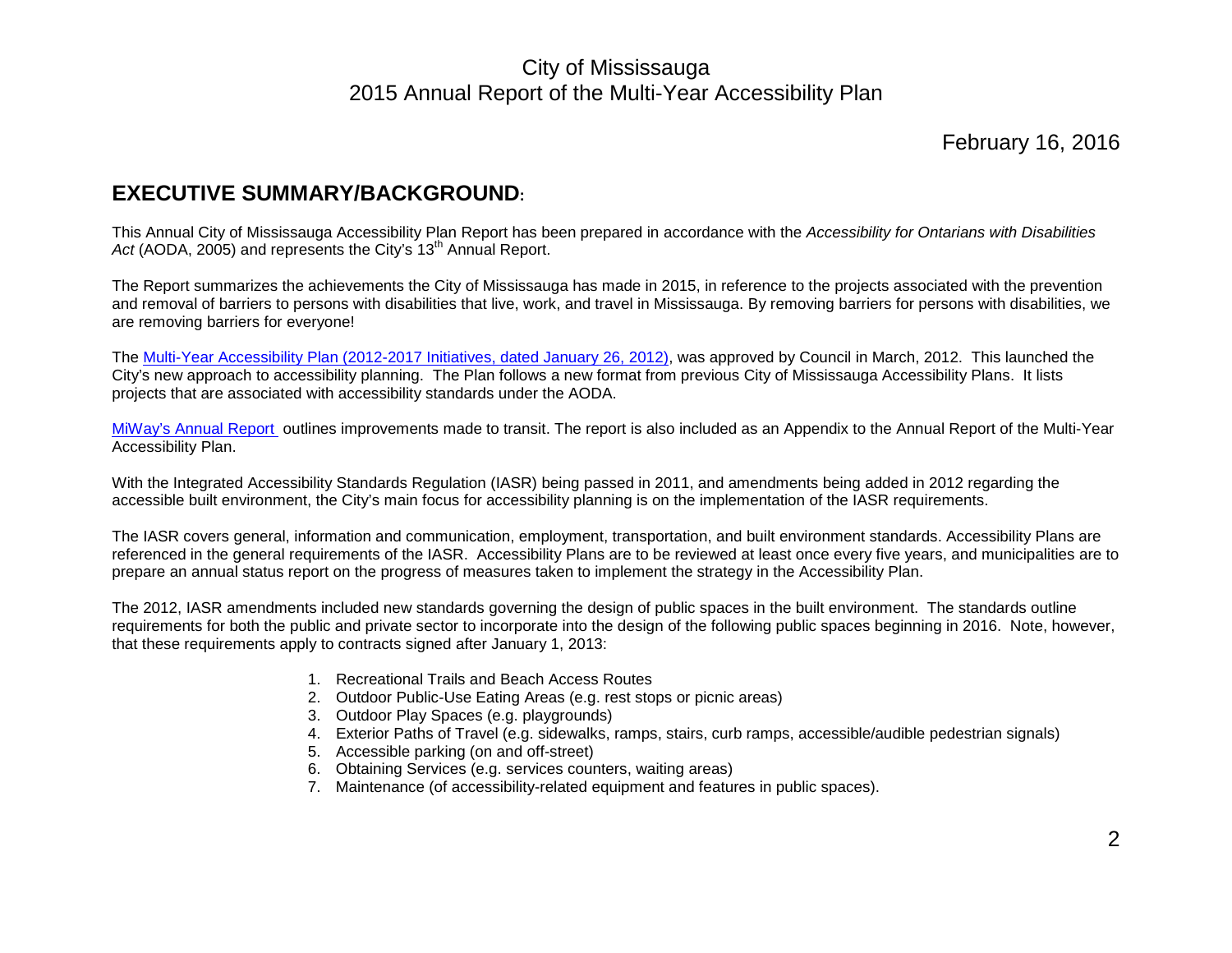#### February 16, 2016

In 2013, a number of new projects were added under the category: "Accessible Built Environment Initiatives" to reflect the Design of Public Spaces Standard (Accessible Built Environment Standards under the IASR). On December 27, 2013, Ontario Regulation 368/13 was filed to amend the new 2012 Building Code, O.Reg. 332/12. The effective date of the amendment is January 1, 2015. The amended requirements will substantially enhance accessibility in newly constructed buildings and existing buildings that are to be extensively renovated (mainly indoor elements). For further details go to the [Ministry of Municipal Affairs and Housing website.](http://www.mah.gov.on.ca/Page10547.aspx)

To review details of the Design of Public Spaces Standards go to the provincial government [e-laws site.](http://www.e-laws.gov.on.ca/html/source/regs/english/2012/elaws_src_regs_r12413_e.htm)

The City of Mississauga consults with the [Mississauga Accessibility Advisory Committee \(](http://www.mississauga.ca/portal/residents/advisorycommittee)AAC) which advises, recommends and assists the City in promoting and facilitating a barrier-free Mississauga for citizens of all abilities (universal accessibility) including persons with disabilities. Their role is to review municipal policies, programs and services and to assist with the identification, removal and prevention of barriers faced by persons with disabilities.

The City of Mississauga Accessibility Staff Working Group, other related staff groups and the AAC have been working diligently to comply with the legislation and implement accessibility improvements.

The City of Mississauga has complied with the AODA requirements (Accessible Customer Service Regulation, IASR) that were due by January 1, 2015, and submitted the AODA Self-Certified Accessibility Report on December 7, 2015 (Appendix 3).

This Annual Report demonstrates the City's commitment to making accessibility a part of everyday business. Barriers have been removed in many areas including: City owned buildings, parks, and recreation services.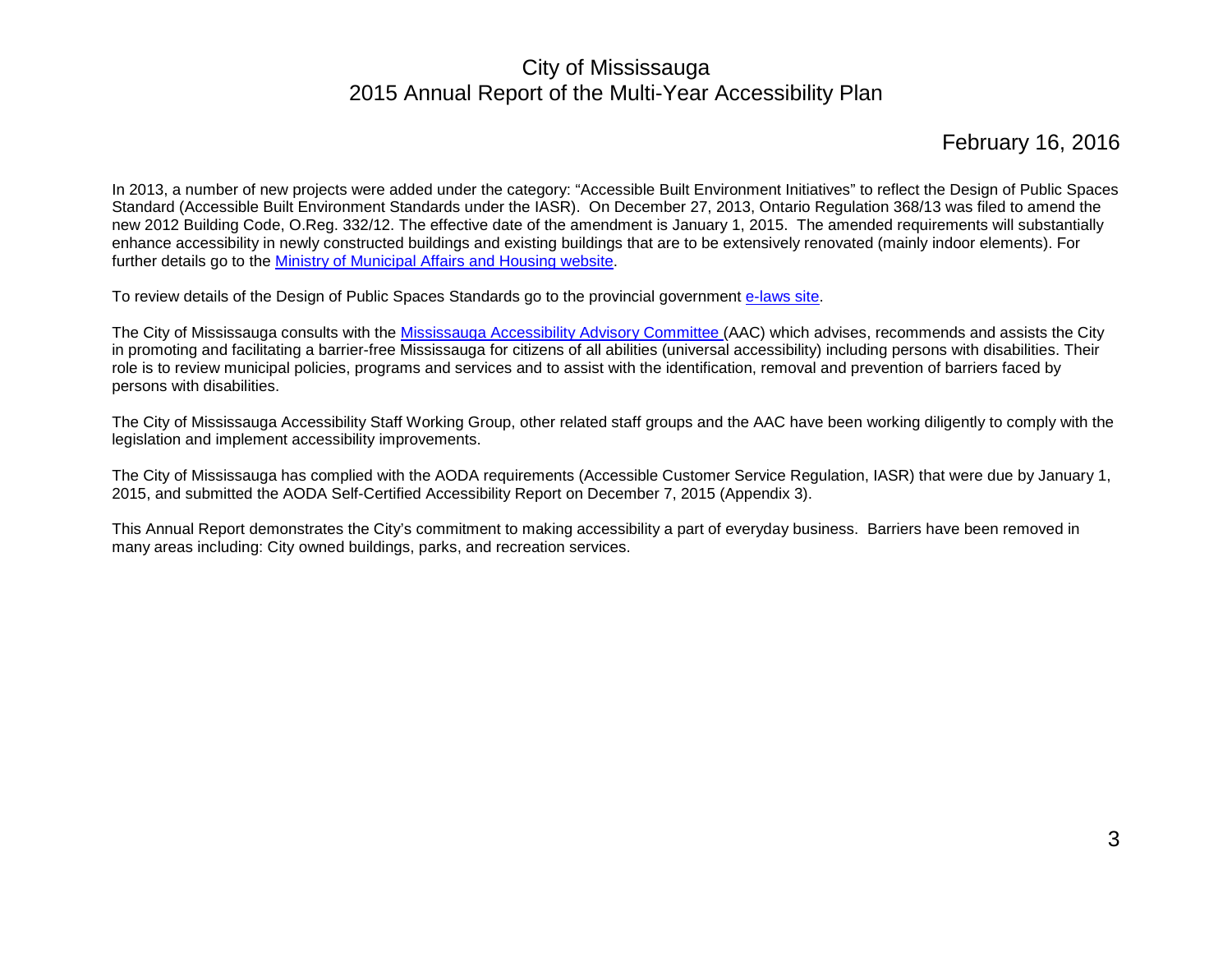<span id="page-4-0"></span>

| <b>Project Title</b>                                                                                                  | Description                                                                                                                                                                                                                                                                                                                                                                                                                                                                                                                                                                                                                                              | Time<br>Frame  | <b>Lead Department</b>                                                                                                                                 | <b>Achievements/Next Steps</b>                                                                                                                                                                                                                                                                                                                                                                                                                                                                                                                                                                                                                                                                                                                                           |  |  |  |  |  |  |
|-----------------------------------------------------------------------------------------------------------------------|----------------------------------------------------------------------------------------------------------------------------------------------------------------------------------------------------------------------------------------------------------------------------------------------------------------------------------------------------------------------------------------------------------------------------------------------------------------------------------------------------------------------------------------------------------------------------------------------------------------------------------------------------------|----------------|--------------------------------------------------------------------------------------------------------------------------------------------------------|--------------------------------------------------------------------------------------------------------------------------------------------------------------------------------------------------------------------------------------------------------------------------------------------------------------------------------------------------------------------------------------------------------------------------------------------------------------------------------------------------------------------------------------------------------------------------------------------------------------------------------------------------------------------------------------------------------------------------------------------------------------------------|--|--|--|--|--|--|
|                                                                                                                       | <b>1. GENERAL INITIATIVES</b>                                                                                                                                                                                                                                                                                                                                                                                                                                                                                                                                                                                                                            |                |                                                                                                                                                        |                                                                                                                                                                                                                                                                                                                                                                                                                                                                                                                                                                                                                                                                                                                                                                          |  |  |  |  |  |  |
| Multi-year<br>Accessibility<br>Plan<br>(IASR, 4)                                                                      | An outline of the City's strategy to prevent and<br>remove barriers and meet requirements under the<br>Accessibility for Ontarians with Disabilities Act,<br>(AODA) and our obligations under the Accessibility<br><b>Standards</b><br>This will include an annual status report on the<br>progress with the initiatives in the Plan.                                                                                                                                                                                                                                                                                                                    | 2012<br>Annual | Corporate<br>Services,<br><b>Facilities and</b><br>Property<br>Management,<br>Accessibility<br>Coordinator                                             | The Multi-year Accessibility Plan was approved by Council<br>on March 7, 2012.<br>This 2015 Annual Report of the Accessibility Plan is the<br>4 <sup>th</sup> report under, under the 2012-2017 Multi-Year<br>Accessibility Plan. The City of Mississauga has been<br>preparing annual reports since 2003.<br>Past Annual Accessibility Plans and the Multi-Year<br>Accessibility plan (2011 Annual Report, 2012-2017<br>Initiatives) can be found on the City's "Accessibility -<br><b>Removing Barriers" website.</b>                                                                                                                                                                                                                                                  |  |  |  |  |  |  |
| Inclusion of<br>Accessibility<br>Planning in the<br>City's Strategic<br>Plan,<br>Departmental<br>and Master<br>Plans. | Ensure that all city-wide planning projects are<br>reviewed with an accessibility lens; for example:<br>The City's Strategic Plan: Our Future<br>$\bullet$<br>Mississauga.<br>Older Adult Plan<br>Youth Plan<br>Mississauga Transitway Project<br><b>Hurontario/Main Street Master Plan</b><br>(LRT)<br><b>Inspiration Lakeview Project</b><br>$\bullet$<br><b>Inspiration Port Credit</b><br>Downtown 21 Master Plan<br><b>Dundas Connects - The Dundas</b><br><b>Corridor Master Plan</b><br>Lakeshore Road Transportation Master<br>$\bullet$<br>Plan and Implementation Strategy<br><b>Credit River Parks Strategy</b><br><b>Cycling Master Plan</b> | Ongoing        | Corporate<br>Services,<br><b>Facilities and</b><br>Property<br>Management,<br>All Departments<br>in collaboration<br>with Accessibility<br>Coordinator | Many city-wide planning projects are reviewed annually in<br>conjunction with the <b>City's Strategic Plan</b> , under these<br>pillars: Move, Belong, Connect, Prosper and Green.<br>As stated in the 2014 Report on the Strategic Plan: "When<br>the Strategic Plan is achieved we will be known as a<br>location of destinations; a city with a variety of events and<br>festivals supported by a vibrant downtown and a<br>spectacular waterfront. It will be a location of choice for<br>people who want to live, learn, work, play and visit."<br>In 2015, The City of Mississauga completed the five-year<br>mark of its Strategic Plan. The Plan was originally<br>approved in 2009.<br>The Five-Year Strategic Plan Update includes these Pillar<br>Highlights: |  |  |  |  |  |  |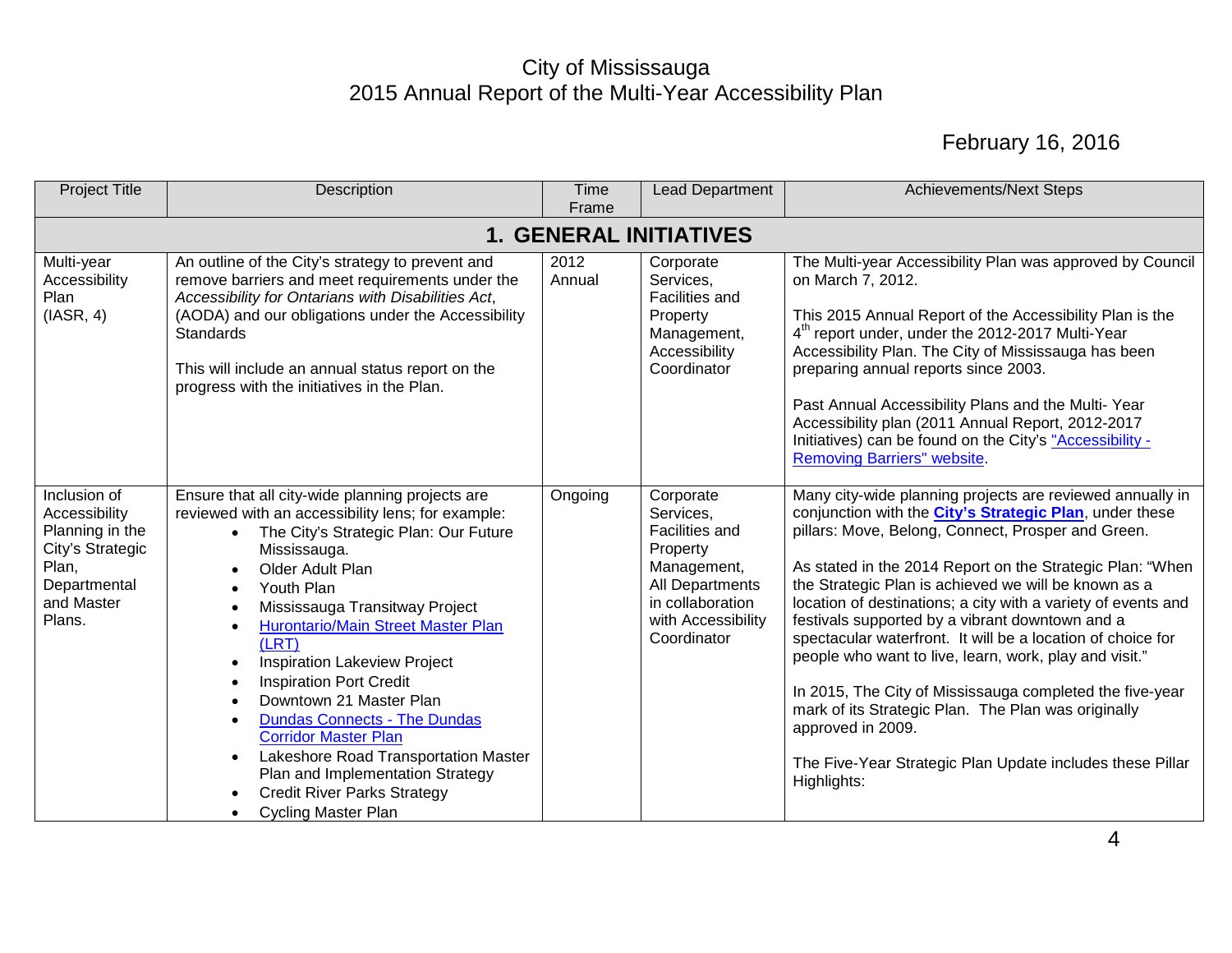| <b>Project Title</b> | Description                                                                                                                                                                                                                                                                                                                                                                                                                                                                                                                                                                                                                                                                | Time<br>Frame | <b>Lead Department</b> | <b>Achievements/Next Steps</b>                                                                                                                                                                                                                                                                                                                                                                                                                                                                                                                                                                                                                                                                                                                                                                                                                                                                                                                                                                                                                                                                                                                                                                                   |
|----------------------|----------------------------------------------------------------------------------------------------------------------------------------------------------------------------------------------------------------------------------------------------------------------------------------------------------------------------------------------------------------------------------------------------------------------------------------------------------------------------------------------------------------------------------------------------------------------------------------------------------------------------------------------------------------------------|---------------|------------------------|------------------------------------------------------------------------------------------------------------------------------------------------------------------------------------------------------------------------------------------------------------------------------------------------------------------------------------------------------------------------------------------------------------------------------------------------------------------------------------------------------------------------------------------------------------------------------------------------------------------------------------------------------------------------------------------------------------------------------------------------------------------------------------------------------------------------------------------------------------------------------------------------------------------------------------------------------------------------------------------------------------------------------------------------------------------------------------------------------------------------------------------------------------------------------------------------------------------|
|                      | Future Directions: Master Plan for<br>$\bullet$<br>Recreation, Library, and Parks and<br><b>Natural Areas</b><br>Information Technology Strategic Plan<br>$\bullet$<br>Mississauga Official Plan<br>$\bullet$<br><b>Economic Development Strategy</b><br>Living Green Master Plan<br><b>Communications Master Plan 2012</b><br><b>Waterfront Parks Strategy</b><br>$\bullet$<br>Downtown Growth Area Park Provision<br>Strategy<br>Sport Plan<br>Mississauga Celebration Square<br>Strategic Plan<br>People Strategy (Human Resources)<br>$\bullet$<br>Heritage and Museums Strategic Plan<br><b>Customer Service Strategy</b><br><b>Transportation Master Plan</b><br>Etc |               |                        | Belong:<br>Since 2009, the City has rehabilitated seven<br>٠<br>outdoor pools (with accessibility improvements)<br>The Driveway Windrow Snow Clearing Program is<br>a permanent program for older adults 65+ and<br>people with disabilities. For some eligible<br>residents, the service is free, for others there is a<br>\$200 fee. There are 153 residents registered for<br>the 2015-16 season.<br>Sheridan College Phase 2 is set to be completed<br>by Sept. 2016.<br><b>Connect:</b><br>Over the past five years, the City has added three<br>$\bullet$<br>therapeutic pools to its facilities, with an average<br>increase in use of 16 per cent per year.<br>Meadowvale Community Centre will be the next<br>facility to install a therapeutic pool in 2016.<br>Prosper:<br>- The City's <b>Downtown 21 Master Plan</b> describes an urban<br>centre that is desirable for all Mississauga residents, as<br>well as businesses and their employees. It will be a<br>collection of walkable neighborhoods, each with its own<br>character, and easily accessible by transit.<br>Urban design for the <b>Hurontario/Main (LRT)</b> incorporates<br>universal design principles through the provision of: |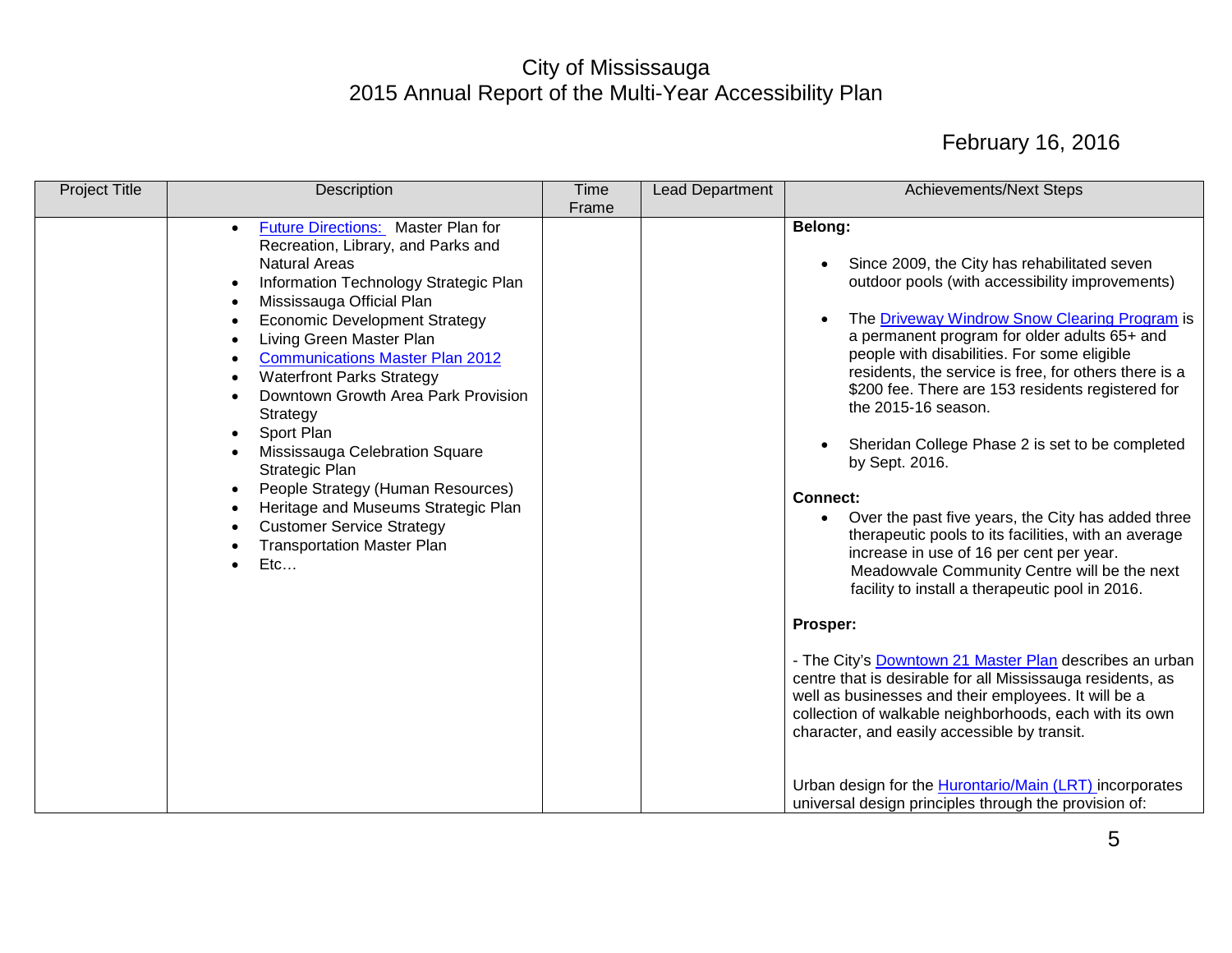| <b>Project Title</b> | Description | Time  | Lead Department | <b>Achievements/Next Steps</b>                                                                                                                                                                                                                                                                                                                                                                                                                                                                                                                                                                                                                      |
|----------------------|-------------|-------|-----------------|-----------------------------------------------------------------------------------------------------------------------------------------------------------------------------------------------------------------------------------------------------------------------------------------------------------------------------------------------------------------------------------------------------------------------------------------------------------------------------------------------------------------------------------------------------------------------------------------------------------------------------------------------------|
|                      |             | Frame |                 |                                                                                                                                                                                                                                                                                                                                                                                                                                                                                                                                                                                                                                                     |
|                      |             |       |                 | Wide sidewalks (min. 1.8m to 2.0m) with curb<br>ramps at all intersections and minimal slopes<br>to match roadway design<br>Pedestrian signals<br>Step free access<br>The installation of elevators at the Cooksville<br>Station to facilitate transfers for the LRT to<br>GO system<br>Level boarding meeting accessibility<br>standards<br>Wayfinding systems for people with visual<br>disabilities<br>Easy access for strollers and mobility devices<br>"LRT stop design will be paramount to ensure a seamless,<br>accessible, and attractive customer environment and<br>experience."<br>Here are some achievements and plans stemming out of |
|                      |             |       |                 | the City's <b>Older Adult Plan</b> :<br>Older Adult Advisory Panel (OAAP) completed<br>$\bullet$<br>their first year as a panel. Panel has provided<br>consultation regarding; public transportation;<br>Public Vehicle Licensing bylaw; Park<br>459; Region of Peel, Age Friendly Policy; Older<br>Adult Space & Services Plan; and Age Friendly<br>Communities priorities. The Accessibility<br>Coordinator is a member of this panel and one of<br>community members is a person with a disability.<br>The Community Centre Older Adult Committees<br>(CCOAC) implementation is complete. All                                                    |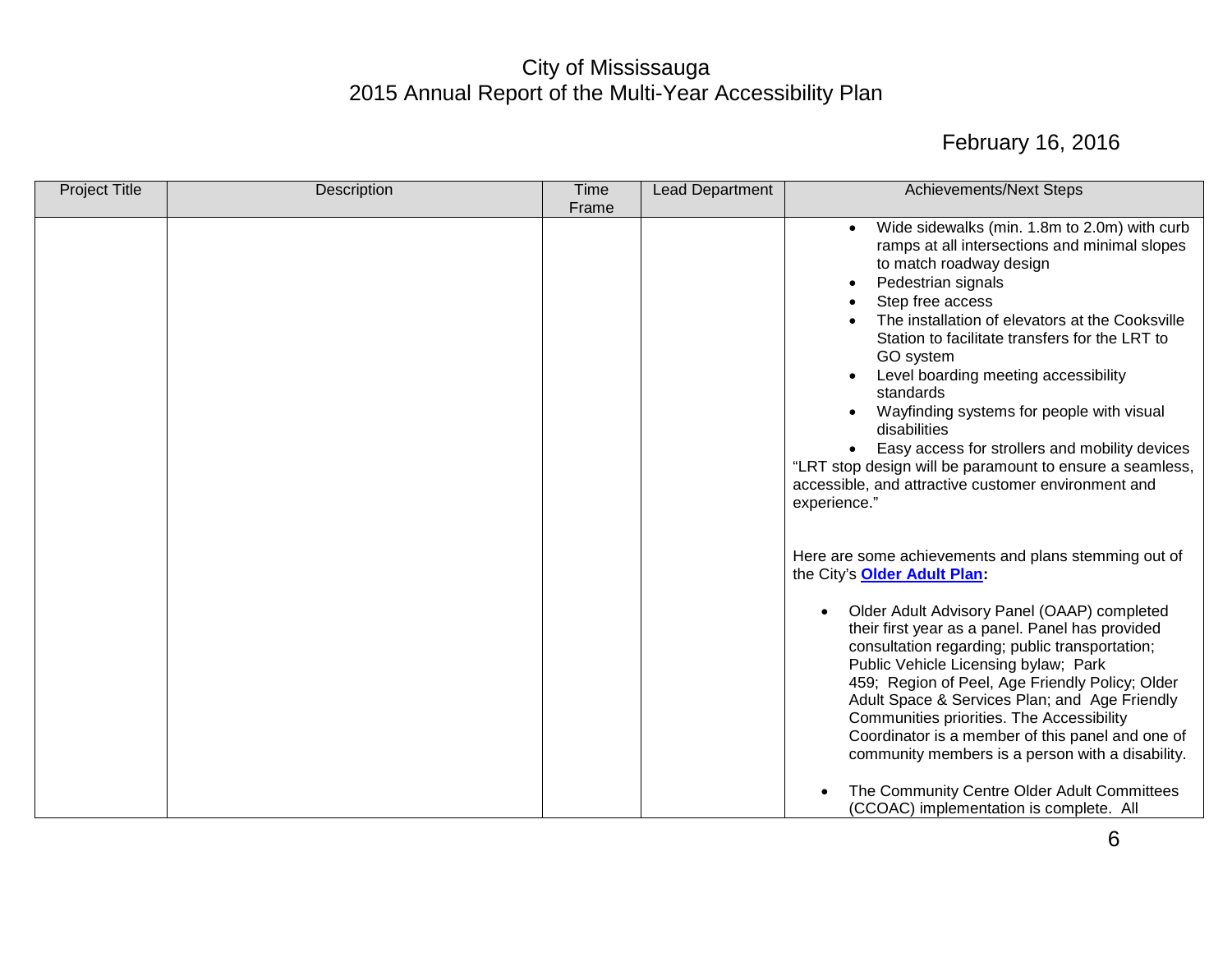| <b>Project Title</b> | Description | Time  | <b>Lead Department</b> | <b>Achievements/Next Steps</b>                                                                                                                                                                                                                                                                                                                                                                                                                                                                                    |
|----------------------|-------------|-------|------------------------|-------------------------------------------------------------------------------------------------------------------------------------------------------------------------------------------------------------------------------------------------------------------------------------------------------------------------------------------------------------------------------------------------------------------------------------------------------------------------------------------------------------------|
|                      |             | Frame |                        |                                                                                                                                                                                                                                                                                                                                                                                                                                                                                                                   |
|                      |             |       |                        | community centres are involved in a CCOAC.                                                                                                                                                                                                                                                                                                                                                                                                                                                                        |
|                      |             |       |                        | The City received 8 Elderly Persons Centre base<br>$\bullet$<br>funding grants from the Ontario Senior<br>Secretariat in the amount of \$219,300. The<br>grants are allocated to support the delivery of<br>quality, age friendly activities. The grants are<br>distributed to six community centres, the<br>Mississauga Seniors' Centre and Square One<br>Older Adult Centre. In addition, in 2015 the city<br>received \$86,278 in special grants for purchases<br>of equipment and older adult programming.    |
|                      |             |       |                        | Pursue and achieve the designation of an Age<br>$\bullet$<br>Friendly Community (World Health Organization).<br>The City received a \$50,000 Age Friendly<br>Community Grant to move this initiative<br>forward. The grant period is June 2015 to March<br>31, 2017. The plan includes; conducting a city<br>wide self-assessment, establishing an Action Plan<br>and Action Task groups for each AFC dimension,<br>identifying priorities for each task group and<br>applying for the designation in March 2017. |
|                      |             |       |                        | Seniors Month Events were held throughout the<br>$\bullet$<br>city at community centres. The event will take on<br>a new venue and a larger scope of events<br>including, info trade fair, demonstrations, sports<br>and fitness demos, informative lectures, lunch and<br>talent show. Hershey Centre, June 1, 2016 -<br>Kickoff event for Seniors Month Activities -<br>3000 plus expected. Includes Transportation<br>Shuttle service from Community Centres.                                                  |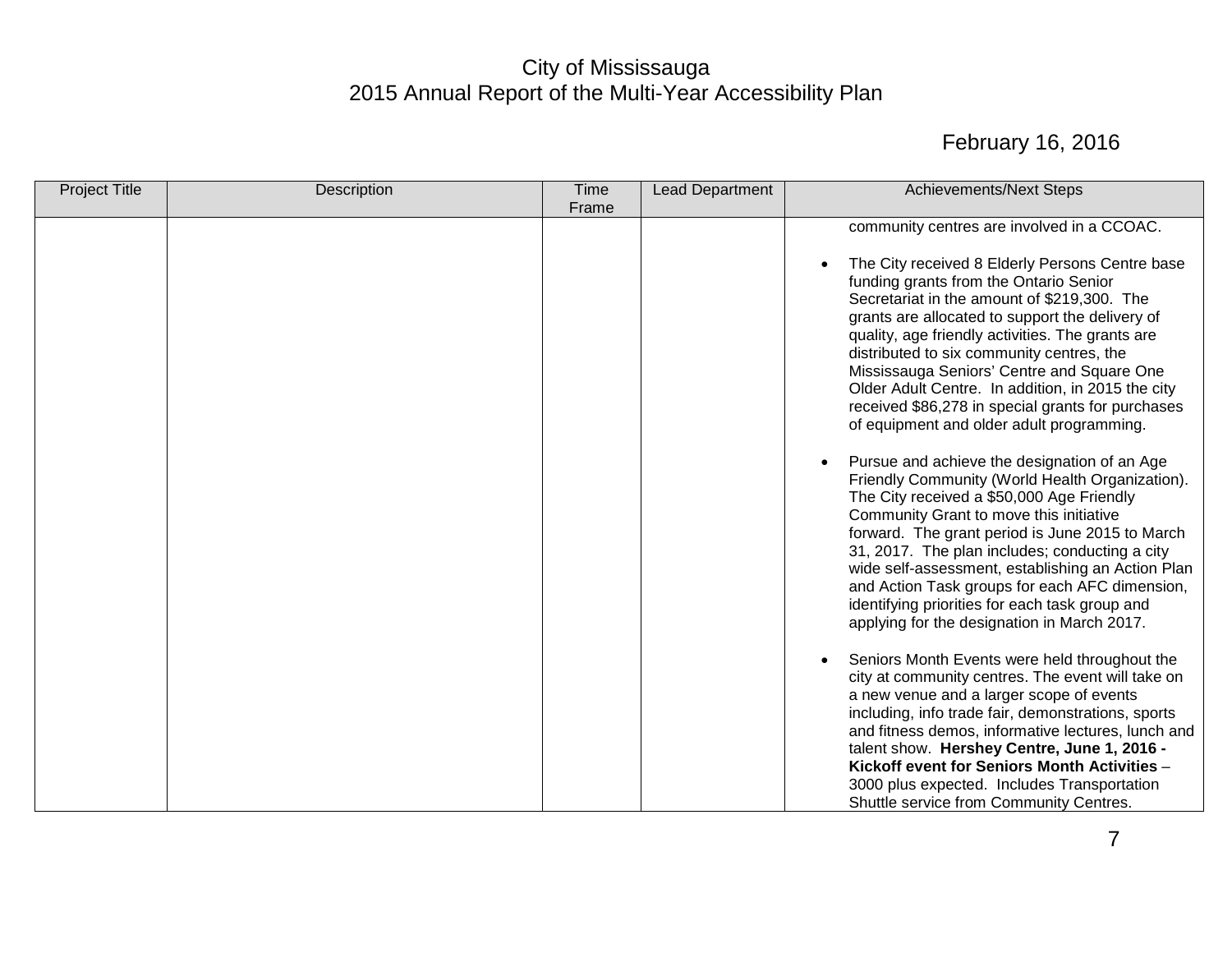| <b>Project Title</b> | Description | Time<br>Frame | <b>Lead Department</b> | <b>Achievements/Next Steps</b>                                                                                                                                                                                                                                                                                                                                                                                                             |
|----------------------|-------------|---------------|------------------------|--------------------------------------------------------------------------------------------------------------------------------------------------------------------------------------------------------------------------------------------------------------------------------------------------------------------------------------------------------------------------------------------------------------------------------------------|
|                      |             |               |                        | Redesign and launch of the Older Adult Website<br>on September 1,<br>The first Active + Guide for Adult and Older Adults<br>$\bullet$<br>(hardcopy) will be available February 29, 2016.                                                                                                                                                                                                                                                   |
|                      |             |               |                        | Recommendation #42 in the <b>Future Directions Master</b><br>Plan for Recreation (2014) states "Expand partnerships<br>with groups that provide services to persons with<br>disabilities to enable a seamless system and barrier free<br>access to recreation and sport pursuits.                                                                                                                                                          |
|                      |             |               |                        | In 2015, the Recreation Division launched a new pilot<br>project in collaboration with Community Living<br>Mississauga that will enhance outreach and support<br>participation of adults with intellectual disabilities in<br>municipal recreation with funding from the Ministry of<br>Community and Social Services. This funding is available<br>until March 2017. The plan is to sustain this work beyond<br>the scope of the project. |
|                      |             |               |                        | The program will provide the appropriate level of support<br>to individuals (i.e. 1:1, 2:1 or 3:1 support). To date, 86<br>individual recreation plans have been developed. Support<br>is also being provided to assist with the registration<br>process and making decisions about interests and<br>locations.                                                                                                                            |
|                      |             |               |                        | Training is also being provided to Recreation staff on how<br>to modify programs. As of Jan. 7, 2015, 350 part time<br>recreation staff have been trained. Summer recreation                                                                                                                                                                                                                                                               |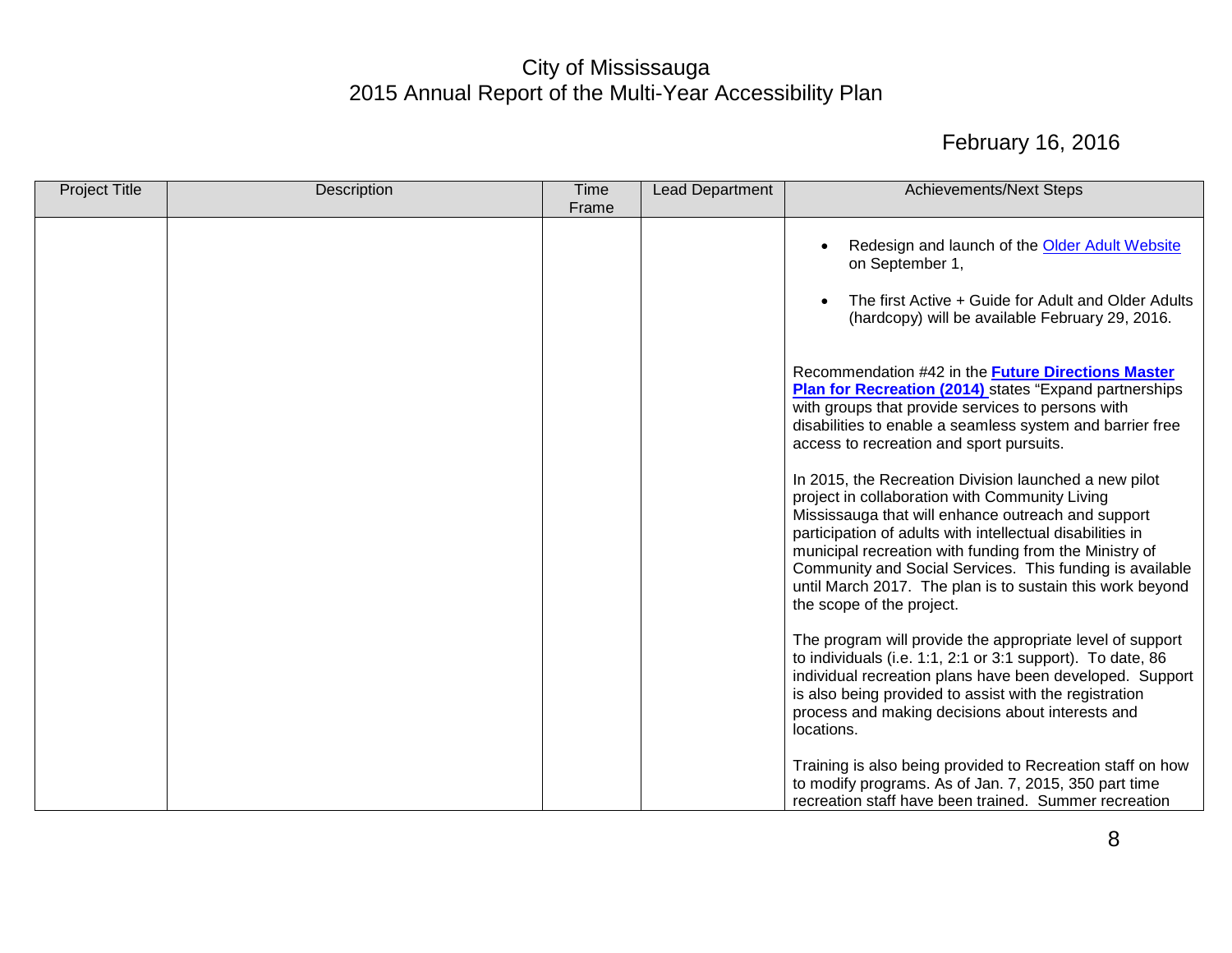| <b>Project Title</b> | Description | Time<br>Frame | Lead Department | <b>Achievements/Next Steps</b>                                                                                                                                                                                                                                                                                                                                                                                                                                                                                                                                                                                                                                                                                                                                                                                                                                                                                                                                                                                                                                                                                                                                                                                                                                               |
|----------------------|-------------|---------------|-----------------|------------------------------------------------------------------------------------------------------------------------------------------------------------------------------------------------------------------------------------------------------------------------------------------------------------------------------------------------------------------------------------------------------------------------------------------------------------------------------------------------------------------------------------------------------------------------------------------------------------------------------------------------------------------------------------------------------------------------------------------------------------------------------------------------------------------------------------------------------------------------------------------------------------------------------------------------------------------------------------------------------------------------------------------------------------------------------------------------------------------------------------------------------------------------------------------------------------------------------------------------------------------------------|
|                      |             |               |                 | staff and volunteers will be trained in 2016.<br>New in 2015, Recreation Services provides and cost-<br>shares <b>Inclusion Facilitators</b> for children attending summer<br>camp programs.<br>These Programs cater specifically to persons with<br>disabilities.<br>The Downtown Growth Area Park Provision Strategy<br>was presented to General Committee on November 4,<br>2015. The 25 year plan includes 41 Recommendations<br>and 12 Actions to increase open space/parks in the<br>downtown area. There are some Recommendations that<br>relate to accessibility planning:<br>Recommendation 9: that every resident be<br>located within a 5-10 minute walk (400-800<br>metres) from a public park outside of the Growth<br>Area, or an Urban Park within the Growth Area.<br>Recommendation 14: that the City incorporate<br>into its Official Plan an appropriate definition of<br><b>Pedestrian Friendly</b><br>Recommendation 39: that the City ensure that<br>there is a full understanding and ultimately a clear<br>commitment to establishing the required<br>enhanced maintenance protocols for all park<br>spaces within the Growth Area. Any special<br>equipment or maintenance expertise should be<br>identified before the park space design is built. |
|                      |             |               |                 | Mississauga City Council endorsed the City's first Sport                                                                                                                                                                                                                                                                                                                                                                                                                                                                                                                                                                                                                                                                                                                                                                                                                                                                                                                                                                                                                                                                                                                                                                                                                     |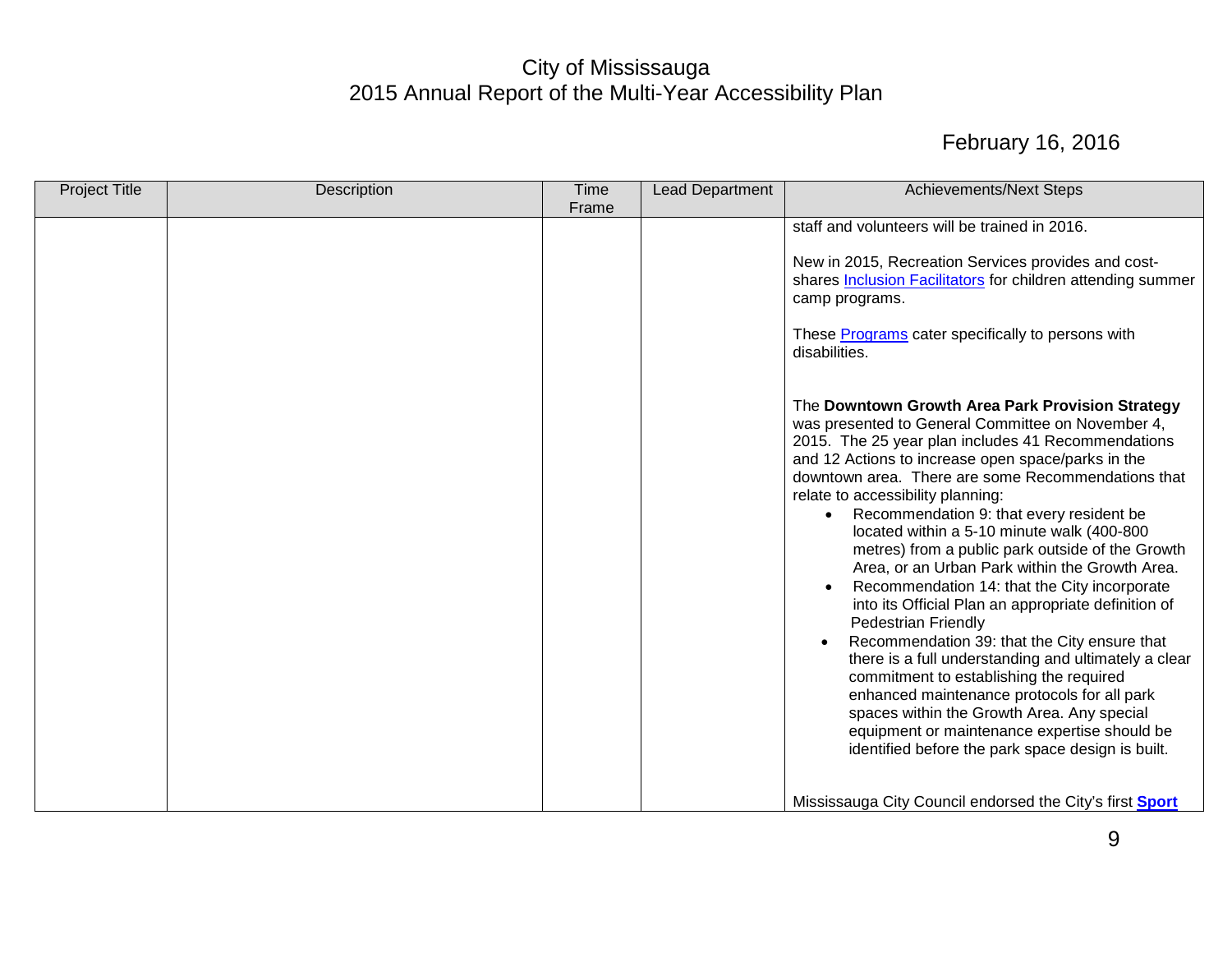| <b>Project Title</b> | Description | <b>Time</b> | Lead Department | <b>Achievements/Next Steps</b>                                                                                                                                                                                                                                                                                                                                                                                                                                                                                                                                                                                                                                                                                                                                                                                                                                           |
|----------------------|-------------|-------------|-----------------|--------------------------------------------------------------------------------------------------------------------------------------------------------------------------------------------------------------------------------------------------------------------------------------------------------------------------------------------------------------------------------------------------------------------------------------------------------------------------------------------------------------------------------------------------------------------------------------------------------------------------------------------------------------------------------------------------------------------------------------------------------------------------------------------------------------------------------------------------------------------------|
|                      |             | Frame       |                 |                                                                                                                                                                                                                                                                                                                                                                                                                                                                                                                                                                                                                                                                                                                                                                                                                                                                          |
|                      |             |             |                 | Plan in July, 2013. The Mississauga Sport Plan is a 5<br>year strategic plan for the City to work more closely with<br>community sport organizations and with the Mississauga<br>Sport Council to make better use of capacity in existing<br>sport facilities and to encourage lifelong participation in<br>sport and physical activity for residents of all ages,<br>interests and abilities. The Sport Plan has 40<br>recommendations and focuses on seven areas, including:<br>Sport for All - Develop inclusive and targeted programs,<br>services and funding that address barriers to participation<br>in sport.<br>The Mississauga Sport Plan Status Corporate Report was<br>received by Council for information and adopted in<br>November 2015. With respect to the "Sport for All"<br>Strategic Goal #2, the following successful outcomes were<br>identified: |
|                      |             |             |                 | Recipient of a \$25,750 Ontario Legacy Equipment<br>grant from the Ministry of Tourism, Culture and<br>Sport to purchase Para sport equipment, including<br>the City's first 6 sport chairs and 10 ice sledges.<br>Established a partnership with Peel Children's Aid<br>Society and City of Brampton to facilitate access<br>to recreation programs, leadership training and<br>volunteer opportunities to children in care through<br>the Active Assist program.<br>Collaboration with University of Toronto to<br>conduct an evaluation of the Active Assist<br>program in 2016 with \$20,400 in funding from the<br><b>Ontario Poverty Reduction Fund.</b><br>The City of Mississauga will be hosting the 2016 Ontario                                                                                                                                               |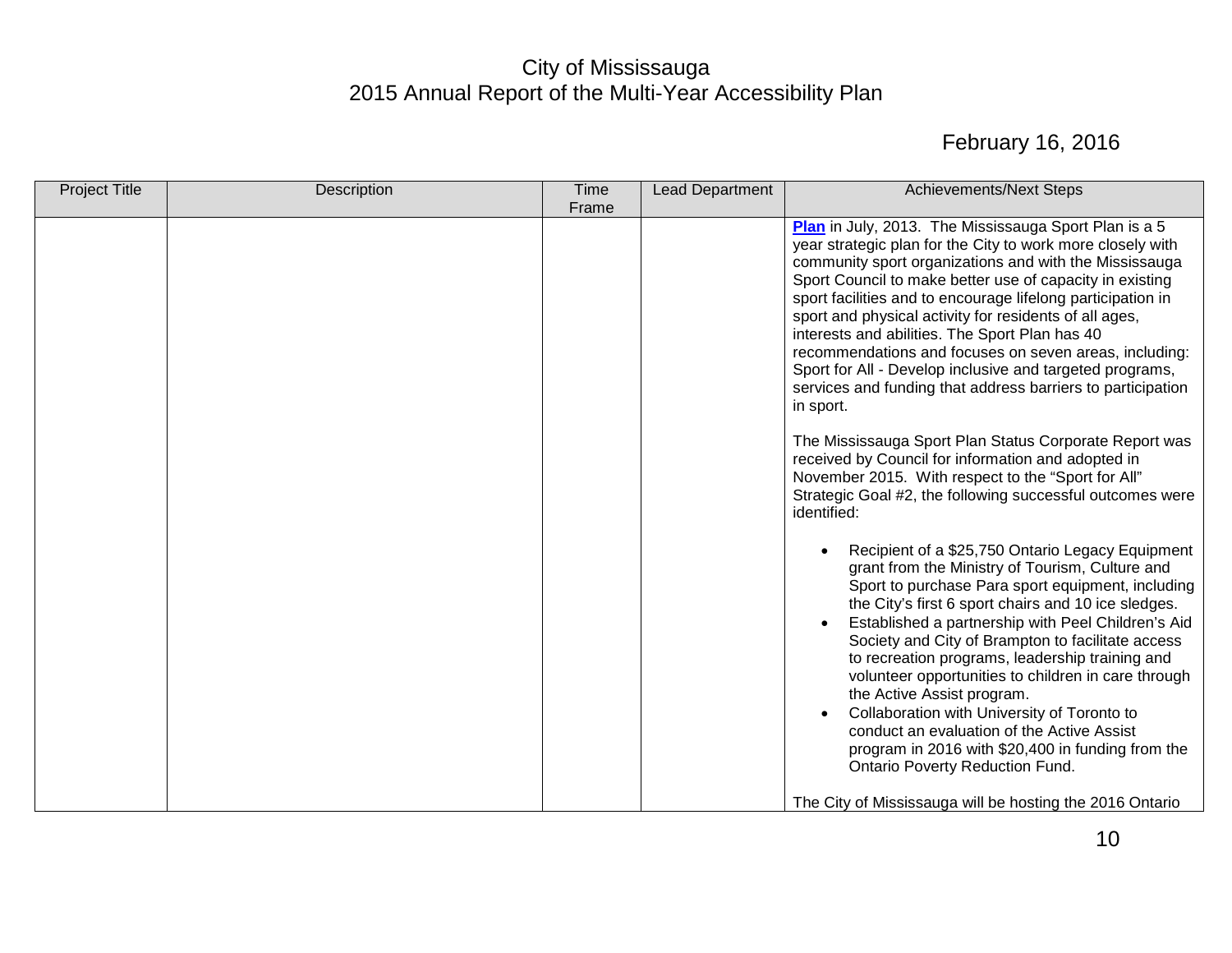| <b>Project Title</b> | Description | Time<br>Frame | <b>Lead Department</b> | <b>Achievements/Next Steps</b>                                                                                                                                                                                                                                                                                                         |
|----------------------|-------------|---------------|------------------------|----------------------------------------------------------------------------------------------------------------------------------------------------------------------------------------------------------------------------------------------------------------------------------------------------------------------------------------|
|                      |             |               |                        | Summer Games at various venues in Mississauga such<br>as the Hershey Centre, Hershey SportZone and Iceland<br>Fields from August $11 - 14$ , 2016.                                                                                                                                                                                     |
|                      |             |               |                        | The Mississauga Celebration Square Strategic Plan is<br>a ten year plan with a clear vision and mission, including<br>strategic goals and directions, and an operational<br>framework and implementation plan. The Square was<br>designed with accessibility in mind and provides<br>accessible programming for residents.             |
|                      |             |               |                        | One of the outcomes of the Square's Mission is to "Create"<br>superb visitor experiences for people of all ages and<br>abilities." One of the Guiding principles is that MSC will<br>be open and accessible to all members of the community."                                                                                          |
|                      |             |               |                        | Future actions with respect to the plan include a review of<br>accessible parking, the establishment of a designated<br>TransHelp stop, a design strategy to improve site<br>navigation and wayfinding, and a volunteer ambassador<br>program to assist visitors.                                                                      |
|                      |             |               |                        | AAC Members provided feedback regarding appropriate<br>locations for a TransHelp stop noting the importance of<br>appropriate lighting and safety, additional wayfinding<br>suggestions, and encouragement to promote accessible<br>features, such as closed captioning on movie evenings, to<br>increase awareness and participation. |
|                      |             |               |                        | Here is a News Release highlighting the. MSC Strategic<br>Plan.                                                                                                                                                                                                                                                                        |
|                      |             |               |                        | The People Strategy 2010-2014 was developed to                                                                                                                                                                                                                                                                                         |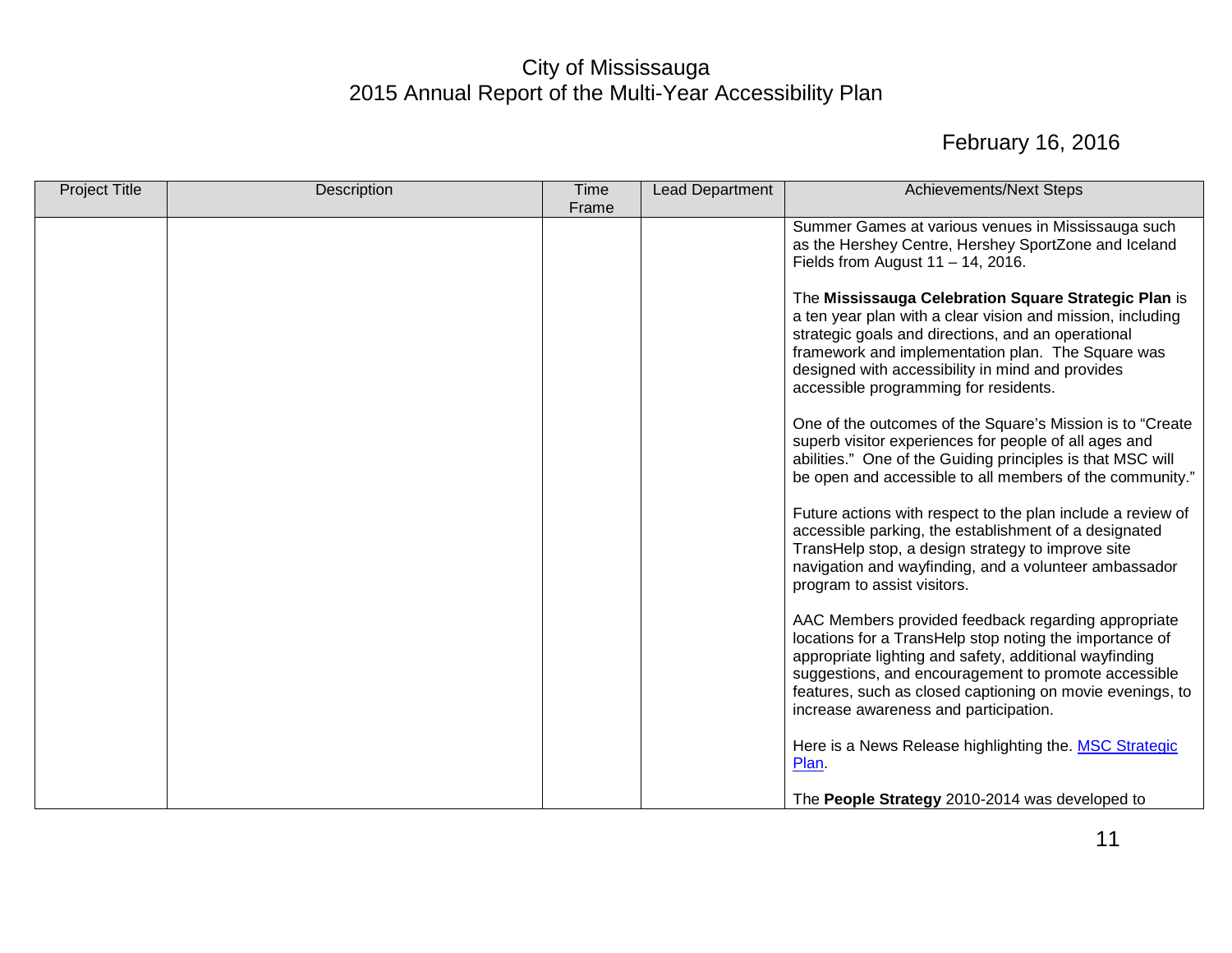| <b>Project Title</b>                                         | Description                                                                                                                                                                                                                                                                                                                                               | <b>Time</b><br>Frame | <b>Lead Department</b>                                                                                     | <b>Achievements/Next Steps</b>                                                                                                                                                                                                                                                                                                                                                                                                                                                                                                                                                                                                                                                                                                                                                                                                                                                                                                                                                                                                                                                                                                                                                                                                                                                                                                                                                                                         |
|--------------------------------------------------------------|-----------------------------------------------------------------------------------------------------------------------------------------------------------------------------------------------------------------------------------------------------------------------------------------------------------------------------------------------------------|----------------------|------------------------------------------------------------------------------------------------------------|------------------------------------------------------------------------------------------------------------------------------------------------------------------------------------------------------------------------------------------------------------------------------------------------------------------------------------------------------------------------------------------------------------------------------------------------------------------------------------------------------------------------------------------------------------------------------------------------------------------------------------------------------------------------------------------------------------------------------------------------------------------------------------------------------------------------------------------------------------------------------------------------------------------------------------------------------------------------------------------------------------------------------------------------------------------------------------------------------------------------------------------------------------------------------------------------------------------------------------------------------------------------------------------------------------------------------------------------------------------------------------------------------------------------|
|                                                              |                                                                                                                                                                                                                                                                                                                                                           |                      |                                                                                                            | facilitate and support the City's Strategic Plan. It was<br>designed to provide the HR division with a framework to<br>guide Human Resources plans and programs. The<br>People Strategy 2015 - 2017 updates the plan and builds<br>on the successes of the existing strategy. The strategy<br>has three strategic priorities: Talent Management, Healthy<br>Workplace and HR Business Partnership. One of the 7<br>key drivers behind the People Strategy is "Fostering a<br>diverse workforce". In 2016, Human Resources staff will<br>be consulting with the Accessibility Advisory Committee in<br>the development of the planned Workplace Diversity<br>Strategy, which is to include discussing the feasibility of<br>employment related programs for person with disabilities.<br>The Mississauga Transportation Summit (November 9,<br>2015) served as the Kick-off event in the development of<br>the Transportation Master Plan which will commence in<br>2016. The Summit was also a way to educate<br>stakeholders about current and future needs and trends in<br>transportation, about City transportation projects currently<br>underway, generate ideas, identify issues and priorities,<br>as well as explore best practices for Mississauga. Four<br>Accessibility Advisory Committee Members attended the<br>Summit. The organizers of the Summit ensured that the<br>event was an accessible event. |
| "Accessibility<br>Impact" Section<br>in Corporate<br>Reports | To prepare a proposal regarding the inclusion of a<br>section called "Accessibility Impacts" in Corporate<br>reports to the Leadership Team, Committees of<br>Council, and Council that would describe actions<br>taken to ensure that staff review proposed projects,<br>for any positive or negative impact on People with<br>Disabilities and seniors. | 2015                 | Corporate<br>Services,<br><b>Facilities and</b><br>Property<br>Management,<br>Accessibility<br>Coordinator | Accessibility is already captured under the report section<br>"Strategic Plan", under the "Belong" pillar. This would<br>apply to both persons with disabilities and seniors.<br>If an accessibility section was added it would likely be<br>"optional", as not every report would have a bearing on<br>accessibility, whereas the Strategic Plan section is not<br>optional.                                                                                                                                                                                                                                                                                                                                                                                                                                                                                                                                                                                                                                                                                                                                                                                                                                                                                                                                                                                                                                          |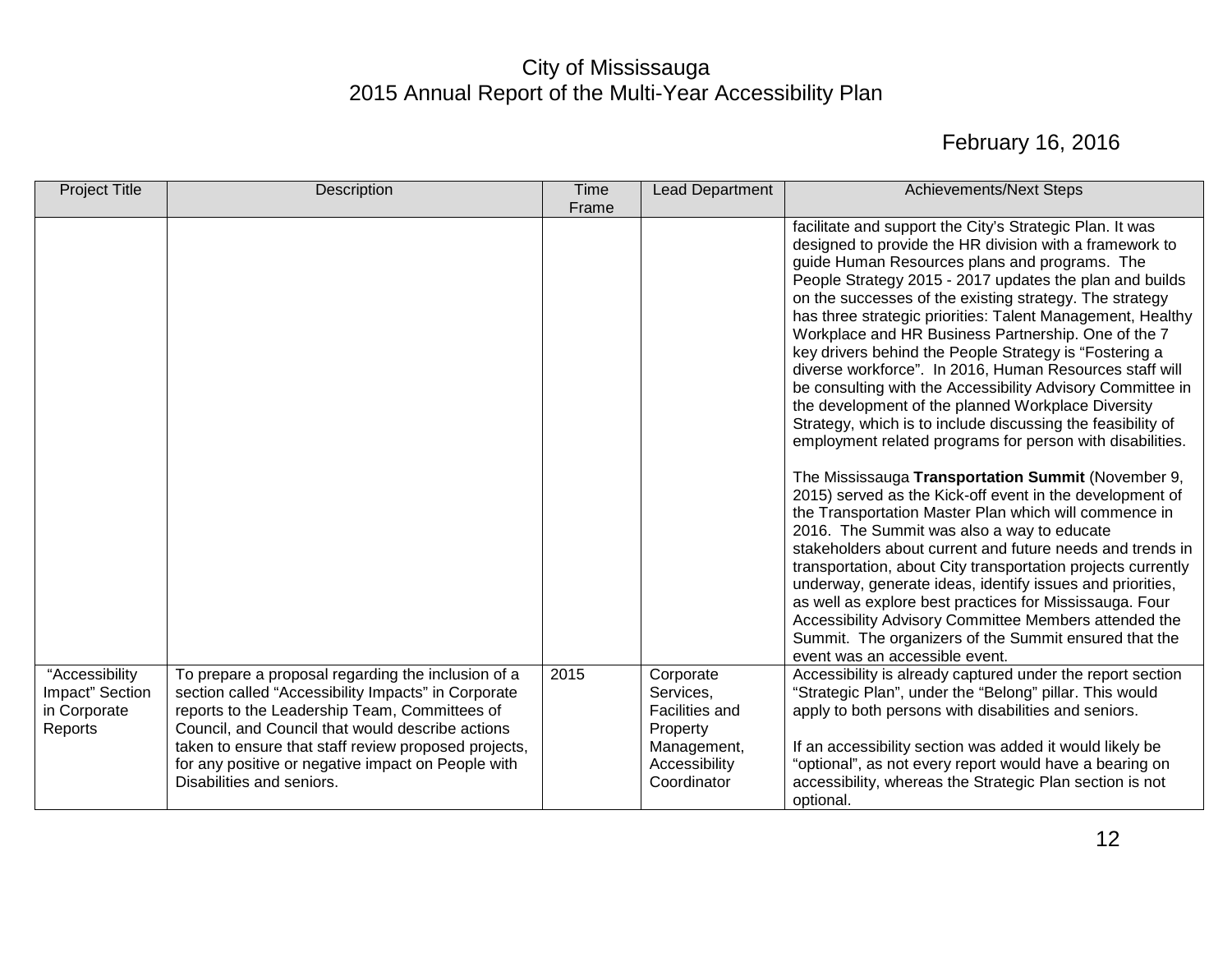| <b>Project Title</b>                                                        | Description                                                                                                                                                                                                                     | <b>Time</b><br>Frame | <b>Lead Department</b>                                                                                     | <b>Achievements/Next Steps</b>                                                                                                                                                                                                                                                                                                                                                                                                                                                                                                                                                                                                                                                                                                                        |
|-----------------------------------------------------------------------------|---------------------------------------------------------------------------------------------------------------------------------------------------------------------------------------------------------------------------------|----------------------|------------------------------------------------------------------------------------------------------------|-------------------------------------------------------------------------------------------------------------------------------------------------------------------------------------------------------------------------------------------------------------------------------------------------------------------------------------------------------------------------------------------------------------------------------------------------------------------------------------------------------------------------------------------------------------------------------------------------------------------------------------------------------------------------------------------------------------------------------------------------------|
|                                                                             |                                                                                                                                                                                                                                 |                      |                                                                                                            | The City has also made changes to the language in<br>procurement documents to ensure that proposed projects<br>have been reviewed for any impact on accessibility. From<br>a practical standpoint, if an accessibility section was to be<br>added there would be no reason to deny requests from<br>other areas of interest for a delegated section within the<br>Corporate Report template (e.g. the environment; transit -<br>all of which are captured under the Strategic Plan<br>pillars).                                                                                                                                                                                                                                                       |
| Inclusion of<br>Persons with<br>Disabilities into<br>existing<br>Committees | To encourage persons with disabilities or<br>representatives of persons with disabilities to<br>become members of City of Mississauga<br>committees, including Committees of Council; and<br>to participate in public meetings. | Ongoing              | Corporate<br>Services,<br><b>Facilities and</b><br>Property<br>Management,<br>Accessibility<br>Coordinator | Since up to 20% of the population consists of persons with<br>disabilities, it is inevitable that there will be persons with<br>disabilities on various committees.<br>Here are some examples where persons with disabilities<br>or representatives are involved in Mississauga<br>committees:<br>A member of the Public Vehicle Advisory<br>Committee was a past member of the<br>Accessibility Advisory Committee.<br>A Region of Peel AAC member is a member of<br>$\bullet$<br>the Mississauga Library Board.<br>The Meadowvale/River Grove Youth Advisory<br>$\bullet$<br>Committee has two members with disabilities.<br>The Older Adult Advisory Panel has a member<br>O<br>with a disability.<br>The AAC Chairperson represents accessibility |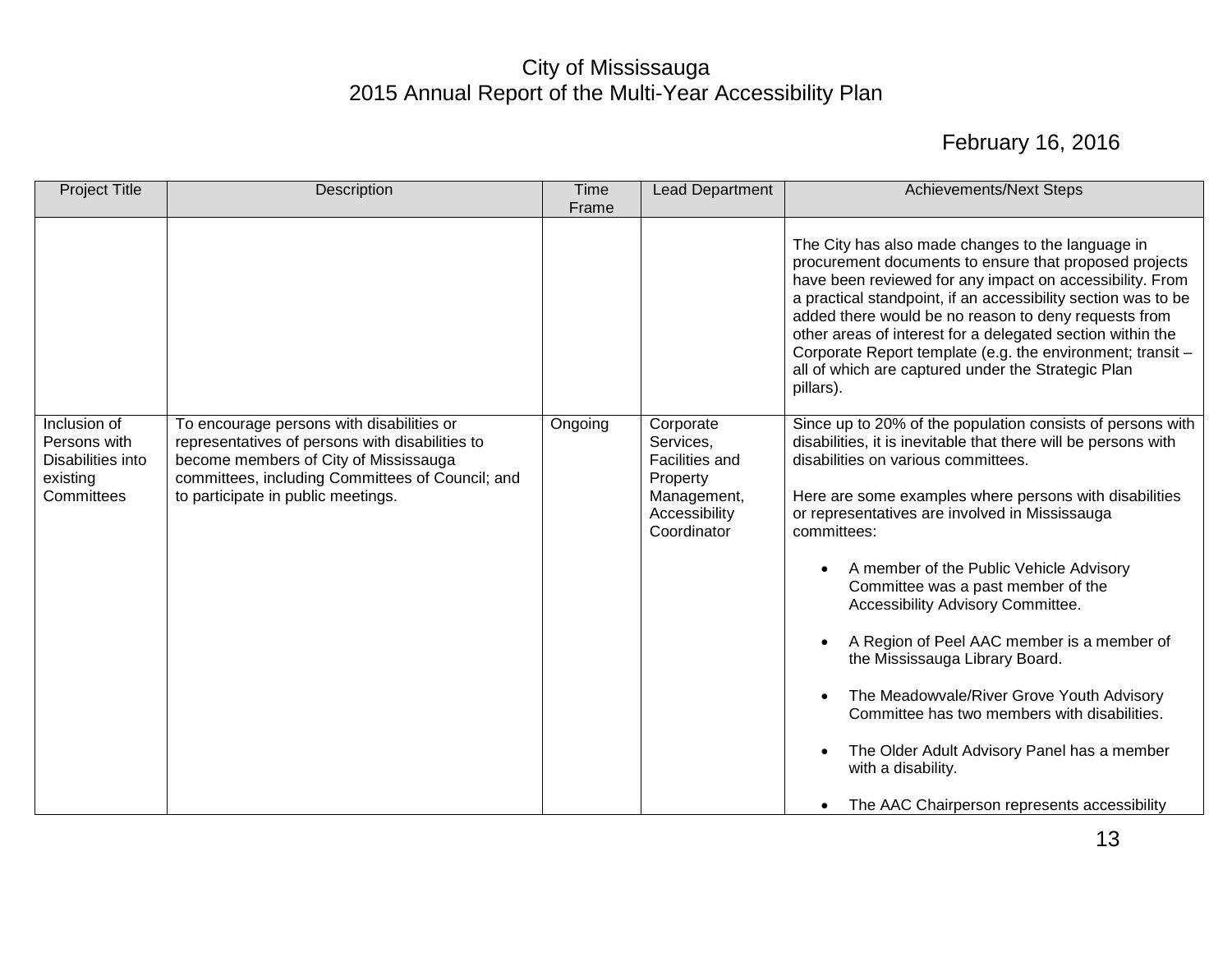| <b>Project Title</b>                                                                        | Description                                                                                                                                                                                                                                                                                                       | <b>Time</b>      | <b>Lead Department</b>                                                                           | <b>Achievements/Next Steps</b>                                                                                                                                                                                                                                                                                                                                                  |
|---------------------------------------------------------------------------------------------|-------------------------------------------------------------------------------------------------------------------------------------------------------------------------------------------------------------------------------------------------------------------------------------------------------------------|------------------|--------------------------------------------------------------------------------------------------|---------------------------------------------------------------------------------------------------------------------------------------------------------------------------------------------------------------------------------------------------------------------------------------------------------------------------------------------------------------------------------|
|                                                                                             |                                                                                                                                                                                                                                                                                                                   | Frame            |                                                                                                  |                                                                                                                                                                                                                                                                                                                                                                                 |
|                                                                                             |                                                                                                                                                                                                                                                                                                                   |                  |                                                                                                  | planning on the International Transportation<br><b>Engineers Light Standard Sustainable</b><br>Development Committee and on The Riverwood<br><b>Conservancy Garden Committee (Enabling</b><br>Garden, Sensory Garden Committee).<br>Accessibility Advisory Committee (AAC) members                                                                                              |
|                                                                                             |                                                                                                                                                                                                                                                                                                                   |                  |                                                                                                  | participate actively in various city public meetings and<br>surveys.                                                                                                                                                                                                                                                                                                            |
|                                                                                             |                                                                                                                                                                                                                                                                                                                   |                  |                                                                                                  | AAC members are invited to spread the word through their<br>own networks and encourage persons with disabilities to<br>apply for committee membership.                                                                                                                                                                                                                          |
| Policy Review<br>and<br>development of<br>a statement of<br>commitment to<br>accessibility. | Develop and maintain policies about how the City<br>will achieve accessibility through meeting the<br>requirements in the AODA, including the Integrated<br>Accessibility Standards Regulation (IASR) and<br>Accessible Customer Service Regulation (ACSR).                                                       | 2012/<br>2013    | Corporate<br>Services,<br>Corporate<br>Performance and<br>Innovation,<br><b>Corporate Policy</b> | Mississauga City Council approved an update to the<br>Accessibility policy on June 17, 2013, to include the Built<br>Environment. The policy includes the City's statement of<br>commitment and outlines the requirements developed<br>under the Accessibility for Ontarians with Disabilities Act,<br>2005, specifically Ontario Regulation 429/07; the                        |
| (IASR, 3)                                                                                   | Review and revise as required, policies related to<br>procurement; alternate formats and communication<br>support; recruitment; employee accommodation;<br>workplace emergency response; disability<br>management and return to work; performance<br>management; career development and employee<br>redeployment. | 2013/<br>Ongoing | Analyst                                                                                          | Accessibility Standards for Customer Service and Ontario<br>Regulation 191/11, the Integrated Accessibility Standards<br>(IASR). The policy also describes the framework for how<br>the City will comply with the requirements. All City<br>Corporate Policies and Procedures, by-laws, standards<br>and guidelines must comply with the standards developed<br>under the AODA. |
|                                                                                             | This includes the regular three year review of<br>existing Corporate policies with an accessibility<br>lens.                                                                                                                                                                                                      |                  |                                                                                                  | The Rehabilitation and Return to Work Policy has been<br>revised to include expanded information on the return to<br>work process and documented individual accommodation<br>plans. The policy has been renamed Short Term and Long<br>Term Accommodation. The policy revision was adopted                                                                                      |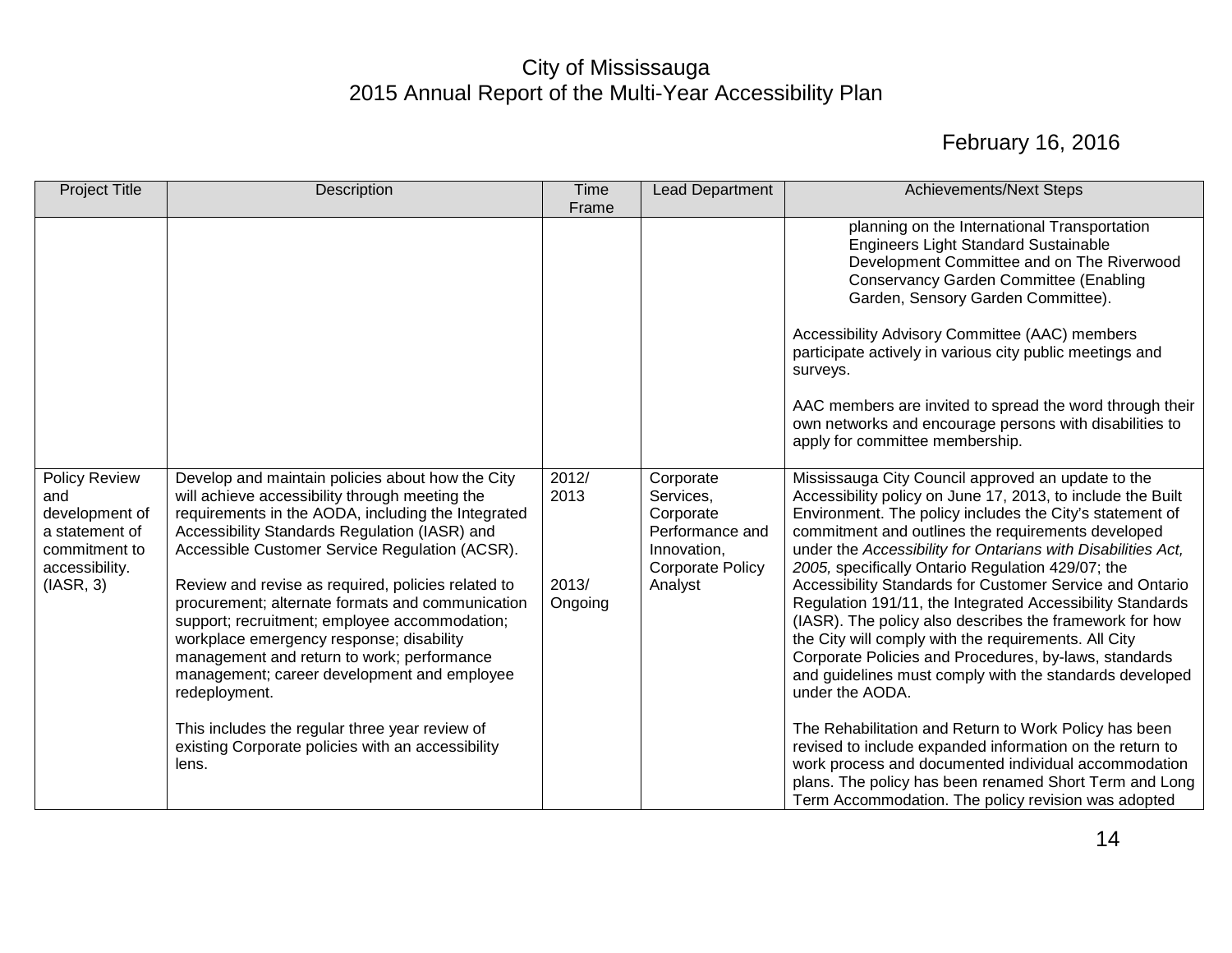| <b>Project Title</b> | Description | Time<br>Frame | <b>Lead Department</b> | <b>Achievements/Next Steps</b>                                                                                                                                                                                                                                                                                                                                                                                                                                                                       |
|----------------------|-------------|---------------|------------------------|------------------------------------------------------------------------------------------------------------------------------------------------------------------------------------------------------------------------------------------------------------------------------------------------------------------------------------------------------------------------------------------------------------------------------------------------------------------------------------------------------|
|                      |             |               |                        | by Council on December 11, 2013.                                                                                                                                                                                                                                                                                                                                                                                                                                                                     |
|                      |             |               |                        | Council approved a new Employee Recruitment policy on<br>July 2, 2014. The City's existing recruitment polices<br>Position Authorization; Temporary Transfers; Job Postings<br>and Advertisements; Candidate Selection Process; and<br>Handling Applications had been reviewed to ensure that<br>each individual's accessibility needs are considered in all<br>aspects of the recruitment process. The decision was<br>made to create one overarching policy and a separate,<br>detailed Guideline. |
|                      |             |               |                        | Policies related to the built environment/design of public<br>spaces are being reviewed to ensure they meet the<br>requirements of the IASR. The following policies have<br>been revised to date: Community Garden Site Selection<br>and Employee Paid Parking.                                                                                                                                                                                                                                      |
|                      |             |               |                        | Construction of Walkways and Sidewalks: Transportation<br>& Works (T&W) are creating new standards. The related<br>policies will be revised once they are complete.                                                                                                                                                                                                                                                                                                                                  |
|                      |             |               |                        | The Corporate Policy regarding Corporate Reports was<br>reviewed in 2015. The policy has been revised to<br>introduce a new standard, more accessible font for all<br>Corporate Reports.                                                                                                                                                                                                                                                                                                             |
|                      |             |               |                        | The City Documentation Standards policy was revised in<br>2015 to include an Accessibility section that provides<br>standards that should be applied to all City documents.                                                                                                                                                                                                                                                                                                                          |
|                      |             |               |                        | The City's new Open Data Program policy, as one of its<br>Guiding Principles, states that Datasets, which are posted                                                                                                                                                                                                                                                                                                                                                                                 |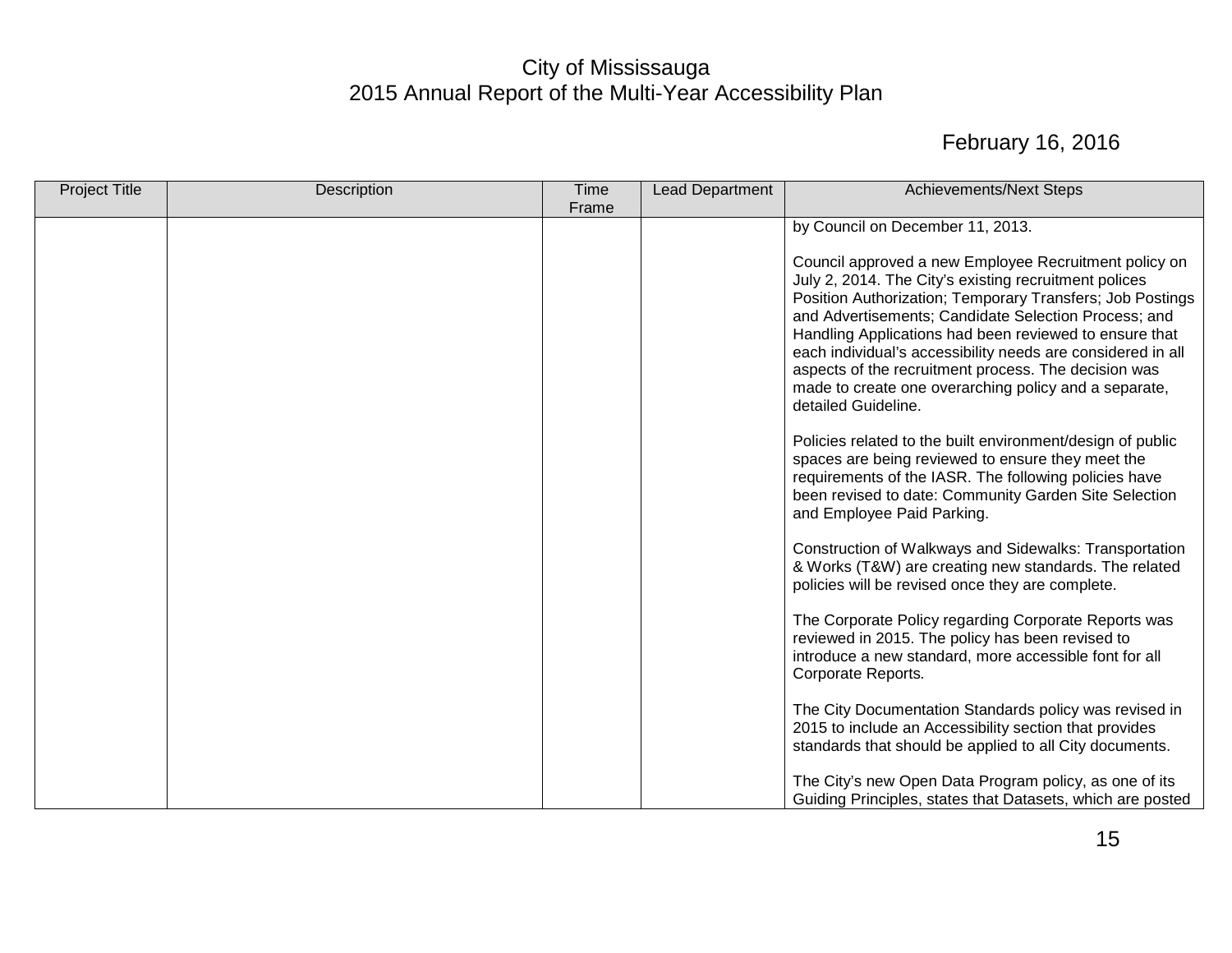| <b>Project Title</b>                                                                                                      | Description                                                                                                                                                                                                                                       | <b>Time</b><br>Frame | <b>Lead Department</b>                                                        | <b>Achievements/Next Steps</b>                                                                                                                                                                                                                                                                                                                                                                                                                                                                                                                           |
|---------------------------------------------------------------------------------------------------------------------------|---------------------------------------------------------------------------------------------------------------------------------------------------------------------------------------------------------------------------------------------------|----------------------|-------------------------------------------------------------------------------|----------------------------------------------------------------------------------------------------------------------------------------------------------------------------------------------------------------------------------------------------------------------------------------------------------------------------------------------------------------------------------------------------------------------------------------------------------------------------------------------------------------------------------------------------------|
|                                                                                                                           |                                                                                                                                                                                                                                                   |                      |                                                                               | externally, are to be posted in a format that is accessible,<br>whenever possible. The AODA is also referenced in the<br>Legislative Requirements section.<br>The City has adopted a new <b>Culture Policy</b> that includes<br>the following as a guiding principle - Ensure Accessibility:<br>Culture should be for everyone. Access to cultural<br>resources, activities, events and festivals should be made<br>available to everyone to ensure that the wide ranging<br>benefits of culture can be experienced by the greatest<br>number of people. |
| <b>By-Law Review</b>                                                                                                      | Review and revise City by-laws with an accessibility<br>lens.<br>Existing and new City by-laws need to incorporate<br>the Regulations under the AODA. For example,<br>Traffic By-Law, Parks by-law, Signage By-law, Golf<br>By-law etc            | Ongoing              | All Departments<br>in conjunction<br>with the<br>Accessibility<br>Coordinator | By-laws were reviewed to ensure compliance with AODA.<br>All City of Mississauga By-laws have been reviewed and<br>comments have been documented along with the most<br>recent amendment date. In some cases comments were<br>mainly regarding proper terminology. The next step will be<br>to designate the appropriate staff to take ownership of<br>needed revisions.                                                                                                                                                                                 |
| Procurement<br>Process<br>ensures the<br>acquisition of<br>accessible<br>goods, services<br>or facilities.<br>(IASR, 5,6) | Develop a process to incorporate accessibility<br>criteria and features when procuring or acquiring<br>goods, services, or facilities. This will include<br>accessibility features when designing, procuring or<br>acquiring self-service kiosks. | 2013                 | Corporate<br>Services, Materiel<br>Management,<br>Senior Buyer                | The Contract Managers Guidebook was developed at a<br>high level to provide Contract Managers advice on what<br>accessibility means to procurement. The Guidebook<br>includes a checklist to be followed when planning and<br>conducting procurements. This Guidebook is posted on<br>the Materiel Management and the Accessibility intranet<br>sites.<br>The Procurement Request Form (PRF) includes a<br>statement: "Are there 'Accessibility' requirements that<br>impact this procurement?"                                                          |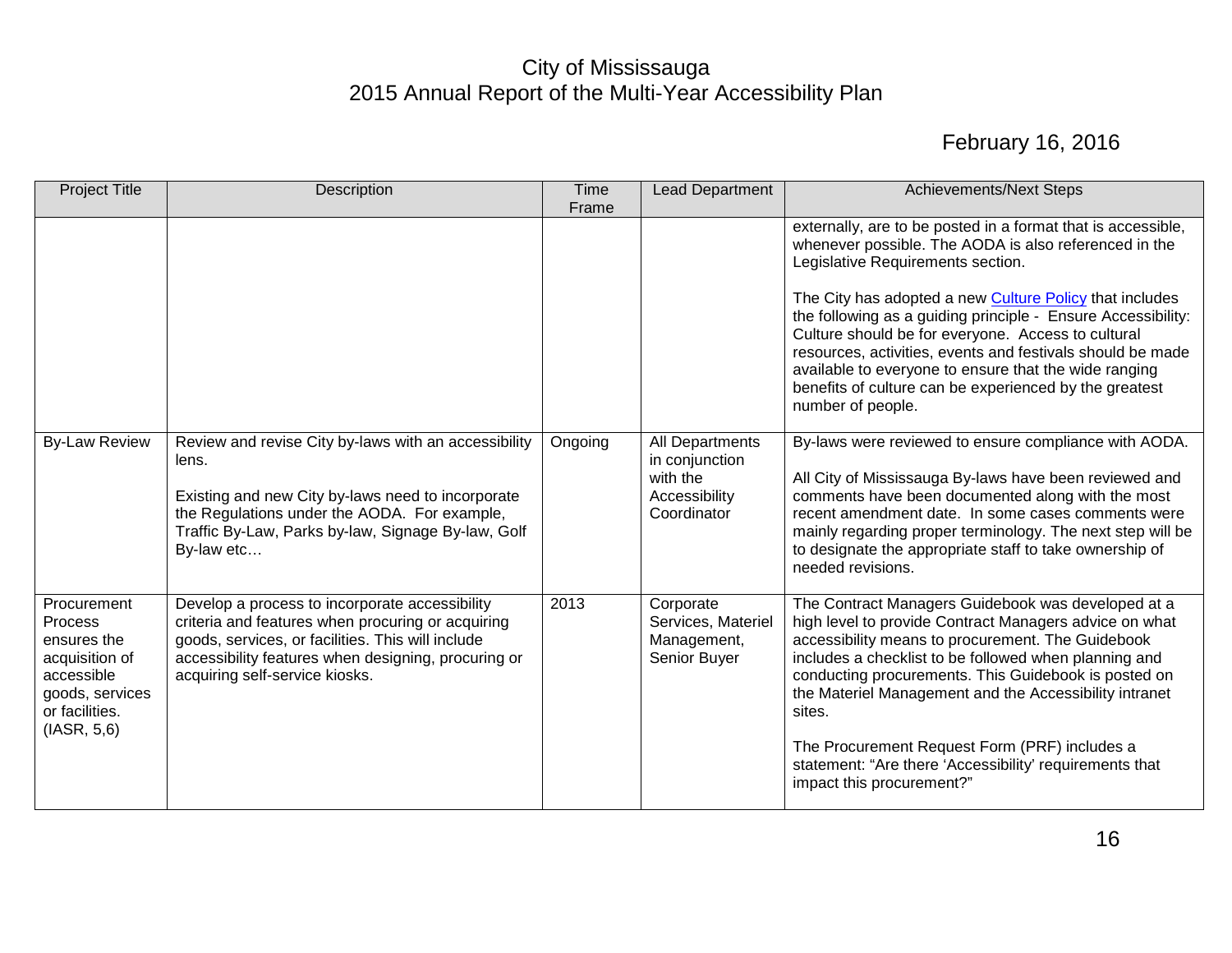| <b>Project Title</b>                                              | Description                                                                                                                                                                                                         | <b>Time</b><br>Frame                                                                                              | <b>Lead Department</b>                                                                                  | <b>Achievements/Next Steps</b>                                                                                                                                                                                                                                                                                                                                                                                                                                                                                                                                                                                                                                                                                                                                                                                                                                                                             |
|-------------------------------------------------------------------|---------------------------------------------------------------------------------------------------------------------------------------------------------------------------------------------------------------------|-------------------------------------------------------------------------------------------------------------------|---------------------------------------------------------------------------------------------------------|------------------------------------------------------------------------------------------------------------------------------------------------------------------------------------------------------------------------------------------------------------------------------------------------------------------------------------------------------------------------------------------------------------------------------------------------------------------------------------------------------------------------------------------------------------------------------------------------------------------------------------------------------------------------------------------------------------------------------------------------------------------------------------------------------------------------------------------------------------------------------------------------------------|
|                                                                   |                                                                                                                                                                                                                     |                                                                                                                   |                                                                                                         | Work with Legal Services is ongoing to ensure<br>procurement agreements incorporate accessibility<br>requirements language.<br>The City's Tenders and Bids webpage and Biddingo.com<br>site has links to the Accessible Customer Service and<br>Breaking Down Barriers: Understanding the Integrated<br>Accessibility Standards Regulation (IASR) booklets under<br>the related policies section. This provides valuable<br>information about the AODA requirements to vendors who<br>do work on behalf of the City.<br>IASR Staff Training further reinforces this requirement.                                                                                                                                                                                                                                                                                                                           |
| Training on the<br>IASR and<br>Human Rights<br>Code.<br>(IASR, 7) | Develop, deliver and coordinate mandatory<br>accessibility training applicable to all employees,<br>volunteers and 3 <sup>rd</sup> parties (i.e. face-to-face, e-<br>learning, job-aids) and communication tactics. | 2013-2014<br>and beyond<br>Note:<br>Accessible<br>Customer<br>Service<br>Training<br>was<br>initiated in<br>2008. | Corporate<br>Services, Human<br>Resources,<br>Manager,<br>Learning and<br>Organizational<br>Development | Continue to deliver City customized mandatory<br>accessibility training applicable to all employees (i.e. face-<br>to-face, e-learning, job-aids) and communication tactics to<br>support the implementation of training.<br>Continue to deliver additional Manager/Supervisor training<br>to support the successful implementation of IASR<br>standards, in particular elements of the Employment<br>standard including accommodation and return to work<br>requirements.<br>A half day classroom training program titled:<br>"Accommodation - The Employment Life Cycle" is offered<br>on a regular basis.<br>The Development and Design Division (Planning &<br>Building) organized 2 group webinar events to learn about<br>the AODA Accessibility Standard for the Design of Public<br>Spaces, which is offered through the Ont. Association of<br>Landscape Architects (OALA) and Global Alliance on |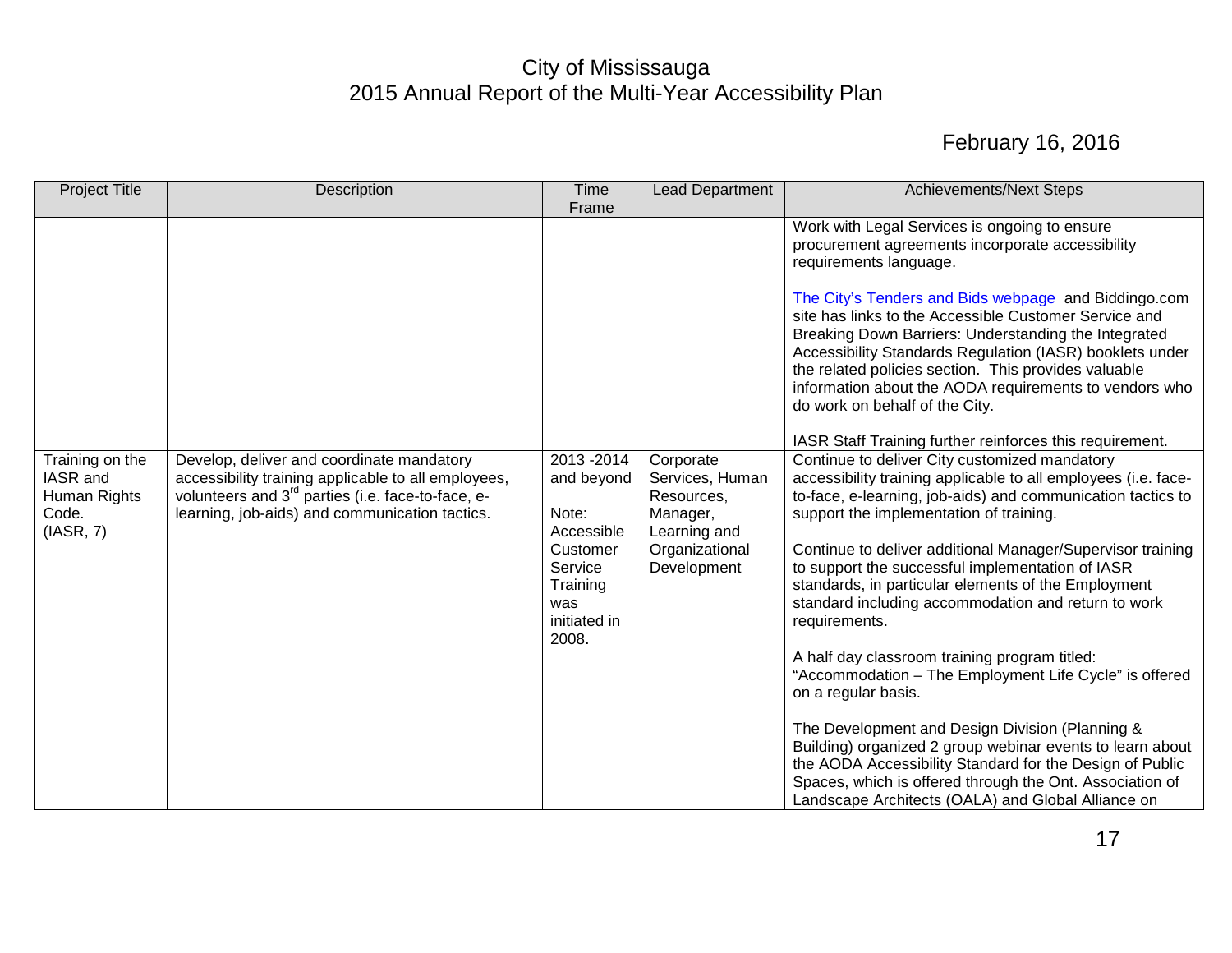| <b>Project Title</b>      | Description                                                                                                                                                                                                                                                                                                                                                                                                                            | <b>Time</b><br>Frame | <b>Lead Department</b>                                                           | <b>Achievements/Next Steps</b>                                                                                                                                                                                                                                                                                                                                                                                                                                                                                                                                                                                                                                                                                                                                                                                                                                                                                                                                                                                                                                                                                                                                                            |
|---------------------------|----------------------------------------------------------------------------------------------------------------------------------------------------------------------------------------------------------------------------------------------------------------------------------------------------------------------------------------------------------------------------------------------------------------------------------------|----------------------|----------------------------------------------------------------------------------|-------------------------------------------------------------------------------------------------------------------------------------------------------------------------------------------------------------------------------------------------------------------------------------------------------------------------------------------------------------------------------------------------------------------------------------------------------------------------------------------------------------------------------------------------------------------------------------------------------------------------------------------------------------------------------------------------------------------------------------------------------------------------------------------------------------------------------------------------------------------------------------------------------------------------------------------------------------------------------------------------------------------------------------------------------------------------------------------------------------------------------------------------------------------------------------------|
|                           |                                                                                                                                                                                                                                                                                                                                                                                                                                        |                      |                                                                                  | Accessible Technologies and Environments (GAATES).<br>Functional areas such as procurement, information and<br>technology, library services, communications, transit and<br>enforcement continue to provide training appropriate to<br>the duties of the specific employee group participating in<br>these service areas.                                                                                                                                                                                                                                                                                                                                                                                                                                                                                                                                                                                                                                                                                                                                                                                                                                                                 |
| Communication<br>Strategy | Continued implementation of a communication<br>campaign to increase awareness of accessibility<br>issues and to inform staff and the public about<br>issues related to persons with disabilities.<br>Ongoing tactics to be implemented such as: news<br>releases, articles in Councillors' newsletters, City<br>Managers sessions, e-newsletters, highlight<br>International Day of Persons with Disabilities,<br>website information. | Ongoing              | Corporate<br>Services,<br>Communications,<br><b>Public Affairs</b><br>Specialist | The City's Accessibility Communications Strategy<br>supports the City's Accessibility Plan.<br>The communications plan outlines a strategy and tactics<br>designed to ensure that residents understand accessibility<br>improvements the City has made (including those required<br>by legislation) and that staff are aware of their<br>responsibilities, associated training opportunities and<br>resources available to ensure the City complies with<br>requirements.<br>The Communications strategy for City accessibility<br>initiatives will ensure related communications reflect the<br>principles of the Communications Master Plan, specifically<br>the need for communications to be timely and relevant to<br>citizens. Where possible, general accessibility information<br>will be rolled out twice per year for staff and the public: in<br>late May/early June during National Access Awareness<br>Week and in early December on International Day of<br>Persons with Disabilities.<br>Achievements in 2015 include:<br>Developed an accessible video that highlights City of<br>Mississauga accessibility successes<br>Promoted new 2015 Accessibility Design Standards |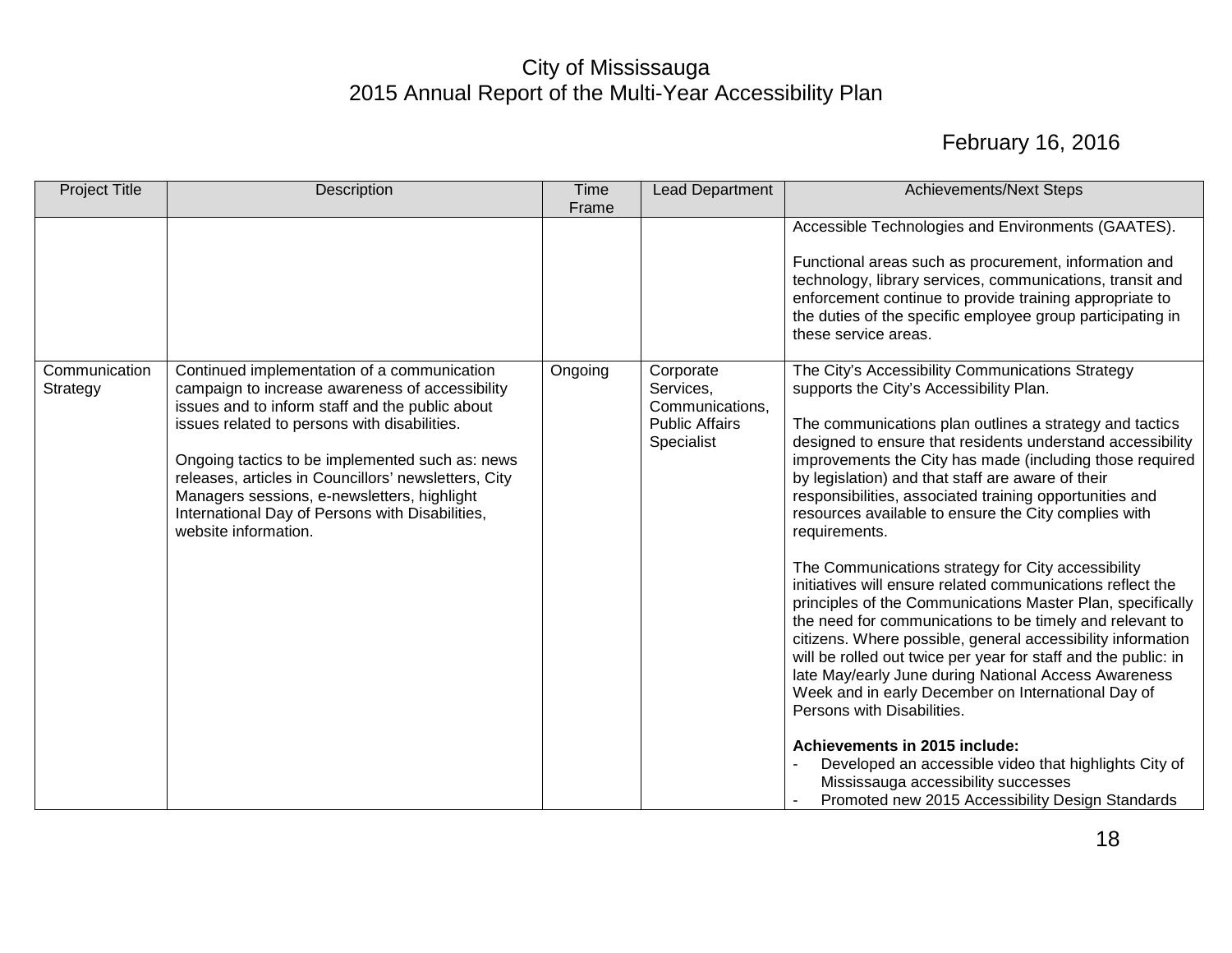| <b>Project Title</b> | Description | <b>Time</b> | <b>Lead Department</b> | <b>Achievements/Next Steps</b>                                                                                                                                                                                                                                                                                                                                                                                                                                                                                                                                                                                                                                                                                                                                                                                                                                                                                                                                                                                                                                                                                                                                                                                                                                                                                                                                                                                                                                                                                                                                     |
|----------------------|-------------|-------------|------------------------|--------------------------------------------------------------------------------------------------------------------------------------------------------------------------------------------------------------------------------------------------------------------------------------------------------------------------------------------------------------------------------------------------------------------------------------------------------------------------------------------------------------------------------------------------------------------------------------------------------------------------------------------------------------------------------------------------------------------------------------------------------------------------------------------------------------------------------------------------------------------------------------------------------------------------------------------------------------------------------------------------------------------------------------------------------------------------------------------------------------------------------------------------------------------------------------------------------------------------------------------------------------------------------------------------------------------------------------------------------------------------------------------------------------------------------------------------------------------------------------------------------------------------------------------------------------------|
|                      |             | Frame       |                        |                                                                                                                                                                                                                                                                                                                                                                                                                                                                                                                                                                                                                                                                                                                                                                                                                                                                                                                                                                                                                                                                                                                                                                                                                                                                                                                                                                                                                                                                                                                                                                    |
|                      |             |             |                        | Hosted Parapan Am Games with sports of goalball,<br>powerlifting and wheelchair rugby from August 7 to<br>15.<br>Awareness and promotion of engagement<br>opportunities for the annual Accessibility Plan, and<br>MiWay's Accessibility Plan.<br>Encouraging public input into accessible taxi services<br>in the City.<br>Supporting communications for four members of the<br>Mississauga community who received the AODA 10th<br>Anniversary Champion award<br>Promotion of World Mental Health Day.<br>Supporting communications for the Exceptional<br><b>Accessible Customer Service Awards</b><br>Development of information materials and promotion<br>of accessible voting in the 2015 Municipal Ward 4 By-<br>Election.<br>Updates to both the external website and internal<br>intranet site to ensure staff and the public have easy<br>access to the information they need about<br>accessibility in the City.<br>Participated in the Meadowvale Seniors Fair (June<br>2015), with an Accessibility Planning/AAC display<br>Coordinated an accessibility planning display with the<br>Accessibility Directorate of Ontario, AAC Chairperson<br>and Accessibility Coordinator at the Transitway Open<br>House (Dixie Station) in June 2015. 325 residents<br>visited the display.<br>As part of Peel Partners in Accessibility (includes<br>accessibility coordinators of Region of Peel, City of<br>Mississauga, Town of Caledon and the City of<br>Brampton) provided communications support for an<br>information session for public/private sector |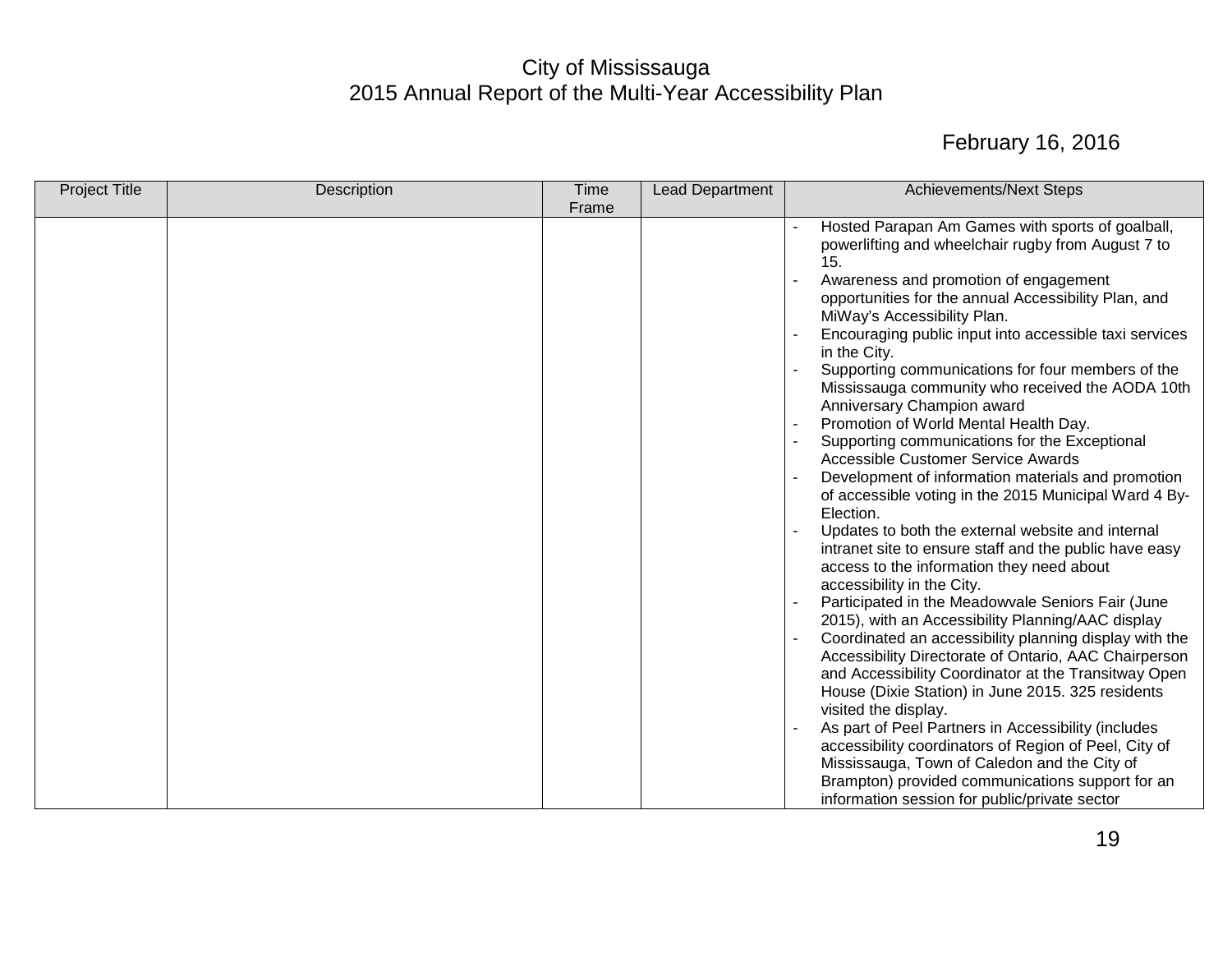| <b>Project Title</b>    | Description                                                                                                                 | Time<br>Frame    | Lead Department                                 | <b>Achievements/Next Steps</b>                                                                                                                                                                                                                                                                                                                                                                                                                                                                                                                                                                                                                                                                        |
|-------------------------|-----------------------------------------------------------------------------------------------------------------------------|------------------|-------------------------------------------------|-------------------------------------------------------------------------------------------------------------------------------------------------------------------------------------------------------------------------------------------------------------------------------------------------------------------------------------------------------------------------------------------------------------------------------------------------------------------------------------------------------------------------------------------------------------------------------------------------------------------------------------------------------------------------------------------------------|
|                         |                                                                                                                             |                  |                                                 | employers on the benefits of hiring people with<br>disabilities<br>Accessibility Coordinator was interviewed on the radio<br>program called "Spotlight" on "Voices 4 Ability" to talk<br>about the City's accessibility accomplishments<br>109 staff underwent plain language training. This<br>training program was initiated in 2013.                                                                                                                                                                                                                                                                                                                                                               |
|                         |                                                                                                                             |                  |                                                 | Next Steps for 2016:<br>Continue and expand plain language training.<br>Continue to promote development of accessible<br>online and hard copy documents and other<br>informational materials.<br>Continue to promote City accessibility initiatives, and<br>the accessibility of City venues and programs.<br>Continue to promote and support National Access<br>Awareness Week and International Day of Persons<br>with Disabilities events and programs.<br>Continue to promote opportunities for engagement on<br>accessibility.<br>Communicate opportunities for job-specific training as<br>required.<br>Include communications regarding accessibility into<br>the Workplace Diversity Strategy |
| Accessibility<br>Awards | The integration of accessibility criteria into existing<br>City of Mississauga internal awards programs.                    | 2013/<br>Ongoing | Corporate<br>Services,<br><b>Facilities and</b> | The 2015 Exceptional Accessible Customer Service<br>Awards (an internal award program) were given out at the<br>National Access Awareness Event/ Para sport workshop                                                                                                                                                                                                                                                                                                                                                                                                                                                                                                                                  |
|                         | Investigate partnering with a community based<br>organization for the implementation of an<br>accessibility awards program. | 2015             | Property<br>Management,<br>Accessibility        | in May 2015. These three award winners went above and<br>beyond to provide accessible customer service:                                                                                                                                                                                                                                                                                                                                                                                                                                                                                                                                                                                               |
|                         |                                                                                                                             |                  | Coordinator                                     | Ingrid Humphreys, Fitness Instructor, who designs<br>programs for people with COPD, Osteoarthritis,                                                                                                                                                                                                                                                                                                                                                                                                                                                                                                                                                                                                   |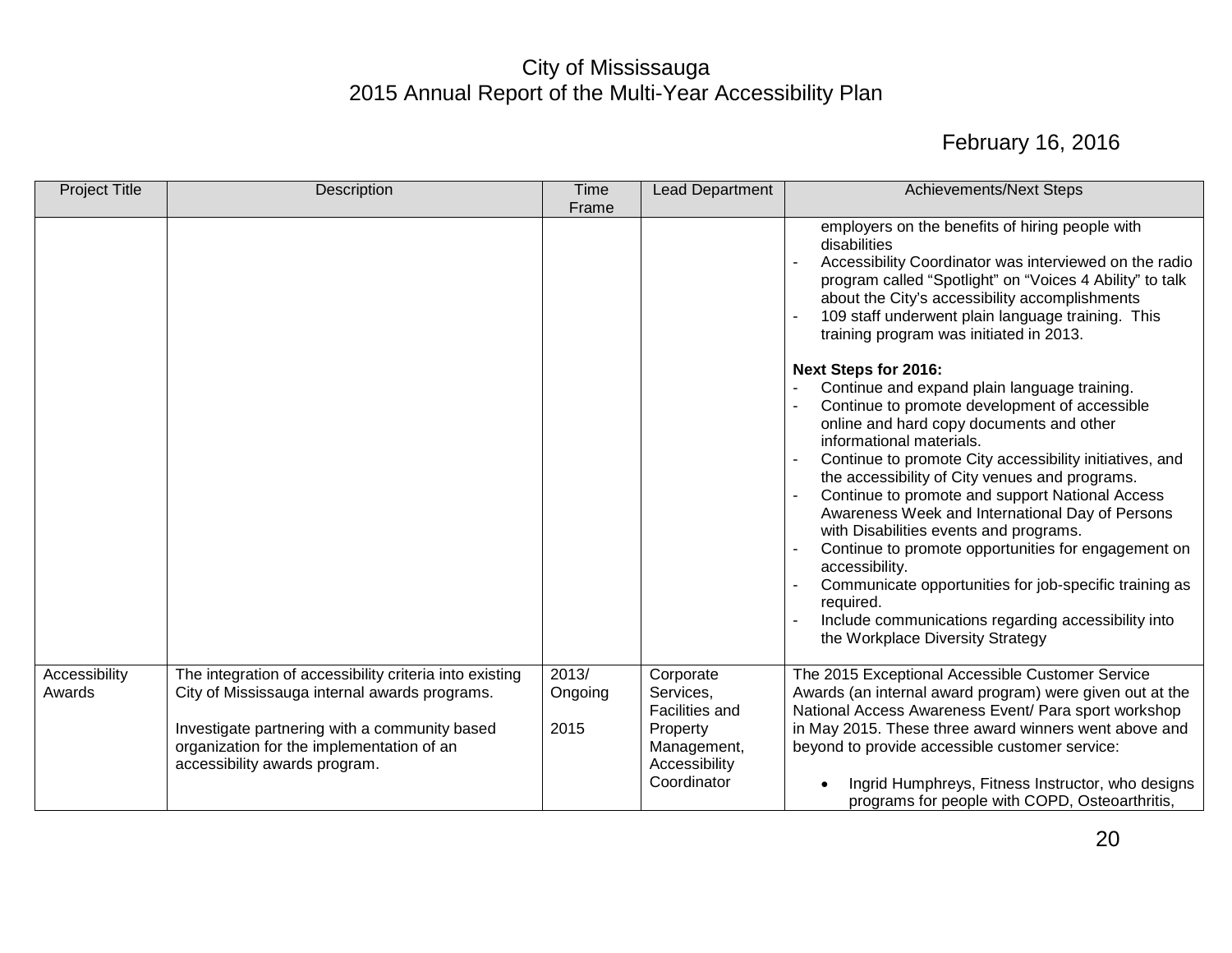| <b>Project Title</b> | Description | <b>Time</b> | <b>Lead Department</b> | <b>Achievements/Next Steps</b>                                                                                                                                                                                                                                                          |
|----------------------|-------------|-------------|------------------------|-----------------------------------------------------------------------------------------------------------------------------------------------------------------------------------------------------------------------------------------------------------------------------------------|
|                      |             | Frame       |                        |                                                                                                                                                                                                                                                                                         |
|                      |             |             |                        | Osteoporosis, and Arthritis.<br>Bill Montague, Project Manager, Park<br>Development, who transforms playgrounds into                                                                                                                                                                    |
|                      |             |             |                        | accessible playgrounds<br>Amanda Watters, Transit Enforcement Officer,<br>who on 2 separate occasions assisted residents<br>with disabilities who were using MiWay and                                                                                                                  |
|                      |             |             |                        | encountered personal challenges<br>The Mississauga Urban Design Awards will be held every<br>2 years. Deadline for submissions will be mid May 2016.<br>Check out the website: Mississauga Urban Design<br>Awards. These awards incorporate accessibility into the<br>judging criteria. |
|                      |             |             |                        | Melanie Taddeo, Vice Chairperson of the Accessibility<br>Advisory Committee, and Director of Connect 4 Life &<br>Voices 4 Ability won a 2015 Exceptional Accessibility<br>Champion in Peel Award at the December 3 <sup>rd</sup> Tribute<br>Event.                                      |
|                      |             |             |                        | Four members of the Mississauga community were<br>presented with the AODA 10th Anniversary Champion<br>Award on Dec. 2, 2015:<br>Rabia Khedr, City of Mississauga AAC member<br>$\bullet$<br>and past chairperson;<br>Diana Simpson, City of Mississauga's                              |
|                      |             |             |                        | Accessibility Coordinator;<br>Aliyah Yusuf, DEEN Support Services & Muneeba<br>Centre volunteer; and<br>Clement Lowe, City of Mississauga AAC member.                                                                                                                                   |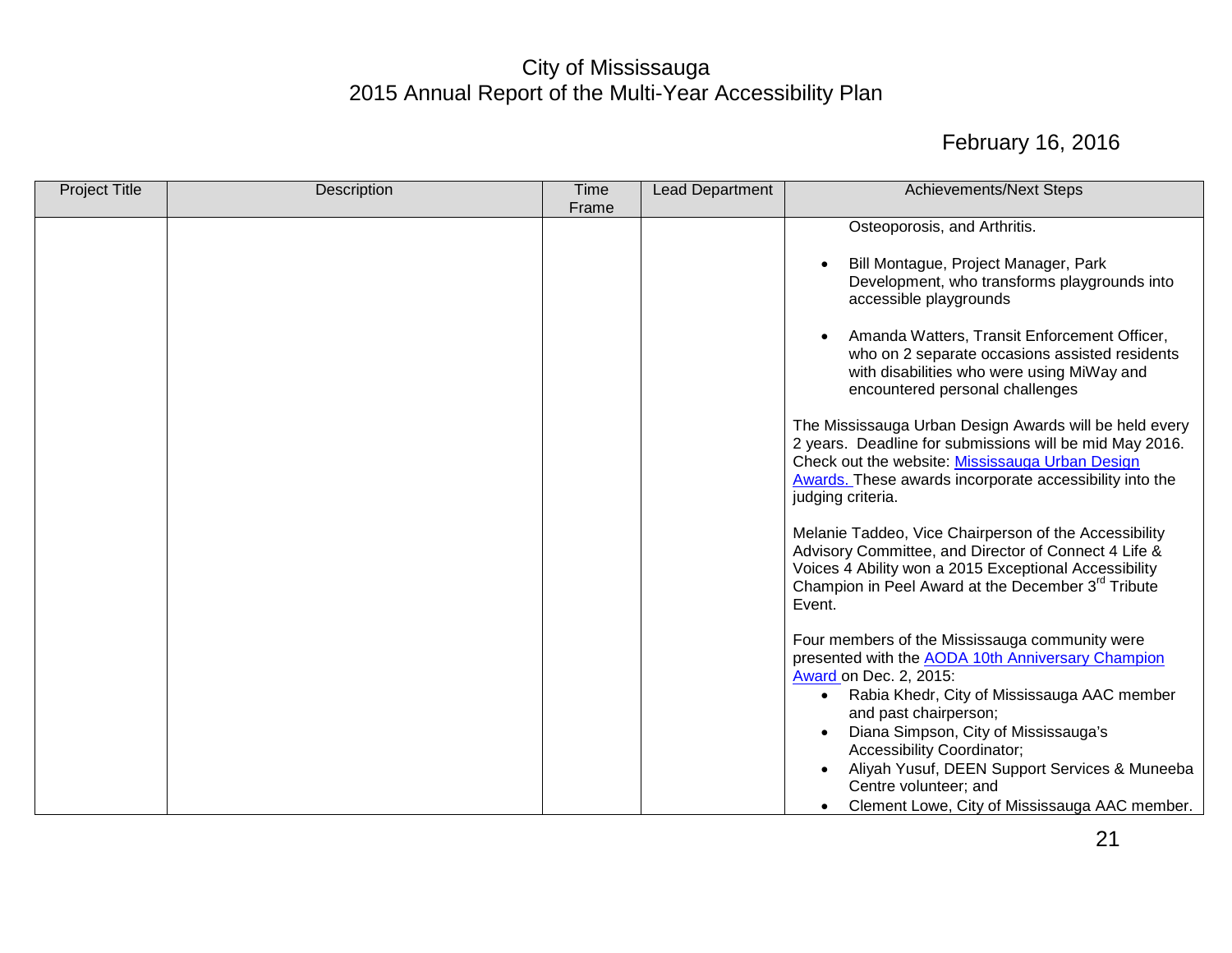<span id="page-22-0"></span>

| <b>Project Title</b>                                                           | Description                                                                                                                                                                                                                                                                                        | <b>Time</b><br>Frame                                  | <b>Lead Department</b>                                                                                     | <b>Achievements/Next Steps</b>                                                                                                                                                                                                                                                                                                                                                                                                                                                                                                                                                                                                                                   |  |  |
|--------------------------------------------------------------------------------|----------------------------------------------------------------------------------------------------------------------------------------------------------------------------------------------------------------------------------------------------------------------------------------------------|-------------------------------------------------------|------------------------------------------------------------------------------------------------------------|------------------------------------------------------------------------------------------------------------------------------------------------------------------------------------------------------------------------------------------------------------------------------------------------------------------------------------------------------------------------------------------------------------------------------------------------------------------------------------------------------------------------------------------------------------------------------------------------------------------------------------------------------------------|--|--|
|                                                                                |                                                                                                                                                                                                                                                                                                    |                                                       |                                                                                                            | The award, coordinated by the Association of Municipal<br>Managers, Clerks and Treasurers of Ontario (AMCTO)<br>and the Government of Ontario, recognizes accessibility<br>champions across the province who demonstrate<br>leadership, passion and commitment in the promotion of<br>awareness of accessibility and inclusiveness in their<br>community.                                                                                                                                                                                                                                                                                                        |  |  |
| <b>National Access</b><br>Awareness<br>Event                                   | Plan and implement an event to support National<br>Access Awareness Week (last week of May/first<br>week of June).                                                                                                                                                                                 | Every 2<br>years.<br>Next event<br>will be in<br>2017 | Corporate<br>Services,<br><b>Facilities and</b><br>Property<br>Management,<br>Accessibility<br>Coordinator | A City of Mississauga National Access Awareness Event<br>has been held every year from 2009 to 2013. In 2013, it<br>was decided to host the event every two years.<br>In 2015 we hosted an event with the City Recreation<br>Division and Para Sport titled, "Changing Minds, Changing<br>Lives". The session focused on how to influence persons<br>with a disability through sport. Staff had the opportunity to<br>try sitting volleyball, sledge hockey and wheelchair<br>basketball.<br>For photos and a summary of the event check out the<br><b>News Release</b><br>The next City of Mississauga National Access Awareness<br>Event will be held in 2017. |  |  |
| 2. ACCESSIBLE CUSTOMER SERVICE INITIATIVES                                     |                                                                                                                                                                                                                                                                                                    |                                                       |                                                                                                            |                                                                                                                                                                                                                                                                                                                                                                                                                                                                                                                                                                                                                                                                  |  |  |
| Accessible<br>Customer<br>Service<br>Training<br>(Regulation:<br>Accessibility | Monitor the sustainment plan for Accessible<br>Customer Service Training for staff, volunteers and<br>3 <sup>rd</sup> party agencies, in order to continue to comply<br>with the Accessible Customer Service Regulation,<br>under the Accessibility for Ontarians with<br>Disabilities Act (AODA). | Ongoing                                               | Corporate<br>Services,<br><b>Facilities and</b><br>Property<br>Management,<br>Accessibility                | On an ongoing basis, new full and part time staff, and<br>volunteers receive Accessible Customer Service training.<br>Specific targeted training sessions or meeting discussions<br>regarding serving customers with disabilities is available<br>upon request.                                                                                                                                                                                                                                                                                                                                                                                                  |  |  |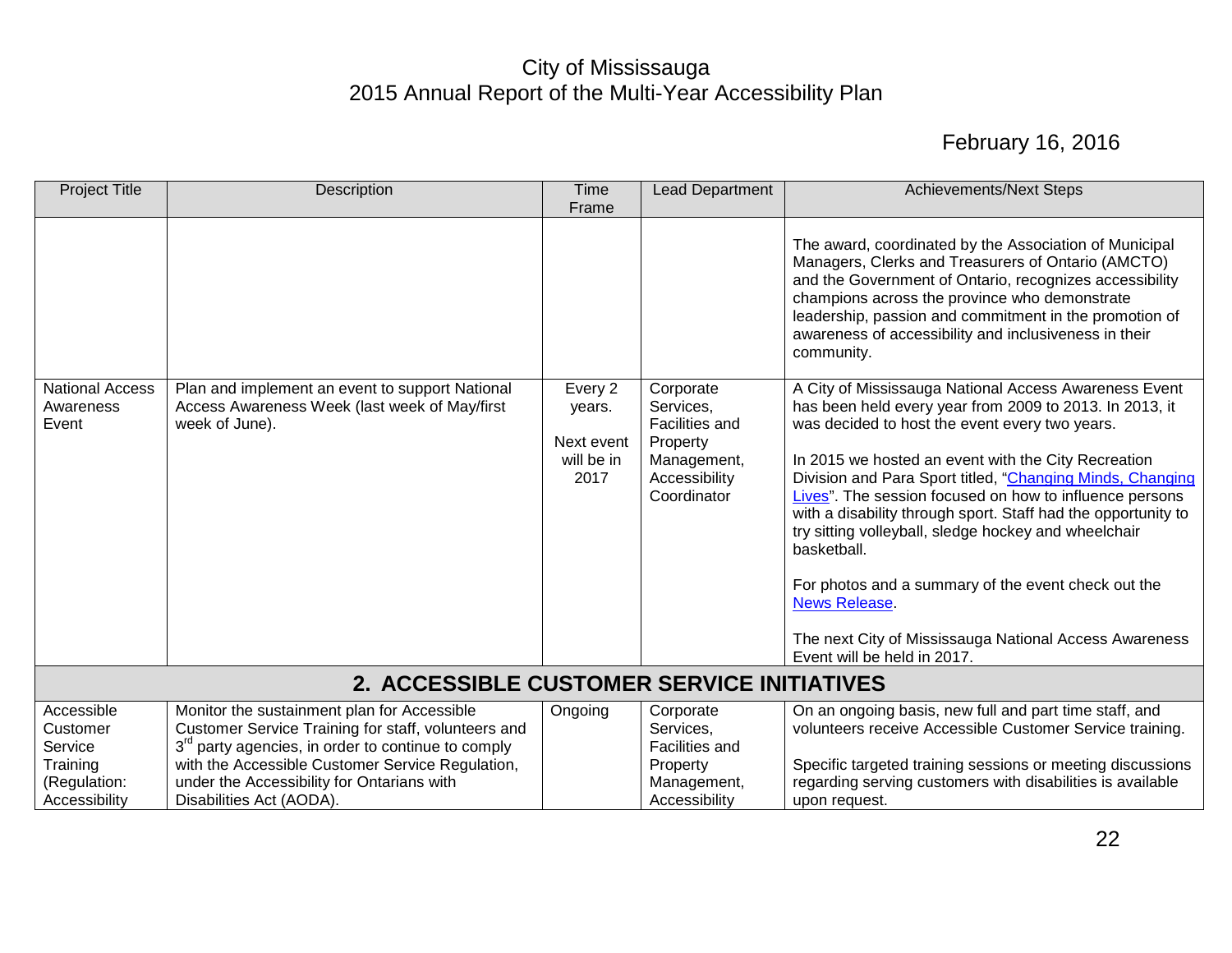| <b>Project Title</b>                     | Description                                                                                                                                                                  | Time                                                                    | <b>Lead Department</b>                                                                                   | <b>Achievements/Next Steps</b>                                                                                                                                                                                                                                                                                                                                                                                                                                                                                                                                                                                                                                                                                                                                                                                                                                                                                                                                                                                                                                                                                                                                                                                                                                                                                                                                                                                                                      |
|------------------------------------------|------------------------------------------------------------------------------------------------------------------------------------------------------------------------------|-------------------------------------------------------------------------|----------------------------------------------------------------------------------------------------------|-----------------------------------------------------------------------------------------------------------------------------------------------------------------------------------------------------------------------------------------------------------------------------------------------------------------------------------------------------------------------------------------------------------------------------------------------------------------------------------------------------------------------------------------------------------------------------------------------------------------------------------------------------------------------------------------------------------------------------------------------------------------------------------------------------------------------------------------------------------------------------------------------------------------------------------------------------------------------------------------------------------------------------------------------------------------------------------------------------------------------------------------------------------------------------------------------------------------------------------------------------------------------------------------------------------------------------------------------------------------------------------------------------------------------------------------------------|
|                                          |                                                                                                                                                                              | Frame                                                                   |                                                                                                          |                                                                                                                                                                                                                                                                                                                                                                                                                                                                                                                                                                                                                                                                                                                                                                                                                                                                                                                                                                                                                                                                                                                                                                                                                                                                                                                                                                                                                                                     |
| Standards for<br>Customer<br>Service, 6) |                                                                                                                                                                              |                                                                         | Coordinator and<br>Human<br>Resources, Talent<br>Management                                              | Visual Arts Mississauga through the ARTREACH for Older<br>Adults program provided an experiential training program<br>called "Through Other Eyes" for their volunteers.                                                                                                                                                                                                                                                                                                                                                                                                                                                                                                                                                                                                                                                                                                                                                                                                                                                                                                                                                                                                                                                                                                                                                                                                                                                                             |
| Accessible<br>Elections                  | Review of elections manuals, training, technology<br>and software in preparation for Municipal Elections.<br>Implementation of the work plan for next Municipal<br>Election. | Ongoing<br>Next<br>General<br>Municipal<br>Election will<br>be in 2018. | Corporate<br>Services, Office of<br>the City Clerk,<br>Director,<br>Legislative<br>Services and<br>Clerk | A Report titled "Accessible Municipal Elections" was and<br>was attached to the 2014 Annual Report of the Multi -<br>Year Accessibility Plan.<br>In a Corporate Report dated August 25, 2015, provided to<br>the Governance Committee (Item 6), titled: "2014 City of<br>Mississauga Municipal Election, 2015 City of Mississauga<br>Municipal By-Election review and technology options for<br>future Municipal Elections", these comments were<br>included in relation to accessibility:<br>The Elections Office is committed to the accessibility of<br>Elections in the City of Mississauga. During the 2014<br>General Election and 2015 By-election 3 key areas were<br>focused on to ensure accessibility including customer<br>service, communication of information and physical<br>barriers. A variety of tools were used to mitigate these<br>barriers including accessible customer service training for<br>election workers, accessible voting machines, and the<br>examination of all polling locations to ensure that each<br>location met with accessibility standards.<br>At its meeting on January 14, 2015, General Committee<br>considered a Corporate Report dated December 8, 2014<br>from the Commissioner of Corporate Services and Chief<br>Financial Officer entitled Accessible Municipal Elections<br>regarding the accessibility of the 2014 General Election<br>(Appendix 2 of the August 25, 2015 Corporate Report). |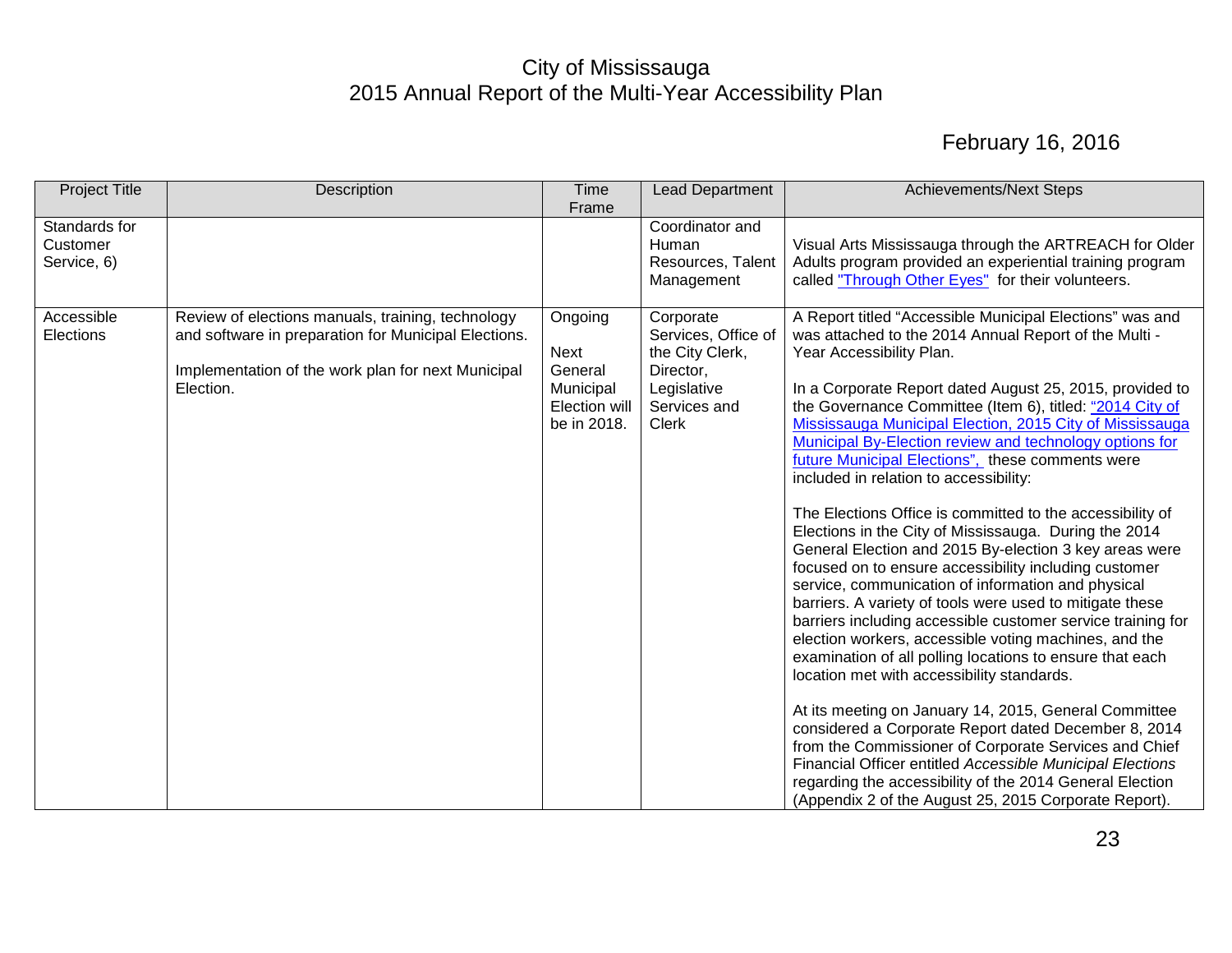<span id="page-24-0"></span>

| <b>Project Title</b>                                                 | Description                                                                                                                                                               | Time<br>Frame    | <b>Lead Department</b>                                                           | <b>Achievements/Next Steps</b>                                                                                                                                                                                                                                                                                                                                                                                                                                                                                                                                                                            |  |
|----------------------------------------------------------------------|---------------------------------------------------------------------------------------------------------------------------------------------------------------------------|------------------|----------------------------------------------------------------------------------|-----------------------------------------------------------------------------------------------------------------------------------------------------------------------------------------------------------------------------------------------------------------------------------------------------------------------------------------------------------------------------------------------------------------------------------------------------------------------------------------------------------------------------------------------------------------------------------------------------------|--|
|                                                                      |                                                                                                                                                                           |                  |                                                                                  | Measures used to mitigate barriers to accessibility during<br>the 2014 General Election were also utilized during the<br>2015 By-election.<br>Accessibility improvements for future elections include:<br>An online application process for election workers<br>Internet based training modules<br>Internet voting<br>Investigate the possibility of "Vote Anywhere"<br>and/or "Vote Anywhere in your Ward" for the 2018<br>General Election.                                                                                                                                                             |  |
| 3. ACCESSIBLE INFORMATION AND COMMUNICATION INITIATIVES              |                                                                                                                                                                           |                  |                                                                                  |                                                                                                                                                                                                                                                                                                                                                                                                                                                                                                                                                                                                           |  |
| Accessible<br>Formats and<br>Communication<br>Supports<br>(IASR, 12) | Review relevant policies.<br>Reinforce Accessible Customer Service Training<br>Develop Vendor list.<br>Develop guidelines for accessible public information<br>materials. | 2014/<br>Ongoing | Corporate<br>Services,<br>Communications,<br>Senior<br>Communications<br>Advisor | Public information materials include the standard<br>message: If you require this information in an alternate<br>format, please call 3-1-1 (905-615-4311 if outside city<br>limits).<br>Accessible Document Training is available for new staff<br>and existing staff as refresher training. An Accessible<br>Documents Reference Guide including a list of available<br>vendors is also available on the staff intranet site.<br>Production of City information materials follows accessible<br>design standards outlined in the handbook developed by<br>Registered Graphic Designers of Ontario (RGD). |  |
| Accessible<br>Feedback<br>Processes<br>(IASR, 11)                    | Develop accessible on line feedback processes in<br>addition to other methods.                                                                                            | 2013/<br>Ongoing | Corporate<br>Services,<br>Communications,<br>Senior<br>Communications            | Current feedback processes are accessible and allow<br>residents to provide feedback in a variety of methods (i.e.<br>e-mail, phone, TTY, in person).<br>The City provides accessible online feedback                                                                                                                                                                                                                                                                                                                                                                                                     |  |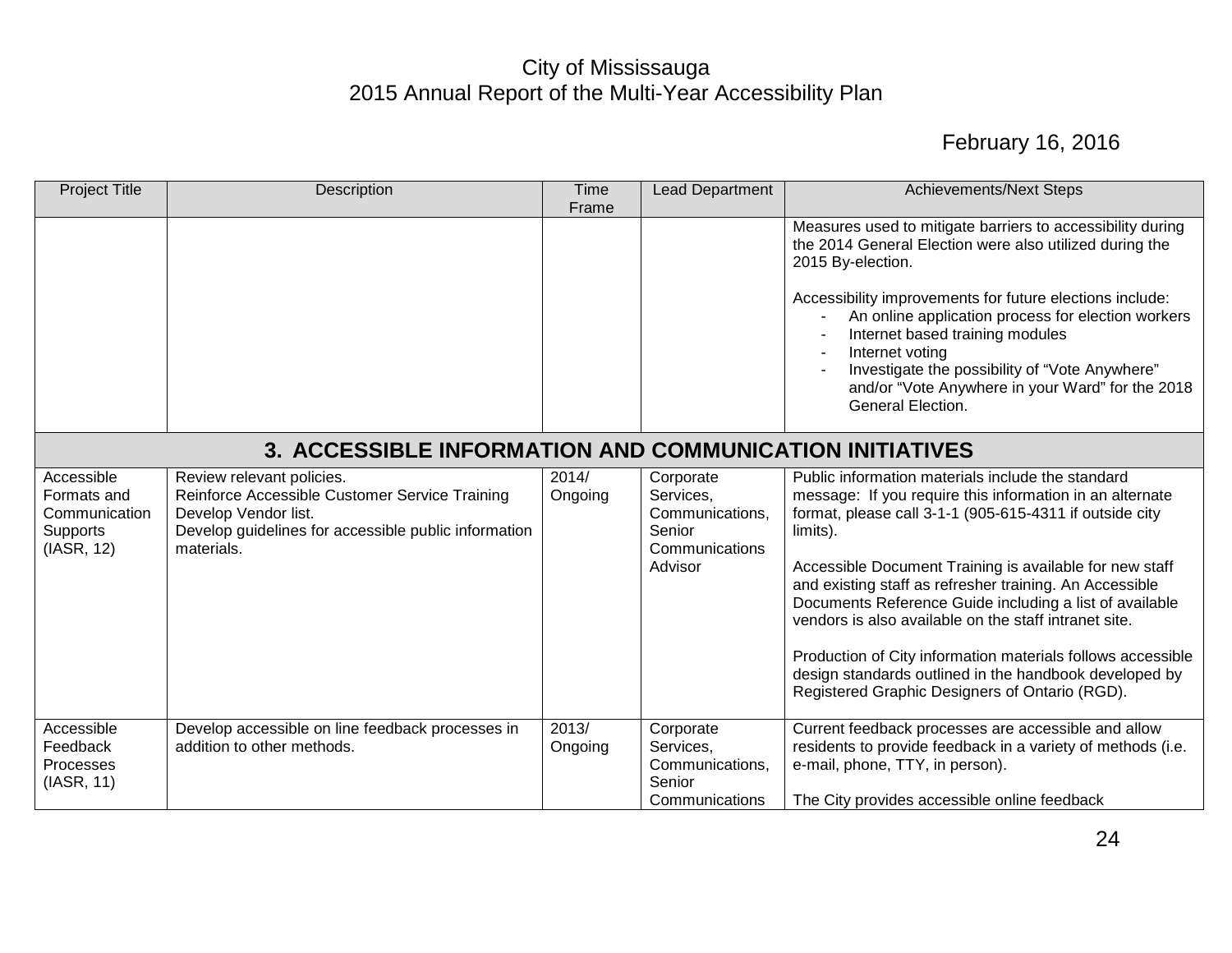<span id="page-25-0"></span>

| <b>Project Title</b>                                          | Description                                                                                                                                                                               | Time                                                                    | <b>Lead Department</b>                                                                                       | <b>Achievements/Next Steps</b>                                                                                                                                                                                                                                                                                                                                                                                                                                                                                                                                                                      |
|---------------------------------------------------------------|-------------------------------------------------------------------------------------------------------------------------------------------------------------------------------------------|-------------------------------------------------------------------------|--------------------------------------------------------------------------------------------------------------|-----------------------------------------------------------------------------------------------------------------------------------------------------------------------------------------------------------------------------------------------------------------------------------------------------------------------------------------------------------------------------------------------------------------------------------------------------------------------------------------------------------------------------------------------------------------------------------------------------|
| Accessible<br>Website and<br><b>Web Content</b><br>(IASR, 14) | Include website accessibility in upgrades.<br>Provide training on how to create accessible<br>documents.<br>Develop quick tips for web authors.                                           | Frame<br>2013<br><b>WCAG 2.0</b><br>Level A,<br>2021<br><b>WCAG 2.0</b> | Advisor<br>Corporate<br>Services,<br>Information<br>Technology,<br>Manager Digital<br>Services &<br>Mobility | mechanisms as well as alternate communication supports.<br>Awareness activities on accessible forms will continue in<br>2016.<br>New web content management system acquired,<br>implementation goal is for WCAG 2.0 Level AA starting in<br>2016 as new content/features implemented (currently at<br>WCAG 2.0 Level A).<br>The City has renewed with SiteImprove for 2016 to run<br>accessibility checks on our websites                                                                                                                                                                           |
|                                                               | Ensure new website conforms to WCAG 2.0 Level<br>AA, excluding live captioning and audio description                                                                                      | Level AA                                                                |                                                                                                              | Website accessibility improvements will coincide with the<br>new web content management system.<br>Accessible Document Training implementation will<br>continue to be provided to staff in 2016, this includes how<br>to create accessible PDFs. Initial training sessions began<br>in February 2013.<br>Office 2010 Corporate wide training incorporated brief<br>information about accessible document creation. MS<br>Word 2010 and other Office applications have a built in<br>Accessibility Checker feature. Accessibility Tip Sheets<br>are available on the internal accessibility website. |
|                                                               | <b>4. ACCESSIBLE EMPLOYMENT INITIATIVES</b>                                                                                                                                               |                                                                         |                                                                                                              |                                                                                                                                                                                                                                                                                                                                                                                                                                                                                                                                                                                                     |
| <b>Employee</b><br>Accommoda-<br>tions                        | Revise policy and work processes for recruitment;<br>workplace emergency response; employee<br>accommodation; disability management and return<br>to work; performance management; career | 2013/<br>Ongoing                                                        | Corporate<br>Services, Human<br>Resources,<br>Manager,                                                       | Recruitment, assessment or selection process:<br>Continue to build an inventory of the Essential<br>$\bullet$<br><b>Duties Worksheet</b>                                                                                                                                                                                                                                                                                                                                                                                                                                                            |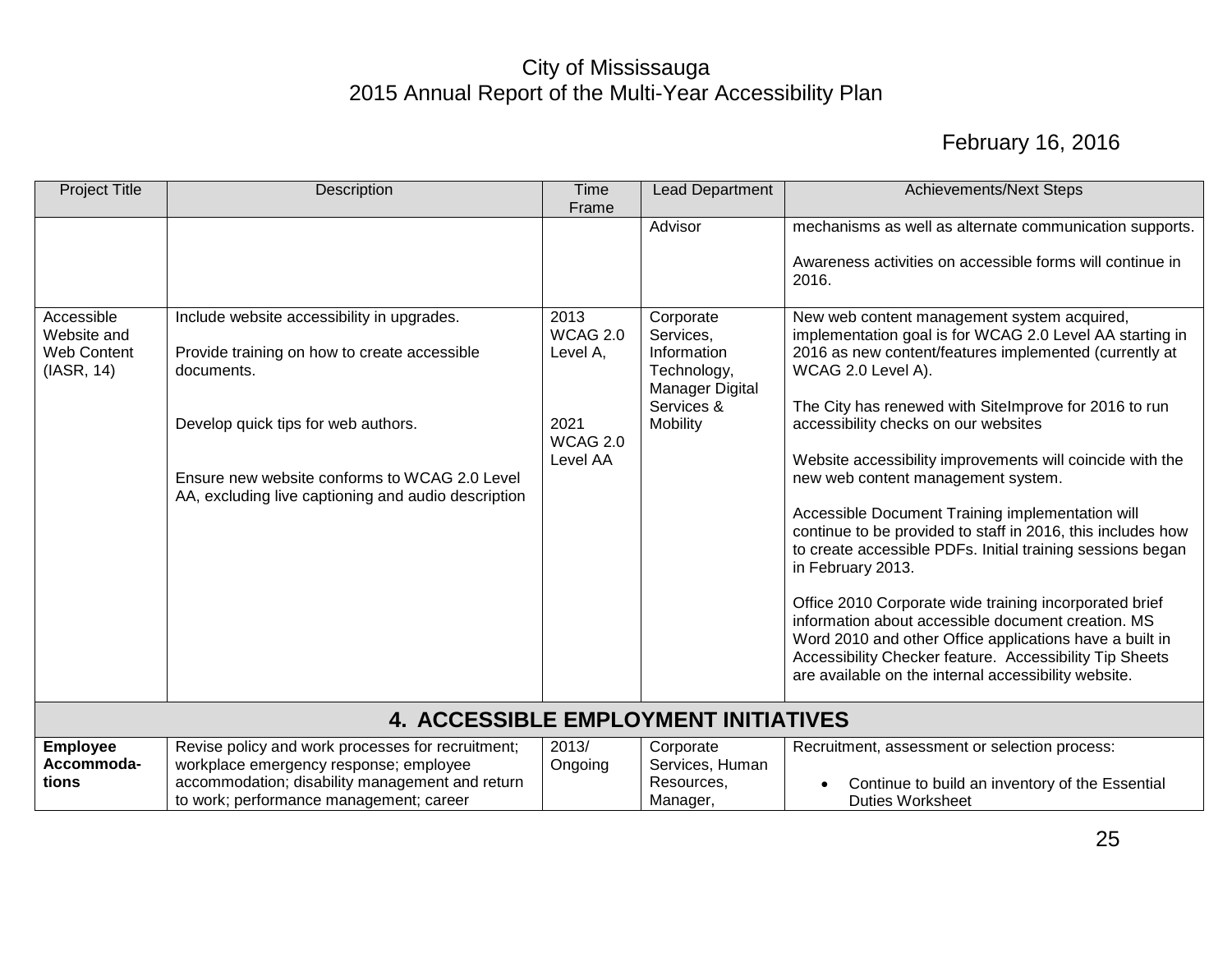| <b>Project Title</b>                                                                                                                                                                                                                                                                                                  | Description                                                                                                                                                                                                                                                                                         | Time<br>Frame | Lead Department                                                                                         | <b>Achievements/Next Steps</b>                                                                                                                                                                                                                                                                                                                                                                                                                                                                                                                                                                                                                                                                                                                                                                                                                                                               |
|-----------------------------------------------------------------------------------------------------------------------------------------------------------------------------------------------------------------------------------------------------------------------------------------------------------------------|-----------------------------------------------------------------------------------------------------------------------------------------------------------------------------------------------------------------------------------------------------------------------------------------------------|---------------|---------------------------------------------------------------------------------------------------------|----------------------------------------------------------------------------------------------------------------------------------------------------------------------------------------------------------------------------------------------------------------------------------------------------------------------------------------------------------------------------------------------------------------------------------------------------------------------------------------------------------------------------------------------------------------------------------------------------------------------------------------------------------------------------------------------------------------------------------------------------------------------------------------------------------------------------------------------------------------------------------------------|
| Recruitment<br>planning,<br>screening and<br>selection<br>process<br>provides<br>accommoda-<br>tions.                                                                                                                                                                                                                 | development and employee redeployment.<br>Develop targeted training for all Human Resources<br>staff, Managers/Supervisors, and all employees on<br>the changes to policy and process as a result of the<br>employment standards.<br>Communicate employment policies and processes<br>to all staff. |               | Learning and<br>Organizational<br>Development;<br>Manager,<br><b>Employee Health</b><br><b>Services</b> | Employee Recruitment policy approved by<br>$\bullet$<br>Council<br>City IASR mandatory e-learning and face-to-face<br>$\bullet$<br>training continues and includes information<br>regarding recruitment, emergency response<br>process, accommodation, and return to work<br>Accommodation Plans and Return to Work Process<br>$(RTW)$ :                                                                                                                                                                                                                                                                                                                                                                                                                                                                                                                                                     |
| Accommoda-<br>tions are<br>provided to<br>employees.<br>Return to work<br>process with<br>related<br>applicable<br>accommoda-<br>tions is in place.<br>Performance<br>management,<br>career<br>development<br>and<br>redeployment<br>take into<br>consideration<br>the<br>accommodation<br>needs of<br>employees with |                                                                                                                                                                                                                                                                                                     |               |                                                                                                         | 1. The City reviews and updates each position's<br>Physical and Cognitive Assessments as required<br>as part of the recruitment process.<br>Ergonomic assessments are performed as<br>required to support both employee wellness and<br>short term & long accommodations.<br>3. With each accommodation coaching is provided,<br>as required, to ensure a successful placement.<br>4. Education is provided on the importance of<br>employee accommodation as required.<br>Incorporating the elements of successful short<br>and long term accommodation continues to be<br>part of labour/management discussions including<br>at bargaining tables.<br>Performance management Process (PMP):<br>Performance Management Information included in<br>$\bullet$<br>the IASR Manager training<br>Career development and advancement:<br>Language regarding requesting accessibility<br>$\bullet$ |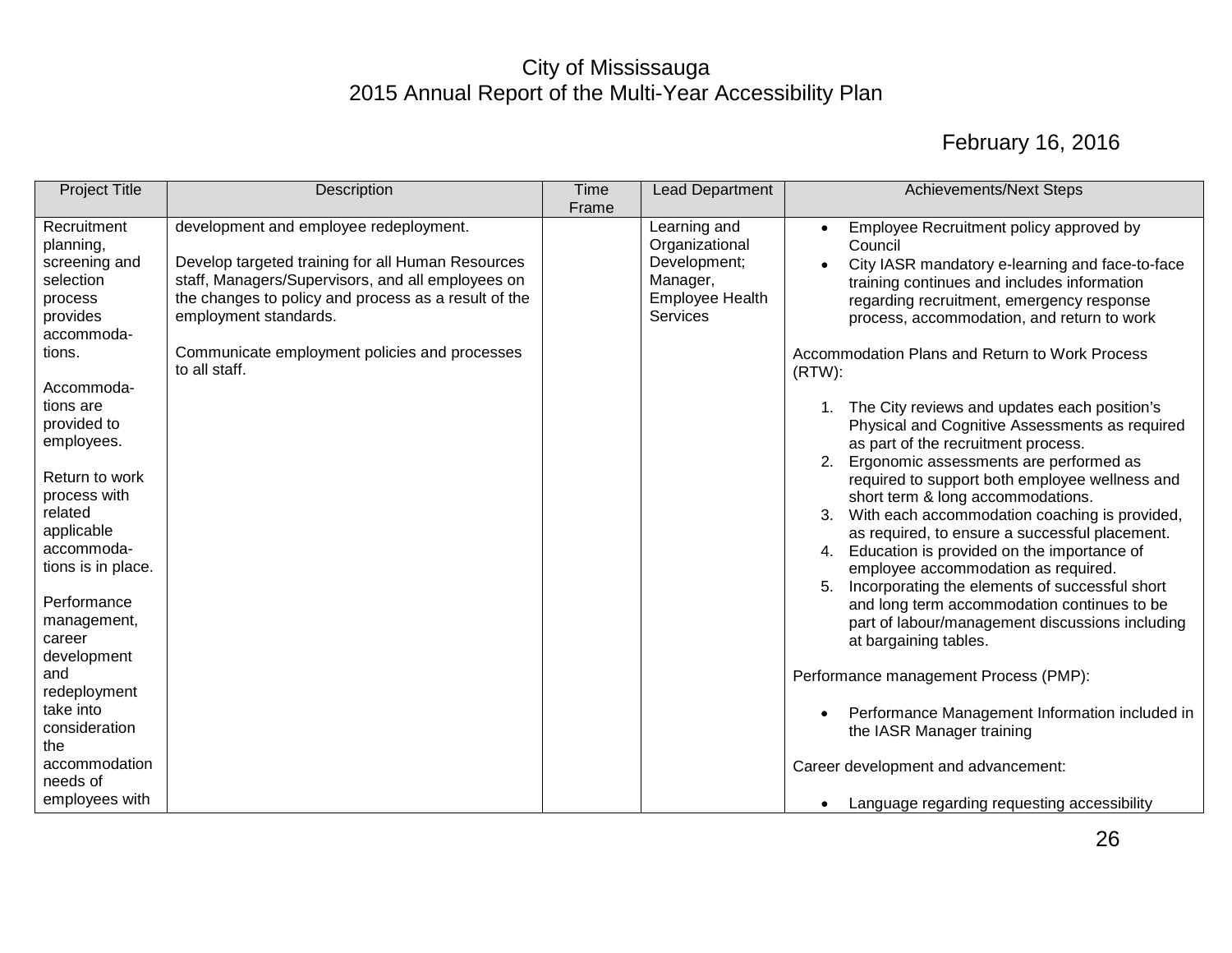<span id="page-27-0"></span>

| <b>Project Title</b>                                         | Description                                                                                                                                                                                                                                                                                                                                                                                                                                                                                                                                                                                                                                                                                                | <b>Time</b>      | <b>Lead Department</b>                                    | <b>Achievements/Next Steps</b>                                                                                                                                                                                                                                                                                                                     |  |  |
|--------------------------------------------------------------|------------------------------------------------------------------------------------------------------------------------------------------------------------------------------------------------------------------------------------------------------------------------------------------------------------------------------------------------------------------------------------------------------------------------------------------------------------------------------------------------------------------------------------------------------------------------------------------------------------------------------------------------------------------------------------------------------------|------------------|-----------------------------------------------------------|----------------------------------------------------------------------------------------------------------------------------------------------------------------------------------------------------------------------------------------------------------------------------------------------------------------------------------------------------|--|--|
|                                                              |                                                                                                                                                                                                                                                                                                                                                                                                                                                                                                                                                                                                                                                                                                            | Frame            |                                                           |                                                                                                                                                                                                                                                                                                                                                    |  |  |
| disabilities.<br>(IASR, 22, 23,<br>24, 30, 31, 32)           |                                                                                                                                                                                                                                                                                                                                                                                                                                                                                                                                                                                                                                                                                                            |                  |                                                           | accommodations is to be added to all training<br>registration forms (HR, IT, Project Management)<br>A workplace emergency response process is in place to                                                                                                                                                                                          |  |  |
|                                                              |                                                                                                                                                                                                                                                                                                                                                                                                                                                                                                                                                                                                                                                                                                            |                  |                                                           | include accommodations upon request.<br>(IASR, 27)                                                                                                                                                                                                                                                                                                 |  |  |
| Workplace<br><b>Diversity</b><br>Strategy                    | Council adopted 2 Accessibility Advisory Committee<br>Recommendations in 2015:<br>1. That the Accessibility Advisory Committee<br>(AAC) and appropriate Subcommittees of<br>the AAC engage staff from Human<br>Resources and Community Stakeholder<br>groups to open a dialogue in identifying<br>barriers and opportunities for persons with<br>disabilities to participate in the City's hiring<br>process.<br>That in 2016 Human Resources Staff<br>2.<br>consults with the Accessibility Advisory<br>Committee in the development of the<br>planned Workplace Diversity Strategy<br>which is to include discussing the feasibility<br>of employment related programs for<br>persons with disabilities. | 2016             | Human<br>Resources                                        | Will report on the implementation of these<br>Recommendations in 2016.                                                                                                                                                                                                                                                                             |  |  |
| <b>5. ACCESSIBLE TRANSPORTATION INITIATIVES</b>              |                                                                                                                                                                                                                                                                                                                                                                                                                                                                                                                                                                                                                                                                                                            |                  |                                                           |                                                                                                                                                                                                                                                                                                                                                    |  |  |
| Information<br>about<br>accessible<br>transit.<br>(IASR, 34) | Ensure information about accessibility equipment<br>and features of buses, routes and services is<br>updated on a regular basis.<br>Ensure this information is made available in an<br>accessible format.                                                                                                                                                                                                                                                                                                                                                                                                                                                                                                  | 2012/<br>Ongoing | Transportation<br>and Works,<br>MiWay, Transit<br>Planner | With all MiWay routes becoming accessible in October<br>2012, MiWay updated the Accessible Services Guide.<br>MiWay's Accessible Services Guide contains information<br>on MiWay's accessible services, policies and procedures.<br>This brochure is available in print as well as online at<br>miway.ca. Information on accessibility services is |  |  |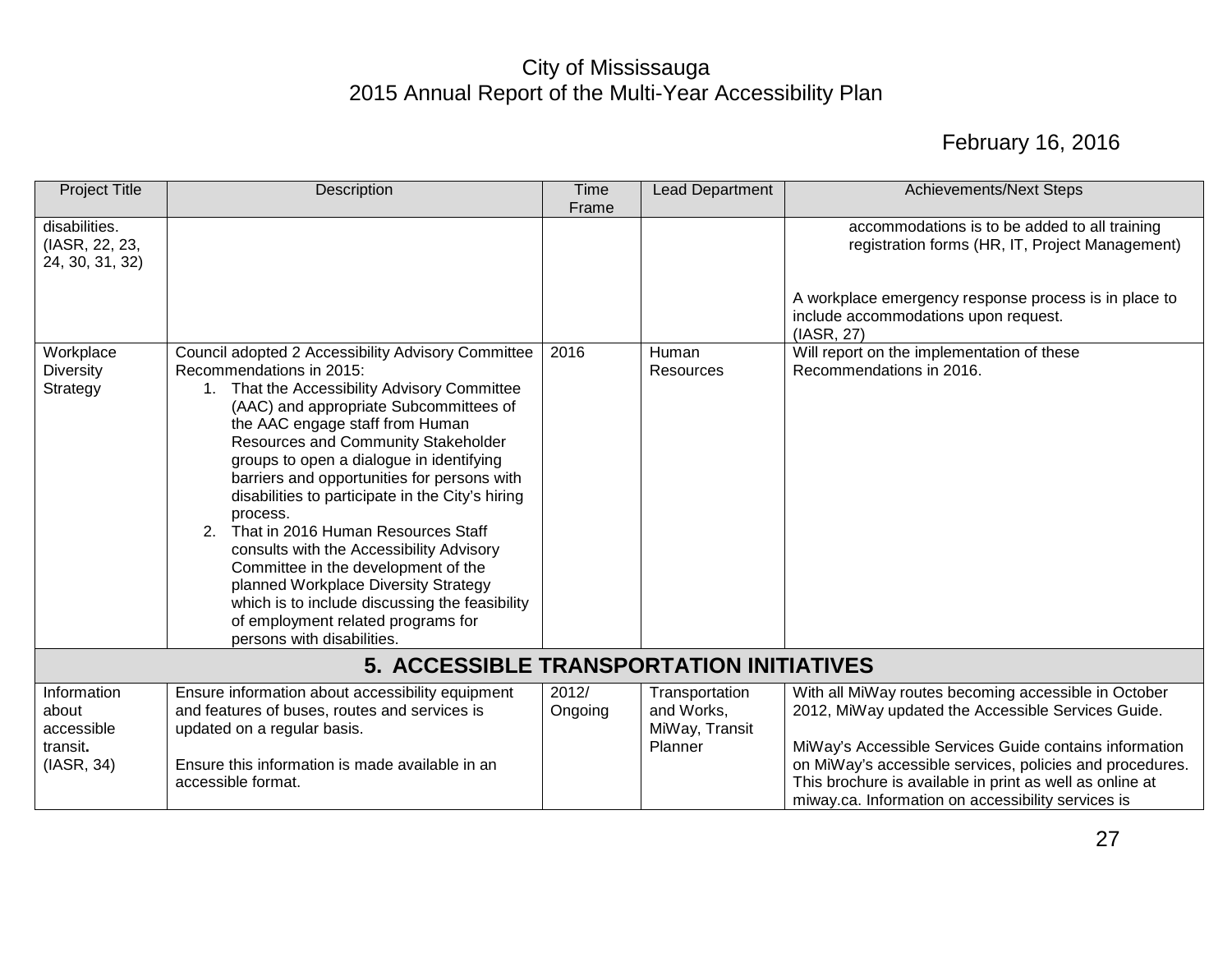| <b>Project Title</b>                                                                     | Description                                                                                                                                                                                                                                                                                                                                                                                                                                                                                                                                                                                                                                                                                                                                                | <b>Time</b><br>Frame         | <b>Lead Department</b>                                                      | <b>Achievements/Next Steps</b>                                                                                                                                                                                                                                                                                                                                                                                                                                                                                                                                                                                                                                                                                                                                                                                                                                                                                                                                                                                                                                                                                                                                                                                                                                                                                                                                                                                   |
|------------------------------------------------------------------------------------------|------------------------------------------------------------------------------------------------------------------------------------------------------------------------------------------------------------------------------------------------------------------------------------------------------------------------------------------------------------------------------------------------------------------------------------------------------------------------------------------------------------------------------------------------------------------------------------------------------------------------------------------------------------------------------------------------------------------------------------------------------------|------------------------------|-----------------------------------------------------------------------------|------------------------------------------------------------------------------------------------------------------------------------------------------------------------------------------------------------------------------------------------------------------------------------------------------------------------------------------------------------------------------------------------------------------------------------------------------------------------------------------------------------------------------------------------------------------------------------------------------------------------------------------------------------------------------------------------------------------------------------------------------------------------------------------------------------------------------------------------------------------------------------------------------------------------------------------------------------------------------------------------------------------------------------------------------------------------------------------------------------------------------------------------------------------------------------------------------------------------------------------------------------------------------------------------------------------------------------------------------------------------------------------------------------------|
| Multi-year<br>Transit<br>Accessibility<br>Plan<br>(IASR, 41, 43,<br>78)<br>Announcements | The Transit Accessibility Plan will be updated every<br>5 years, and an Annual Report on improvements<br>made on the system will be done.<br>Members of the public will be invited to attend the<br>AAC meeting when the plan is presented.<br>The Plan will include information about the process<br>for managing, evaluating and taking action on<br>customer feedback.<br>The Plan will include information about the design<br>criteria in the construction, renovation or<br>replacement of bus stops and shelters; as well as<br>the plan for accessible bus stops and shelters.<br>The procedure for dealing with accessibility<br>equipment failures on buses will be described in the<br>Plan.<br>Pre-boarding and on-board announcements (visual | 2012.<br>Annual<br>2011-2014 | Transportation<br>and Works,<br>MiWay, Transit<br>Planner<br>Transportation | available in an accessible format, upon request.<br>In December 2012, MiWay also re-designed its<br>Accessible Services webpage to be consistent with the<br>new Accessible Services Guide. The new webpage<br>ensures information is well organized and easily<br>retrievable.<br>MiWay has produced a multi-year Accessibility Plan, and<br>continues to produce an Annual Status Report on<br>progress made within MiWay to make services more<br>accessible.<br>The Accessibility Plans are presented and supported by<br>City Council as well as the City of Mississauga's<br>Accessibility Advisory Committee at its first yearly<br>meeting, which is open to the public.<br>The City of Mississauga's Accessibility Design Handbook<br>was revised in 2015 to match the new Ontario Building<br>Code and IASR, Design of Public Spaces<br>requirements. The document is now referred to as the<br>City of Mississauga 2015 Facility Accessibility Design<br>Standards. This document has been prepared with the<br>support of the Accessibility Advisory Committee. Details<br>from this document are used in the design of MiWay<br>Shelters.<br>MiWay's Annual Report outlines the improvements made<br>to the transit system and service. The current report is<br>included as an Appendix to the Annual Report of the Multi-<br>Year Accessibility Plan.<br>All MiWay buses have Automated Next Stop |
|                                                                                          |                                                                                                                                                                                                                                                                                                                                                                                                                                                                                                                                                                                                                                                                                                                                                            |                              |                                                                             |                                                                                                                                                                                                                                                                                                                                                                                                                                                                                                                                                                                                                                                                                                                                                                                                                                                                                                                                                                                                                                                                                                                                                                                                                                                                                                                                                                                                                  |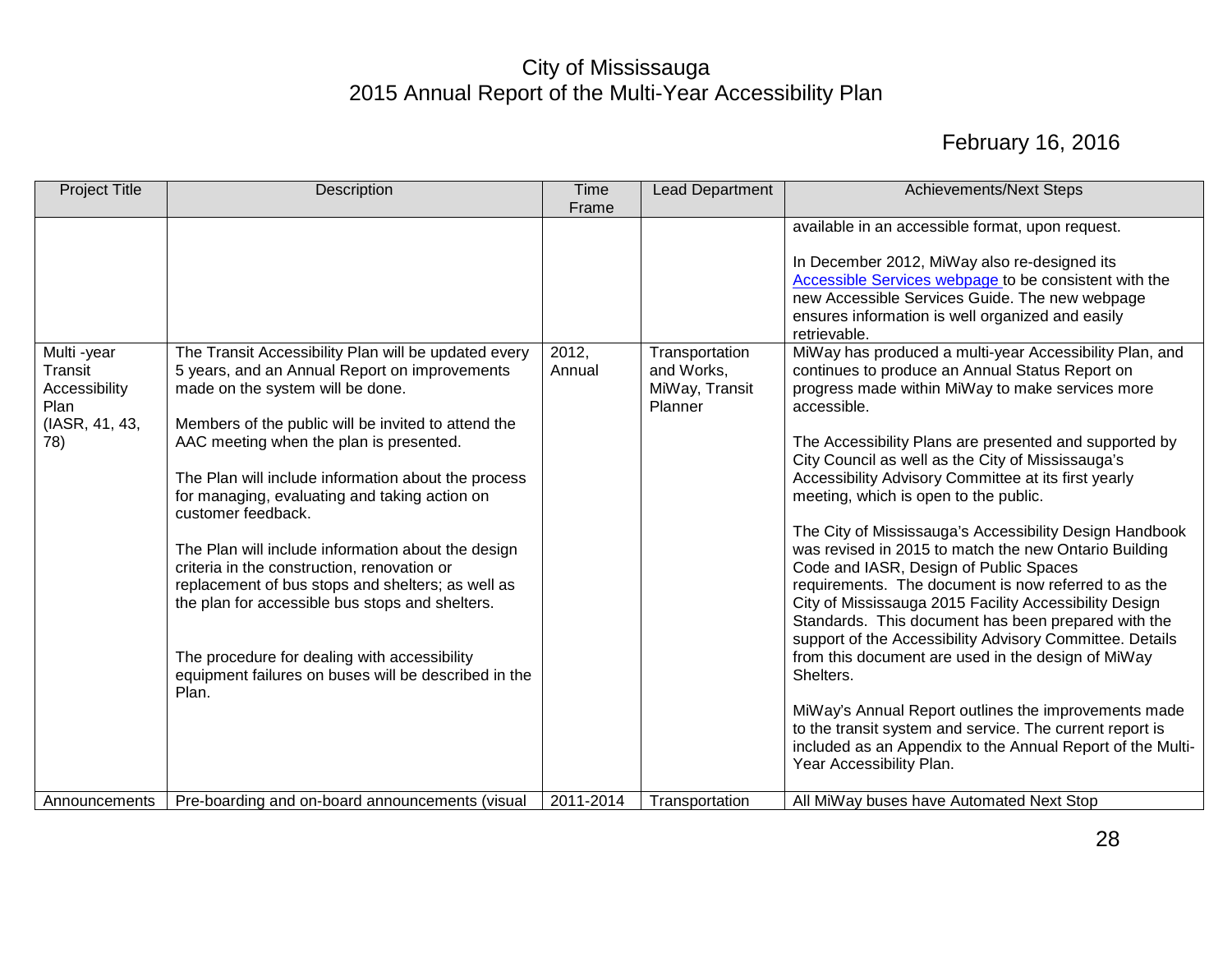| <b>Project Title</b>                                   | Description                                                                                                                                                                                                                                                                                             | Time<br>Frame    | <b>Lead Department</b>                                    | <b>Achievements/Next Steps</b>                                                                                                                                                                                                                                                                                                                                                                                                                                                                                                                                                                                                                                                                                                                                                                                                                                                                      |
|--------------------------------------------------------|---------------------------------------------------------------------------------------------------------------------------------------------------------------------------------------------------------------------------------------------------------------------------------------------------------|------------------|-----------------------------------------------------------|-----------------------------------------------------------------------------------------------------------------------------------------------------------------------------------------------------------------------------------------------------------------------------------------------------------------------------------------------------------------------------------------------------------------------------------------------------------------------------------------------------------------------------------------------------------------------------------------------------------------------------------------------------------------------------------------------------------------------------------------------------------------------------------------------------------------------------------------------------------------------------------------------------|
| on the bus.<br>(IASR, 52)                              | and auditory) have been implemented on all MiWay<br>buses. The Standard Practice Instruction (SPI) will<br>be revised.                                                                                                                                                                                  |                  | and Works,<br>MiWay, Transit<br>Planner                   | Announcements (since 2010).<br>Information is also provided visually displaying next stop<br>information. In January 2014, MiWay introduced electronic<br>pre-boarding announcements that include the route name,<br>number and direction. The information announced is<br>consistent with the information displayed on the vehicle<br>destination sign. This is one of many technology<br>improvements that MiWay has launched as part of its<br>commitment to providing accessible, customer-driven,<br>quality transit services in a safe, reliable and cost-effective<br>manner.                                                                                                                                                                                                                                                                                                                |
| Service<br><b>Disruptions</b><br>(IASR, 35, 47,<br>50) | Non-functioning accessibility equipment on buses<br>will be repaired as soon as practicable. Revisions<br>to existing policies regarding the steps taken to<br>accommodate persons with disabilities will be done.<br>The SPI regarding "Passenger drop off/pick up after<br>snowfall" will be revised. | 2012/<br>Ongoing | Transportation<br>and Works,<br>MiWay, Transit<br>Planner | MiWay's existing policy and training requires Operators to<br>notify Transit Control on any accessibility equipment that<br>may require repair or replacement as soon as practicable.<br>Operator Training includes instructions on what to do in an<br>emergency situation and helps Operators take reasonable<br>steps to ensure the safety of all passengers, especially<br>passengers with disabilities.<br>MiWay's existing policy allows customers to board or<br>deboard a MiWay bus at the closest safe location if the<br>official stop is inaccessible.<br>Operators are also trained to notify Transit Control of any<br>stop that is inaccessible.<br>MiWay issues alerts on route detours when they are<br>known in advance. Information is made available at<br>miway.ca, as well at affected terminals and stops. MiWay<br>has made improvements to its alert system by issuing real |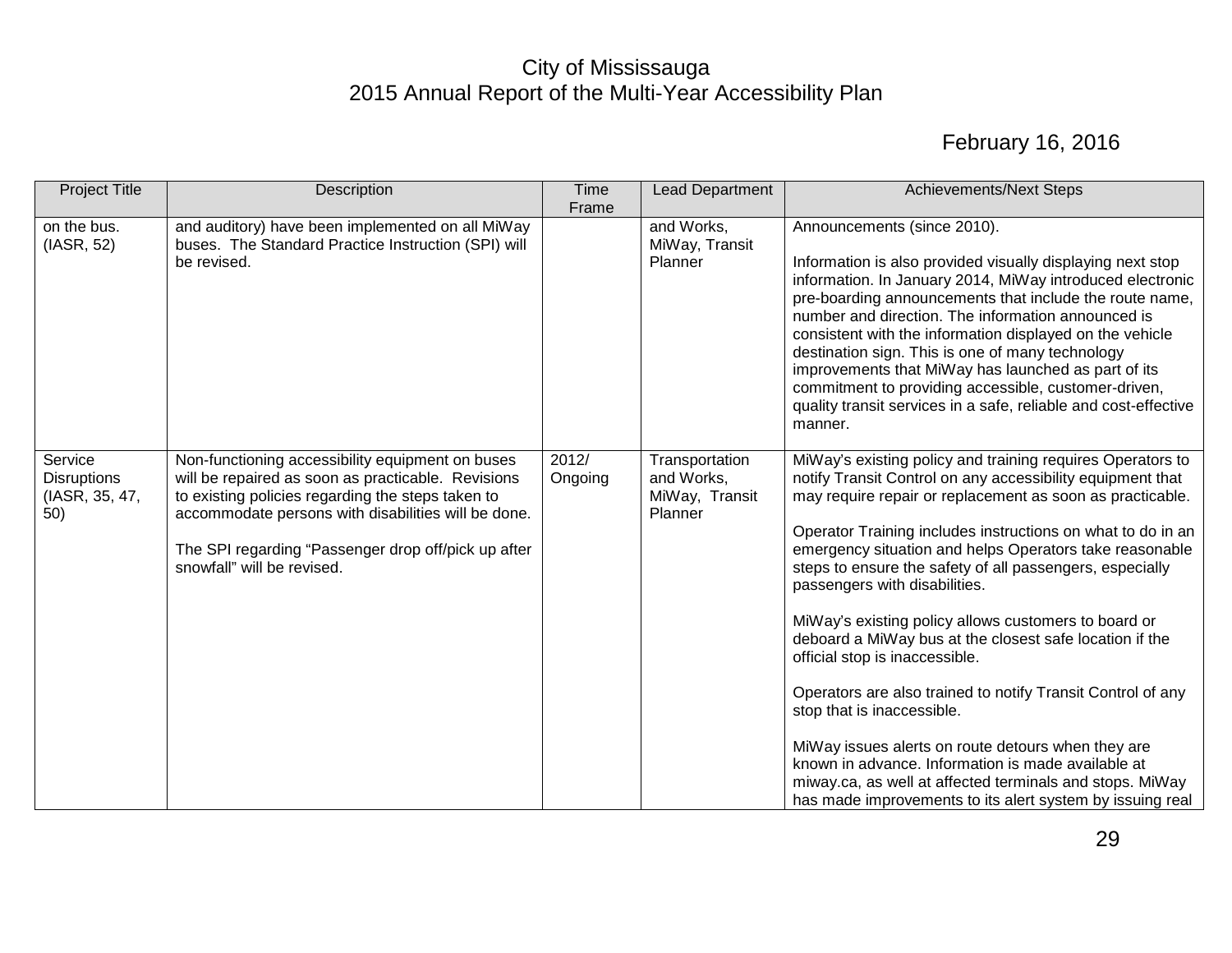| <b>Project Title</b>          | <b>Description</b>                                                                                                                                                                       | Time          | <b>Lead Department</b>                                                                              | <b>Achievements/Next Steps</b>                                                                                                                                                                                                                                                                                                                                                                                                                                                                                                                                                                                                                                                                                                                                                                                                                                                                                                                                                                                                           |
|-------------------------------|------------------------------------------------------------------------------------------------------------------------------------------------------------------------------------------|---------------|-----------------------------------------------------------------------------------------------------|------------------------------------------------------------------------------------------------------------------------------------------------------------------------------------------------------------------------------------------------------------------------------------------------------------------------------------------------------------------------------------------------------------------------------------------------------------------------------------------------------------------------------------------------------------------------------------------------------------------------------------------------------------------------------------------------------------------------------------------------------------------------------------------------------------------------------------------------------------------------------------------------------------------------------------------------------------------------------------------------------------------------------------------|
|                               |                                                                                                                                                                                          | Frame         |                                                                                                     |                                                                                                                                                                                                                                                                                                                                                                                                                                                                                                                                                                                                                                                                                                                                                                                                                                                                                                                                                                                                                                          |
|                               |                                                                                                                                                                                          |               |                                                                                                     | time alerts to customers advising them on cancellations,<br>detours, and/or delays that are specific to routes.<br>MiWay staff has launched a new Twitter account<br>@MiWayHelps through which some communication<br>updates are posted.                                                                                                                                                                                                                                                                                                                                                                                                                                                                                                                                                                                                                                                                                                                                                                                                 |
| <b>Taxicabs</b><br>(IASR, 79) | Include information in the City's Accessibility Plan<br>about consulting with the Accessibility Advisory<br>Committee regarding the proportion of accessible<br>taxicabs in Mississauga. | 2013/<br>2014 | Transportation<br>and Works,<br>Enforcement<br>Division, Manager<br>Mobile Licensing<br>Enforcement | Two Reports have been received by the Public Vehicle<br>Advisory Committee (a Committee of Council);<br>Taxi Issuance Model Review, by Hara<br>$\bullet$<br>Associates Inc. (received by PVAC on Nov. 19,<br>2015)<br><b>Study of Regulations for Transportation Network</b><br>$\bullet$<br>Companies (TNC's) by Windels Marx Lane and<br>Mittendorf LLP (received by PVAC on Dec. 7,<br>2015)<br>The Taxi Issuance Model Review addressed 3<br>requirements:<br>To recommend an approach to predict demand<br>$\bullet$<br>for taxicab and accessible taxicab service in<br>Mississauga<br>To recommend a licence supply approach for<br>$\bullet$<br>taxicab and accessible taxicab services<br>To recommend a fare model/strategy for taxicabs<br>and accessible taxicabs<br>There were 3 Recommendations from the Hara Report in<br>relation to accessible taxis:<br>Recommendation 5.1: Percent Accessible Taxis.<br>Hara Associates recommends that Mississauga set a<br>target of 21% of taxis being mobility device accessible. |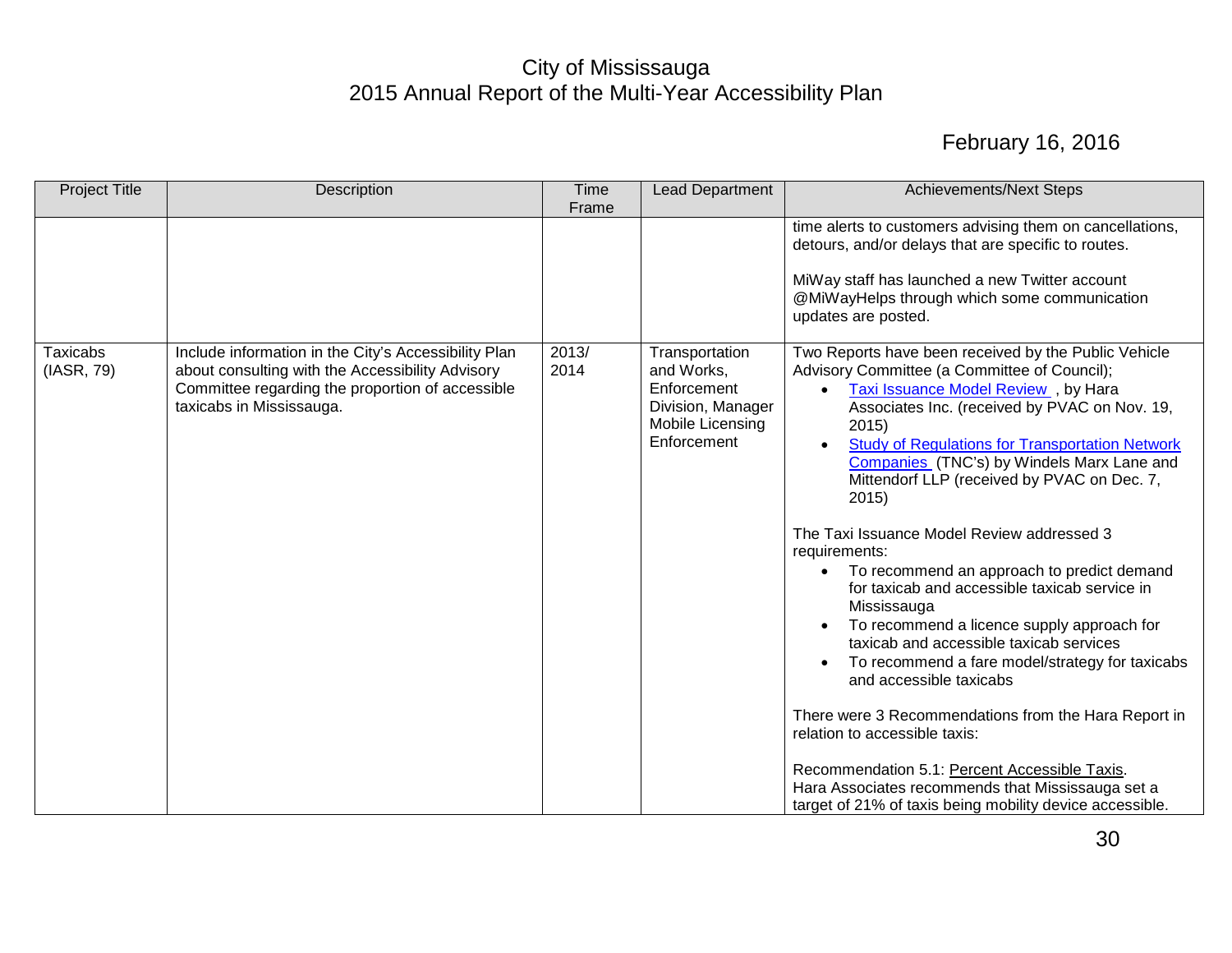| <b>Project Title</b> | Description | Time  | Lead Department | <b>Achievements/Next Steps</b>                                                                                                                                                                                                                                                                                                                                       |
|----------------------|-------------|-------|-----------------|----------------------------------------------------------------------------------------------------------------------------------------------------------------------------------------------------------------------------------------------------------------------------------------------------------------------------------------------------------------------|
|                      |             | Frame |                 | The percentage of less than 100% allows for a diversity of<br>other types of vehicles to meet other disability needs. This<br>percentage is in addition to accessible taxi licences issued<br>to fulfil TransHelp contracts.<br>Recommendation 5.2: Accessible Plate Issuance.<br>All new issues of plates should be accessible taxi plates<br>until the 21% is met. |
|                      |             |       |                 | Recommendation 5.3: Accessible Plate Plan.<br>30 accessible plates should be released in each<br>$\bullet$<br>of the next 2 years.<br>These plates should be put into service at least 40<br>hours per week.                                                                                                                                                         |
|                      |             |       |                 | The Study of Regulations for TNC's stated through the<br>City's Public Vehicle Licensing By-Law, that the City<br>currently allots 2 accessible taxi licences for every<br>brokerage that has a minimum of 25 licensed Mississauga<br>Taxicab Owner's affiliate with the brokerage. Currently,<br>there are 40 licensed accessible taxicabs for Mississauga.         |
|                      |             |       |                 | The Hara Report through consultations with stakeholders<br>and the Accessibility Advisory Committee found that the<br>current accessible taxi service in Mississauga is failing to<br>meet the needs of the public.                                                                                                                                                  |
|                      |             |       |                 | As stated in the TNC Report, wheelchair accessible<br>vehicles are currently not available on the Uber app in<br>Mississauga.                                                                                                                                                                                                                                        |
|                      |             |       |                 | PVAC and Council will be considering these 2 Reports in<br>making decisions regarding future Mississauga taxicab                                                                                                                                                                                                                                                     |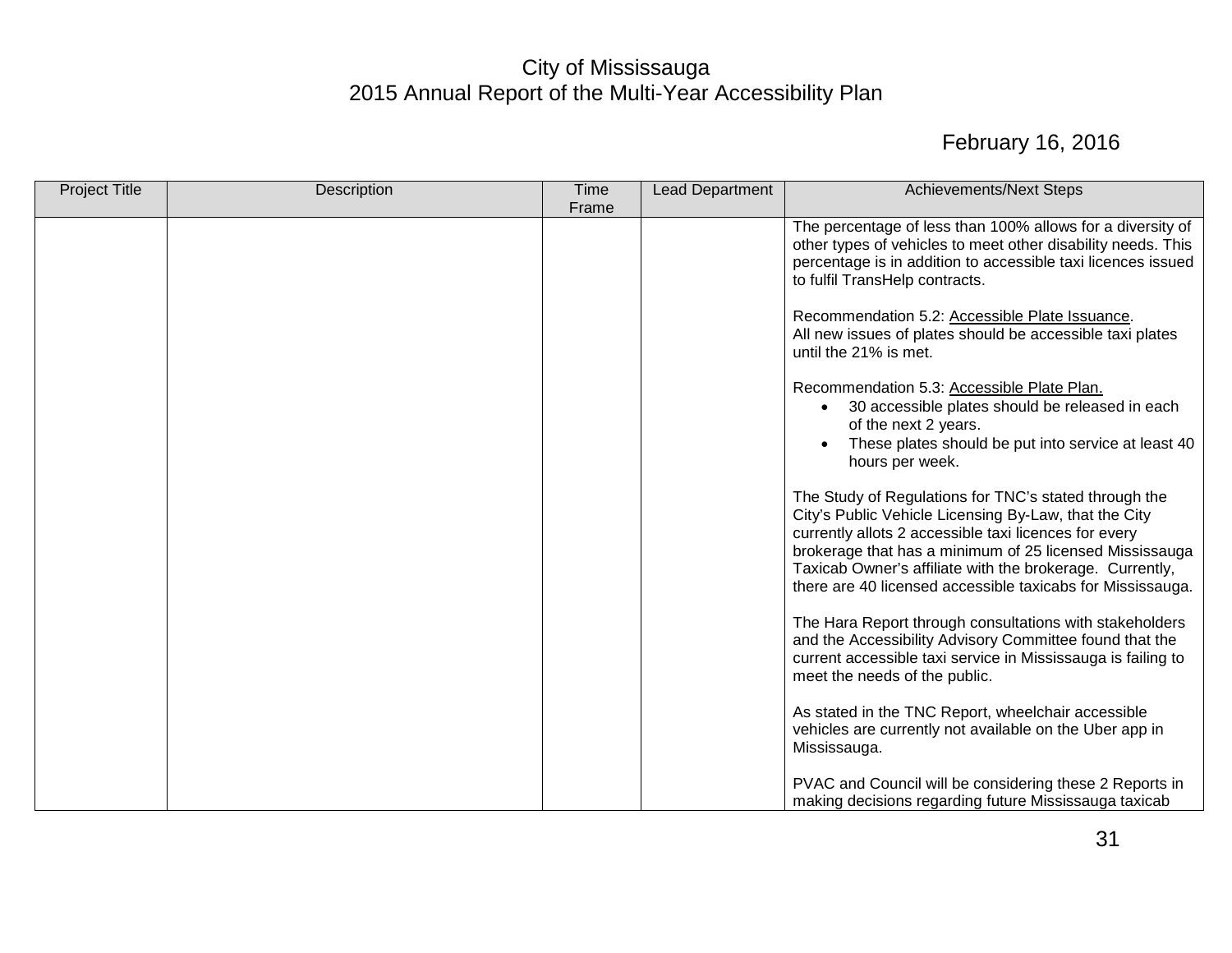<span id="page-32-0"></span>

| <b>Project Title</b>                                                                                                                                                                                                                                     | Description                                                                                                                                                                                                                                                                                                                                                                                                                                                                                                                                                                                                                                                                                                                                                                                                            | Time<br>Frame | <b>Lead Department</b>                                                                                                                                                                                                                                                                                                                            | <b>Achievements/Next Steps</b>                                                                                                                                                                                                                                                                                                                                                                                                                                                                                                                                                                                                                                                                                                                                                                                                                                                                                                                                                                                                                                                                                                                                                                                                                                                                                                                                                                                                           |
|----------------------------------------------------------------------------------------------------------------------------------------------------------------------------------------------------------------------------------------------------------|------------------------------------------------------------------------------------------------------------------------------------------------------------------------------------------------------------------------------------------------------------------------------------------------------------------------------------------------------------------------------------------------------------------------------------------------------------------------------------------------------------------------------------------------------------------------------------------------------------------------------------------------------------------------------------------------------------------------------------------------------------------------------------------------------------------------|---------------|---------------------------------------------------------------------------------------------------------------------------------------------------------------------------------------------------------------------------------------------------------------------------------------------------------------------------------------------------|------------------------------------------------------------------------------------------------------------------------------------------------------------------------------------------------------------------------------------------------------------------------------------------------------------------------------------------------------------------------------------------------------------------------------------------------------------------------------------------------------------------------------------------------------------------------------------------------------------------------------------------------------------------------------------------------------------------------------------------------------------------------------------------------------------------------------------------------------------------------------------------------------------------------------------------------------------------------------------------------------------------------------------------------------------------------------------------------------------------------------------------------------------------------------------------------------------------------------------------------------------------------------------------------------------------------------------------------------------------------------------------------------------------------------------------|
|                                                                                                                                                                                                                                                          |                                                                                                                                                                                                                                                                                                                                                                                                                                                                                                                                                                                                                                                                                                                                                                                                                        |               |                                                                                                                                                                                                                                                                                                                                                   | service.                                                                                                                                                                                                                                                                                                                                                                                                                                                                                                                                                                                                                                                                                                                                                                                                                                                                                                                                                                                                                                                                                                                                                                                                                                                                                                                                                                                                                                 |
|                                                                                                                                                                                                                                                          | <b>6. ACCESSIBLE BUILT ENVIRONMENT INITIATIVES</b>                                                                                                                                                                                                                                                                                                                                                                                                                                                                                                                                                                                                                                                                                                                                                                     |               |                                                                                                                                                                                                                                                                                                                                                   |                                                                                                                                                                                                                                                                                                                                                                                                                                                                                                                                                                                                                                                                                                                                                                                                                                                                                                                                                                                                                                                                                                                                                                                                                                                                                                                                                                                                                                          |
| Continued<br>implementation<br>of the guidelines<br>in the<br>Mississauga<br>Accessibility<br>Design<br>Handbook.<br>Note:<br>This document<br>is now titled:<br>City of<br>Mississauga-<br>2015 Facility<br>Accessibility<br>Design<br><b>Standards</b> | To implement accessibility design criteria for City<br>facilities that would apply to capital projects and for<br>private developments where applicable through the<br>site plan process.<br>City office space and accommodation renovations<br>will continue to follow the guidelines in the<br>Mississauga Accessibility Design Handbook.<br>The Accessibility Program from Capital Budget will<br>continue to address building accessibility in older<br>buildings.<br>Review of development applications to address<br>external access to the building on the basis of<br>universal design principles.<br>The Provincial Accessible Built Environment<br>Standard will be monitored regarding implications<br>for future city building projects and revisions to the<br>Mississauga Accessibility Design Handbook. | Ongoing       | Corporate<br>Services,<br><b>Facilities and</b><br>Property<br>Management,<br>Project Manager<br>Planning &<br>Building,<br>Development and<br>Design, Urban<br>Designer<br>Community<br>Services, Project<br>Manager, Park<br>Development<br>Corporate<br>Services,<br>Facilities and<br>Property<br>Management,<br>Accessibility<br>Coordinator | On December 27, 2013, Ontario Regulation 368/13 was<br>filed to amend the new 2012 Building Code, O.Reg.<br>332/12. The effective date of the amendment is January 1,<br>2015. The amended requirements will substantially<br>enhance accessibility in newly constructed buildings and<br>existing buildings that are to be extensively renovated.<br>For further details go to the Ministry of Municipal Affairs<br>and Housing website<br>The Mississauga Accessibility Design Handbook was<br>revised to reflect Ontario Building Code accessibility<br>updates and the Design of Public Spaces Standard under<br>the IASR, AODA. The Handbook is now called City of<br>Mississauga 2015 Facility Accessibility Design Standards.<br>The Facility Accessibility Design Standards/Universal<br>Design Training Program has been updated to reflect the<br>new standards and can be accessed on the internal staff<br>accessibility website.<br>The Facility Accessibility Design Subcommittee (FADS) of<br>the AAC provided feedback and advice regarding the<br>following projects in 2015:<br>January 26, 2015 - Multi Use Trail (east): North<br>$\bullet$<br>Service Road to Westfield Drive within the<br>Lakeshore Royal Windsor Hydro Corridor and<br>crosses over Cooksville Creek<br>May 25, 2015 - Fallingbrook and Garnetwood<br>$\bullet$<br>Park Washrooms<br>June 22, 2015 - Accessibility Design Standards<br>$\bullet$ |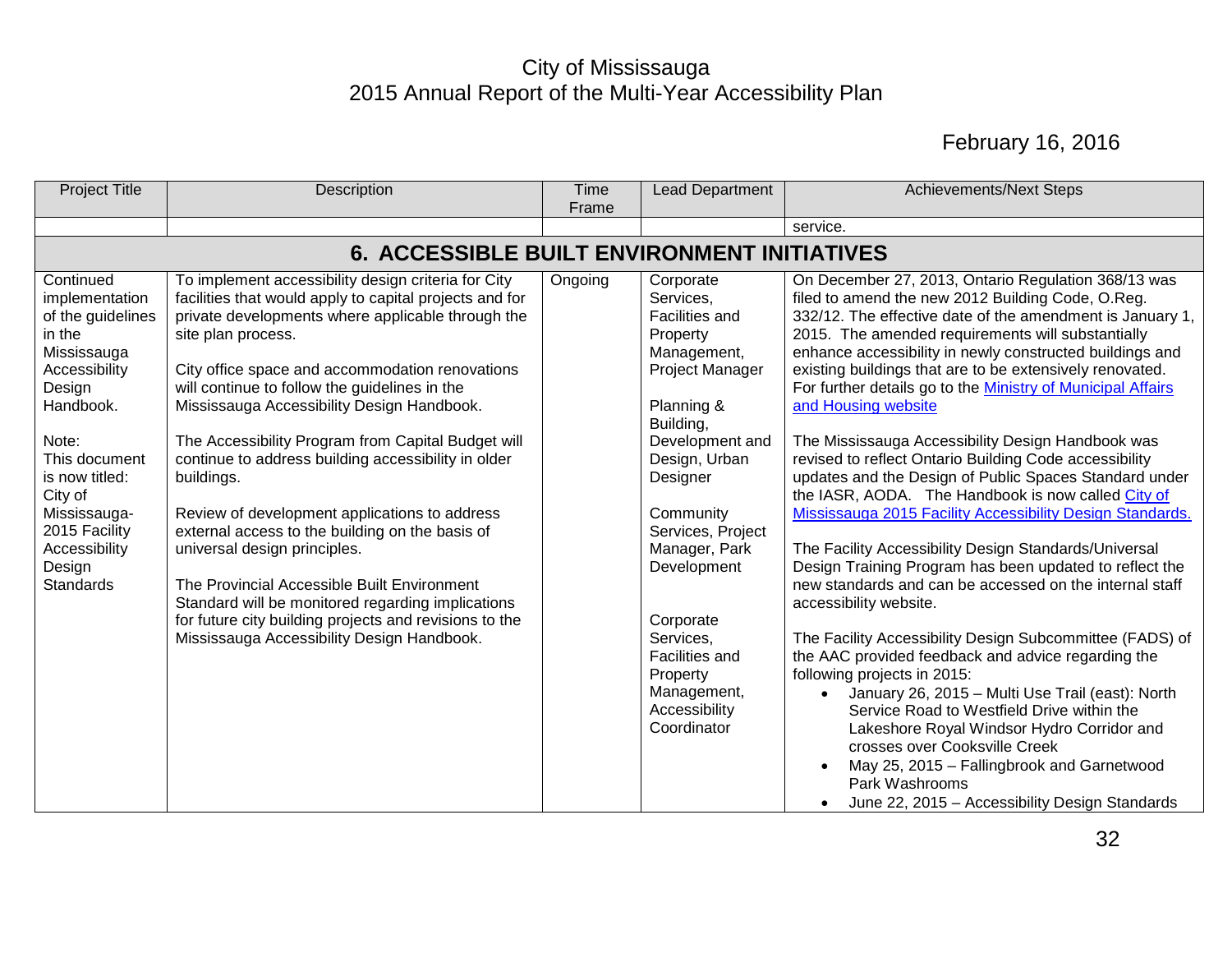| <b>Project Title</b> | Description | <b>Time</b> | <b>Lead Department</b> | <b>Achievements/Next Steps</b>                                                                                                                                                                                                                                                                                                                                                                                                                                                                                                                                                                                                                                                                                                                                                                                                                                                                                                                                                                                                                                                                                                                                                                                                                         |
|----------------------|-------------|-------------|------------------------|--------------------------------------------------------------------------------------------------------------------------------------------------------------------------------------------------------------------------------------------------------------------------------------------------------------------------------------------------------------------------------------------------------------------------------------------------------------------------------------------------------------------------------------------------------------------------------------------------------------------------------------------------------------------------------------------------------------------------------------------------------------------------------------------------------------------------------------------------------------------------------------------------------------------------------------------------------------------------------------------------------------------------------------------------------------------------------------------------------------------------------------------------------------------------------------------------------------------------------------------------------|
|                      |             | Frame       |                        |                                                                                                                                                                                                                                                                                                                                                                                                                                                                                                                                                                                                                                                                                                                                                                                                                                                                                                                                                                                                                                                                                                                                                                                                                                                        |
|                      |             |             |                        | Draft<br>October 26, 2015 - Trail Development within<br>$\bullet$<br>Sawmill Valley, Off Road Trail #11 (Ward 3, from<br>the southern point of Dundas Street to the<br>northern point of Audubon Boulevard)<br>November 30, 2015 - P519 Union Park<br>$\bullet$<br>Development (6627 Tenth Line W at Aquitaine),<br>Off Road Trail #7 (Ward 3 and 4).<br>Discussed process for review of Region of Peel<br>building projects<br>These projects were completed in 2015:<br>Malton Village Park - New Park Development<br>Accessible picnic table<br>$\bullet$<br>Accessible Seating and Benches with shade<br>$\bullet$<br>options<br>3.0m wide paved pathways<br>$\bullet$<br>Tactile warning plates at curb cuts<br>$\bullet$<br><b>Accessible Parking</b><br>$\bullet$<br><b>Shade Structure</b><br>$\bullet$<br>Standard neighbourhood playground<br>$\bullet$<br>Walking loop distance markers (every 100m)<br>$\bullet$<br>Allowance for future accessible temporary<br>$\bullet$<br>washrooms<br>Mississauga Fire Station 119 and Peel Regional<br>Paramedic Services Satellite Station 11<br>Push button door operators at entrances (front &<br>$\bullet$<br>rear)<br>Accessible parking<br>٠<br>One accessible washroom (near front entrance) |
|                      |             |             |                        |                                                                                                                                                                                                                                                                                                                                                                                                                                                                                                                                                                                                                                                                                                                                                                                                                                                                                                                                                                                                                                                                                                                                                                                                                                                        |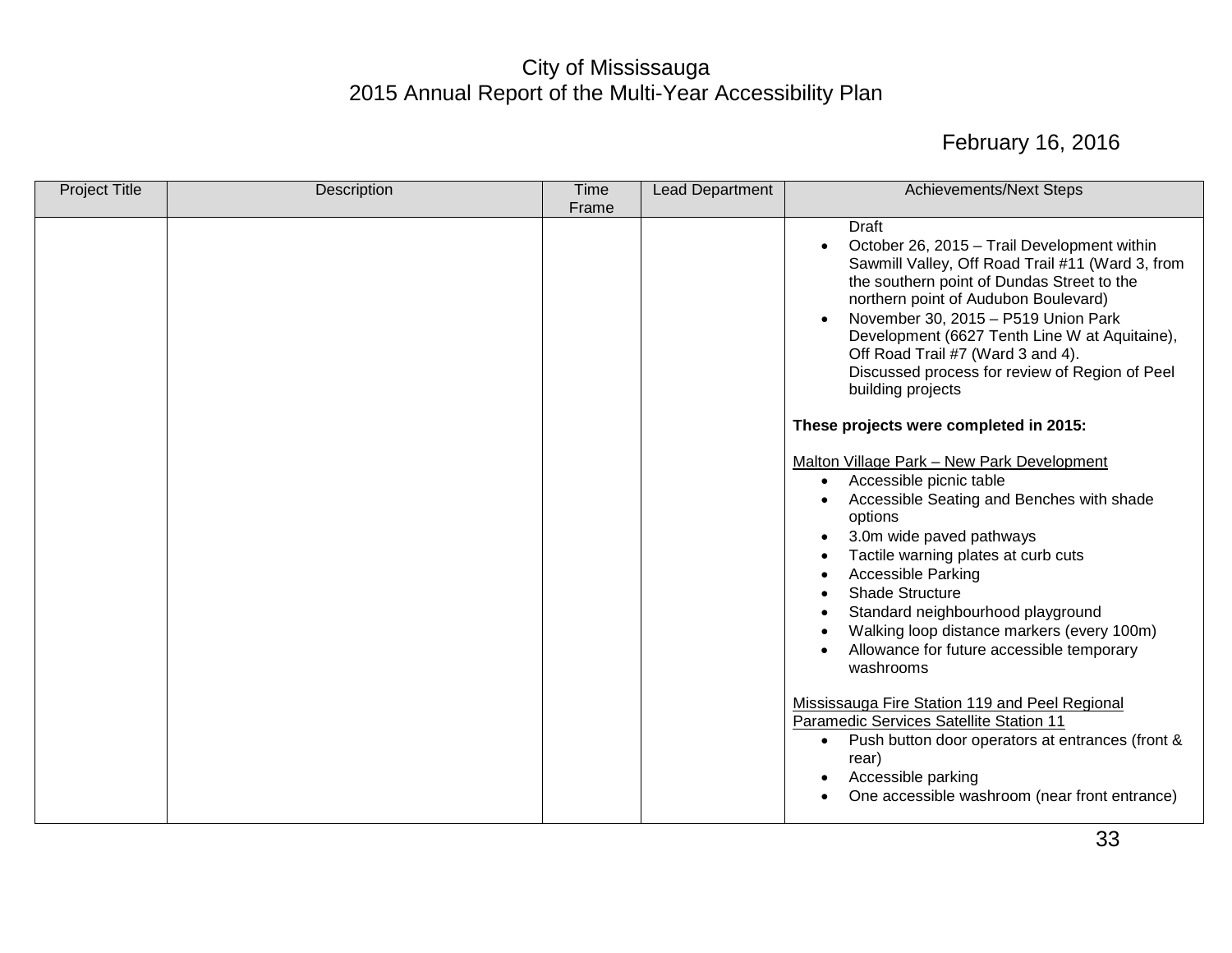| <b>Project Title</b> | Description | <b>Time</b> | Lead Department | <b>Achievements/Next Steps</b>                                                                                                                                                                                                                                                                                                                                                                                                                                                                                                                                                                                                                                                                                                                                                                                                                                                                                                                                                                                                                                                                                                                                                                                                                                                                                                                                                              |
|----------------------|-------------|-------------|-----------------|---------------------------------------------------------------------------------------------------------------------------------------------------------------------------------------------------------------------------------------------------------------------------------------------------------------------------------------------------------------------------------------------------------------------------------------------------------------------------------------------------------------------------------------------------------------------------------------------------------------------------------------------------------------------------------------------------------------------------------------------------------------------------------------------------------------------------------------------------------------------------------------------------------------------------------------------------------------------------------------------------------------------------------------------------------------------------------------------------------------------------------------------------------------------------------------------------------------------------------------------------------------------------------------------------------------------------------------------------------------------------------------------|
|                      |             | Frame       |                 |                                                                                                                                                                                                                                                                                                                                                                                                                                                                                                                                                                                                                                                                                                                                                                                                                                                                                                                                                                                                                                                                                                                                                                                                                                                                                                                                                                                             |
|                      |             |             |                 | <b>City Centre Transit Terminal Washrooms</b><br>Colour contrasting floor and wall tiles<br>$\bullet$<br>Improved lighting<br>Hands free activated faucets and hand dryers<br>installed at a universal height<br>Improved signage and wayfinding throughout<br>Civic Centre (Active@Work 2015)<br>Improvements to three stairwells in the Civic Centre (east<br>and west Tower and Parking Façade) were completed to<br>improve the accessibility and encourage use. These<br>improvements included:<br>LED light fixtures that have a warmer colour and<br>offer a lighting level above the 100lux as<br>identified in the Facility Accessibility Design<br>Standards.<br>Signage that incorporates contrast and large<br>font.<br>Identified one colour per stairwell<br>Installed a black handrail for colour contrast<br>Images of persons with disabilities were included<br>along with other active images in the stairwells<br>'GoHere" Initiative<br>To show support for the Crohn's and Colitis Canada<br>initiative, signage has been installed at the Civic Centre,<br>indicating clearly where the washrooms are located. The<br>signage was strategically hung so that you can see it<br>clearly from the elevator lobby which direction to go. This<br>was also our opportunity to indicate where the accessible<br>washrooms are located.<br><b>South Common Parks Depot</b> |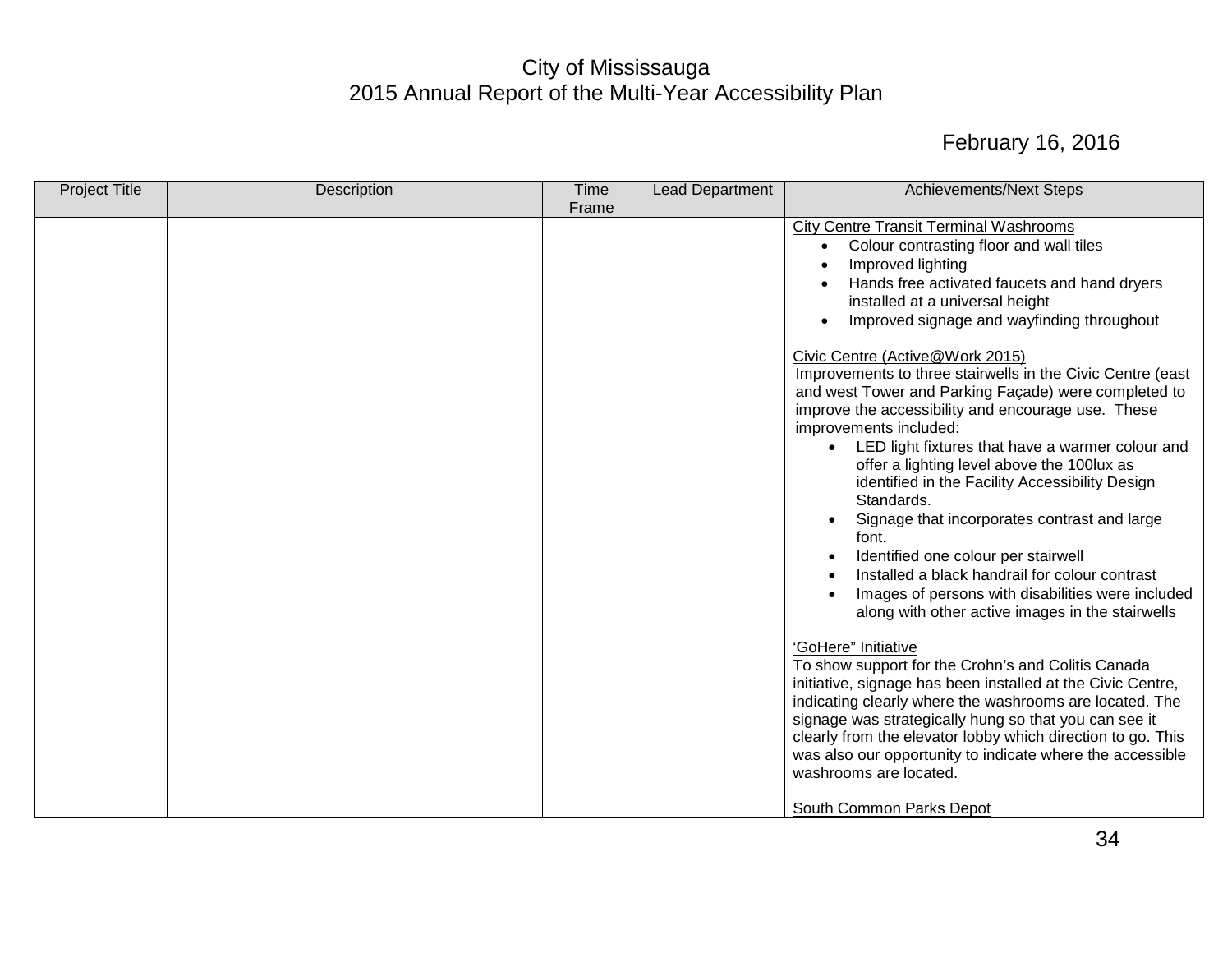| <b>Project Title</b> | Description | Time  | Lead Department | <b>Achievements/Next Steps</b>                                                                                                                                                                                                                                                                                                                                                                                                                                                                                                                                                                                                                                                                                                                                                                                                                                                                                                                                                                                                                                                                                                              |
|----------------------|-------------|-------|-----------------|---------------------------------------------------------------------------------------------------------------------------------------------------------------------------------------------------------------------------------------------------------------------------------------------------------------------------------------------------------------------------------------------------------------------------------------------------------------------------------------------------------------------------------------------------------------------------------------------------------------------------------------------------------------------------------------------------------------------------------------------------------------------------------------------------------------------------------------------------------------------------------------------------------------------------------------------------------------------------------------------------------------------------------------------------------------------------------------------------------------------------------------------|
|                      |             | Frame |                 |                                                                                                                                                                                                                                                                                                                                                                                                                                                                                                                                                                                                                                                                                                                                                                                                                                                                                                                                                                                                                                                                                                                                             |
|                      |             |       |                 | Construction of a minor addition to the rear west side of<br>the South Common Community Centre. The space is<br>being used as a Parks Depot for City of Mississauga<br>Parks staff. The design incorporates:<br>Accessible kitchen cabinetry<br>$\bullet$<br>Barrier-free washroom<br>Accessible signage<br>٠<br>Automatic door opener at entrance and washroom<br>$\bullet$<br>Height adjustable computer station<br>Lever-type and/or D-pull handles throughout<br>Colour contrast on finishes<br>Upgrades of Automatic Door Operators at Various<br>Locations<br>6 automatic door operators at Huron Park<br>$\bullet$<br>Community Centre which includes the female &<br>male fitness/pool change room, lobby to arena<br>and arena change room.<br>Burnhamthorpe Community Centre was equipped<br>with 4 automatic door operators which includes<br>the 3 auditoriums.<br>Executive Parking at the Civic Centre (4<br>automatic doors, 2 on each level)<br>Civic Centre (Office of the City Clerk)<br>Frank McKechnie Community Centre will receive<br>automatic door operators in the female, male and<br>family change rooms in 2016 |
|                      |             |       |                 | Central Library: Self-Checkout Stations (2015)<br>Six accessible self-checkout stations,<br>$\bullet$<br>Improved lighting<br>Accessible welcome desk                                                                                                                                                                                                                                                                                                                                                                                                                                                                                                                                                                                                                                                                                                                                                                                                                                                                                                                                                                                       |
|                      |             |       |                 | Accessible book return drop off slots<br>$\bullet$                                                                                                                                                                                                                                                                                                                                                                                                                                                                                                                                                                                                                                                                                                                                                                                                                                                                                                                                                                                                                                                                                          |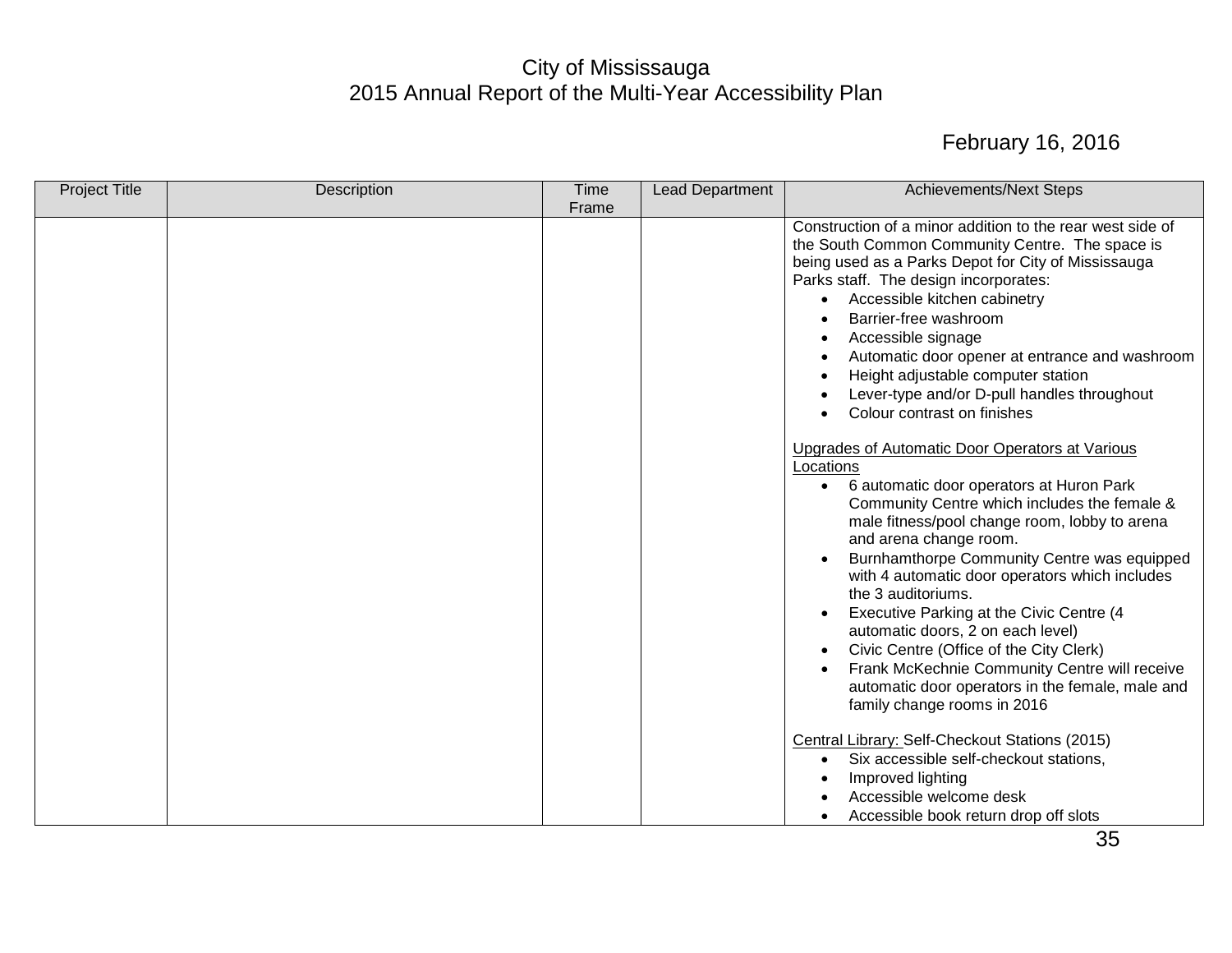| <b>Project Title</b> | Description | <b>Time</b> | <b>Lead Department</b> | <b>Achievements/Next Steps</b>                                                                                                                                                                                                                                                                                                                                                                                                                                                                                                                                                                                                                                                                                                                                                                                                                                                                                                                                                                                                                                                                                                                                                                                  |
|----------------------|-------------|-------------|------------------------|-----------------------------------------------------------------------------------------------------------------------------------------------------------------------------------------------------------------------------------------------------------------------------------------------------------------------------------------------------------------------------------------------------------------------------------------------------------------------------------------------------------------------------------------------------------------------------------------------------------------------------------------------------------------------------------------------------------------------------------------------------------------------------------------------------------------------------------------------------------------------------------------------------------------------------------------------------------------------------------------------------------------------------------------------------------------------------------------------------------------------------------------------------------------------------------------------------------------|
|                      |             | Frame       |                        |                                                                                                                                                                                                                                                                                                                                                                                                                                                                                                                                                                                                                                                                                                                                                                                                                                                                                                                                                                                                                                                                                                                                                                                                                 |
|                      |             |             |                        | Removal of floor mounted physical barriers such<br>$\bullet$<br>as electrical boxes and data connections<br>Colour contrasting millwork finishes.<br>٠<br>Frank McKechnie Community Centre<br>Improved the accessible parking by moving some<br>$\bullet$<br>parking spots closer to the entrance and putting in<br>hatched access aisles<br>Added an accessible parking space closer to park<br>$\bullet$<br><b>Huron Park Recreation Centre</b><br>Installed a ramp for access to dressing rooms in<br>$\bullet$<br>the arena section<br>Put grates at gutters in the in pool shower area<br>Added a ramp to the arena dressing room area<br>Mississauga Valley Community Centre<br>Rear emergency exterior stair was upgraded with<br>$\bullet$<br>a bright yellow band on the riser and treads, and a<br>non-slip surface was applied<br>Installed an additional grab bar in the pool change<br>room accessible washroom<br>Lifts<br>Various lifts in City facilities (Huron Park, Erin Mills Twin,<br>Burnhamthorpe, Clarkson, Clarke Hall) had upgrades i.e.<br>call buttons, signage, courtesy phones installed.<br>These projects will be completed in 2016 and<br>subsequent years:<br>Park Washrooms: |
|                      |             |             |                        |                                                                                                                                                                                                                                                                                                                                                                                                                                                                                                                                                                                                                                                                                                                                                                                                                                                                                                                                                                                                                                                                                                                                                                                                                 |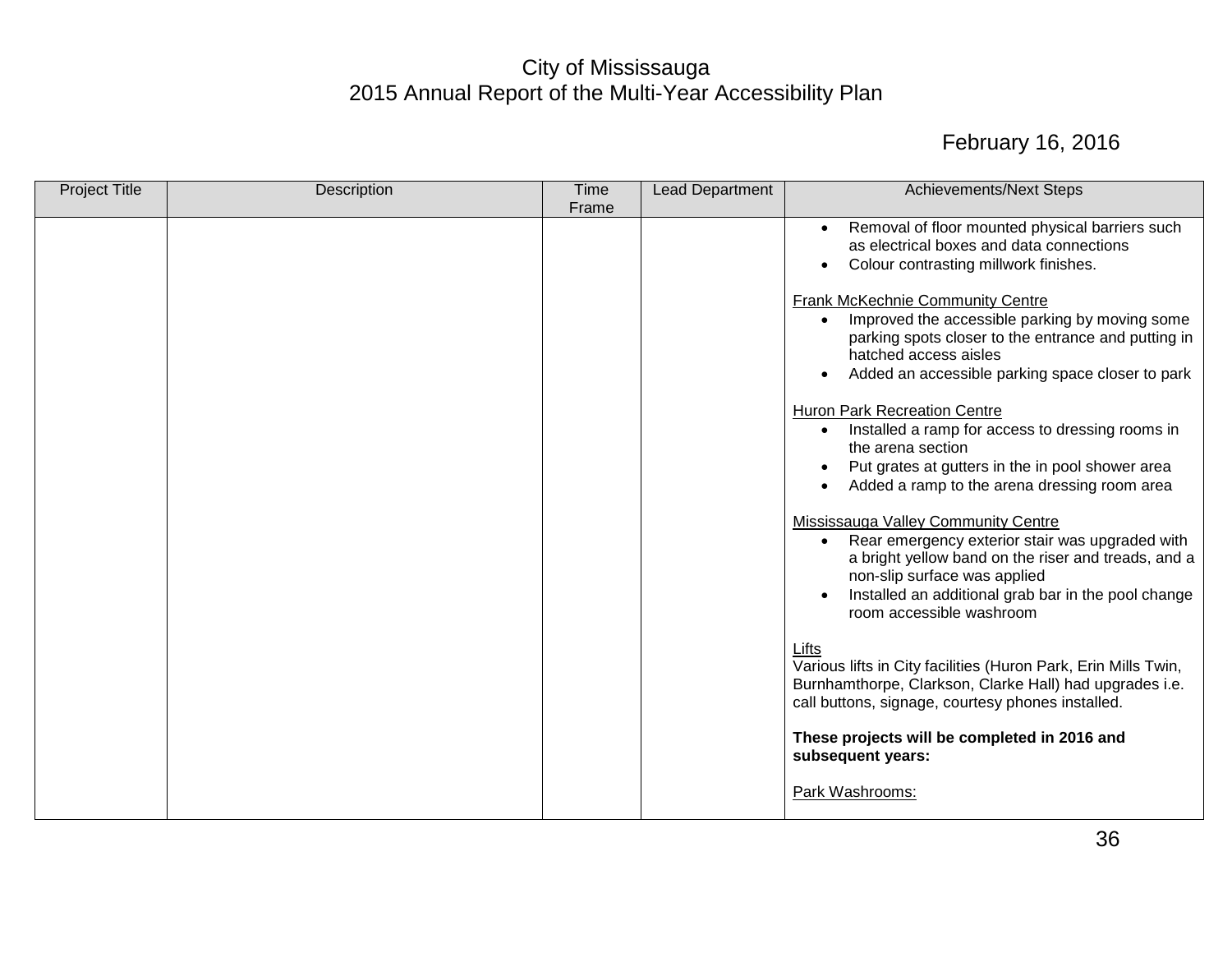| Frame<br>Exterior design includes:<br>Accessible parking<br>$\bullet$<br>Pedestrian linkages<br>Accessible routes and surface treatment e.g.<br>detectable warning surfaces<br>Barrier-free entrance<br>Interior design includes:<br>Accessible door<br>$\bullet$<br>Restrooms equipped with accessible stalls,<br>urinals, sinks and baby changing stations<br>2 barrier free washrooms<br>table<br>Construction of Dr. Dobkin and Lisgar Fields park<br>washroom buildings started in August 2015 and will be<br>completed in Summer 2016.<br>Meadowvale Community Centre & Library (on-going<br>construction with target completion date in 2016)<br>Demolition of existing and re-construction of new<br>Community Centre & Library, with the exception of<br>the existing 25 meter pool.<br>ramp into the pool<br>Building will be designed to be fully accessible and in<br>accordance with the 2007 Mississauga Accessibility<br>Design Handbook (MADH). | <b>Project Title</b> | Description | <b>Time</b> | Lead Department | <b>Achievements/Next Steps</b>                                                                                                                                      |
|-----------------------------------------------------------------------------------------------------------------------------------------------------------------------------------------------------------------------------------------------------------------------------------------------------------------------------------------------------------------------------------------------------------------------------------------------------------------------------------------------------------------------------------------------------------------------------------------------------------------------------------------------------------------------------------------------------------------------------------------------------------------------------------------------------------------------------------------------------------------------------------------------------------------------------------------------------------------|----------------------|-------------|-------------|-----------------|---------------------------------------------------------------------------------------------------------------------------------------------------------------------|
|                                                                                                                                                                                                                                                                                                                                                                                                                                                                                                                                                                                                                                                                                                                                                                                                                                                                                                                                                                 |                      |             |             |                 |                                                                                                                                                                     |
|                                                                                                                                                                                                                                                                                                                                                                                                                                                                                                                                                                                                                                                                                                                                                                                                                                                                                                                                                                 |                      |             |             |                 | A universal washroom including an adult change<br>Washrooms will be capable of being operated year round.<br>Existing pool is upgraded by addition of an accessible |
|                                                                                                                                                                                                                                                                                                                                                                                                                                                                                                                                                                                                                                                                                                                                                                                                                                                                                                                                                                 |                      |             |             |                 | Improvements include:                                                                                                                                               |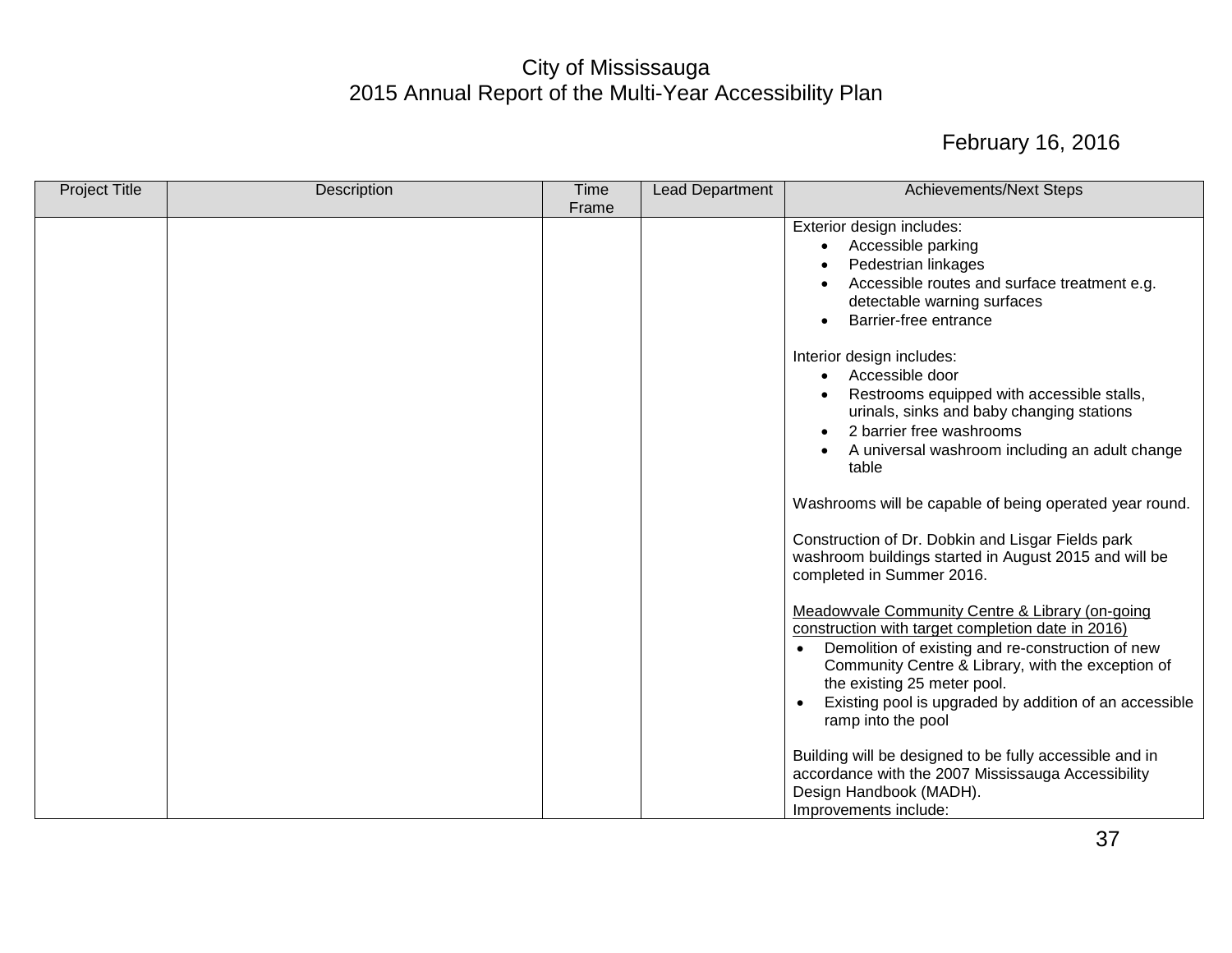| <b>Project Title</b> | Description | <b>Time</b> | <b>Lead Department</b> | <b>Achievements/Next Steps</b>                                                                                                                                                                                                                                                                                                                                                         |
|----------------------|-------------|-------------|------------------------|----------------------------------------------------------------------------------------------------------------------------------------------------------------------------------------------------------------------------------------------------------------------------------------------------------------------------------------------------------------------------------------|
|                      |             | Frame       |                        |                                                                                                                                                                                                                                                                                                                                                                                        |
|                      |             |             |                        | Accessible Therapy Pool<br>$\bullet$                                                                                                                                                                                                                                                                                                                                                   |
|                      |             |             |                        | Universal Change Room<br>$\bullet$                                                                                                                                                                                                                                                                                                                                                     |
|                      |             |             |                        | Barrier-free washrooms in all public spaces<br>$\bullet$                                                                                                                                                                                                                                                                                                                               |
|                      |             |             |                        | Walking track in fitness area<br>٠                                                                                                                                                                                                                                                                                                                                                     |
|                      |             |             |                        | Accessible parking spaces                                                                                                                                                                                                                                                                                                                                                              |
|                      |             |             |                        | Barrier-free access to the facility.                                                                                                                                                                                                                                                                                                                                                   |
|                      |             |             |                        | City Wide Accessibility Audit (to be completed in 2016)<br>City wide accessibility audit is planned to review the<br>condition of our facilities in accordance with the new<br>Accessibility for Ontarians with Disabilities Act (AODA)<br>legislation.                                                                                                                                |
|                      |             |             |                        | Central Library: Revitalization Project (2016):<br>The Design phase to improve accessibility in the Central<br>Library includes improving accessibility features in the<br>renovated spaces (public and staff areas), for example:<br>Existing washrooms<br>Lighting<br>$\bullet$<br>Colour contrasting features,<br>$\bullet$<br>Universal design signage and wayfinding<br>$\bullet$ |
|                      |             |             |                        | Livings Arts Centre (RBC Theatre) - Interior Improvements<br>The Living Arts Centre seat replacement renovation will<br>also include<br>improvement of public access to seating areas<br>$\bullet$<br>improved guide lighting in aisles and stairs<br>$\bullet$                                                                                                                        |
|                      |             |             |                        | new safer and user friendly railing system<br>$\bullet$<br>ergonomic seating<br>$\bullet$<br>colour contrast/warning in stairs and aisles                                                                                                                                                                                                                                              |
|                      |             |             |                        | <b>Living Arts Centre</b>                                                                                                                                                                                                                                                                                                                                                              |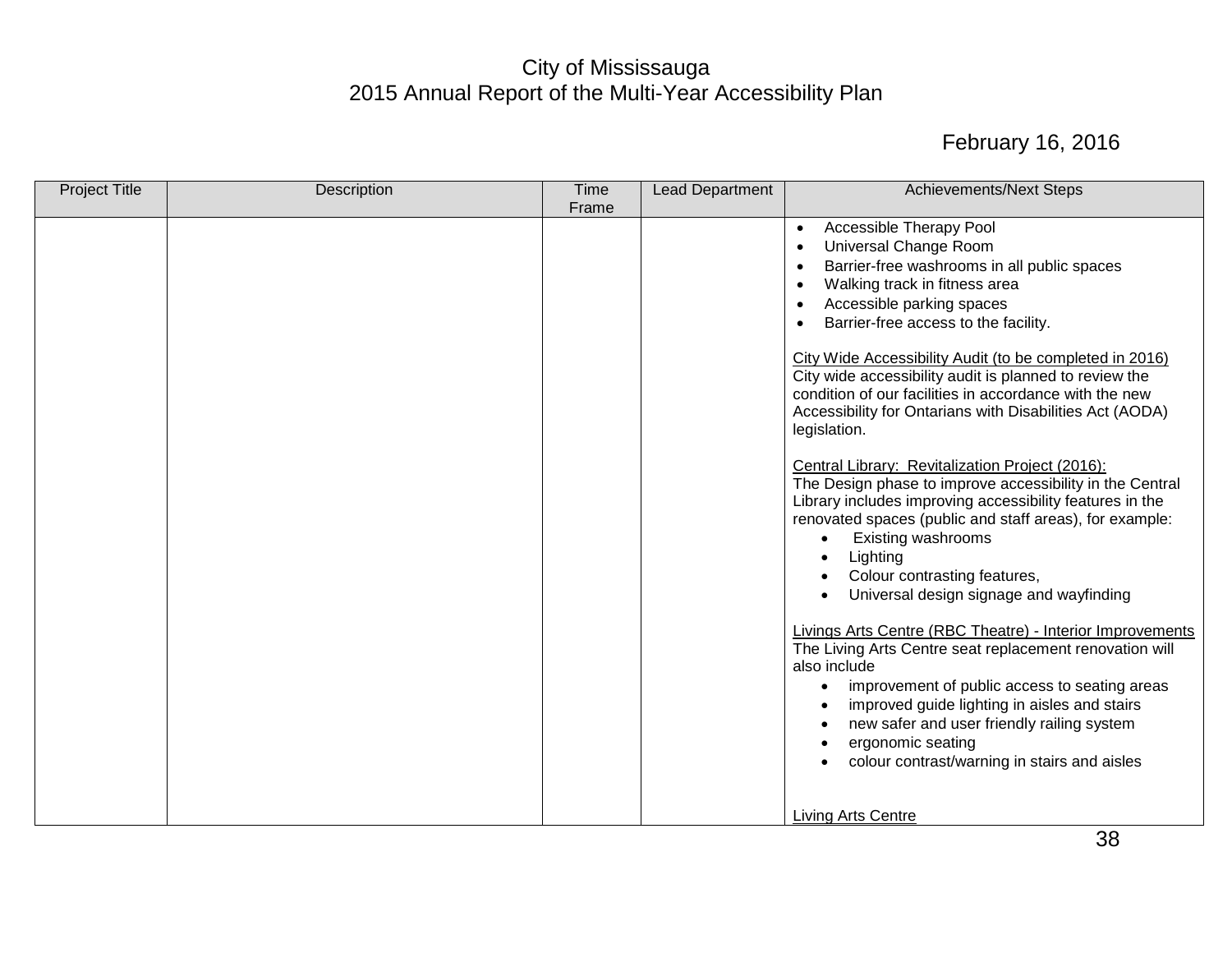| <b>Project Title</b>                     | Description                                                                                                      | <b>Time</b><br>Frame | <b>Lead Department</b>                                                                                                 | <b>Achievements/Next Steps</b>                                                                                                                                                                                                                                                                                                                                                                                                                                                                                                                                                                                                                |
|------------------------------------------|------------------------------------------------------------------------------------------------------------------|----------------------|------------------------------------------------------------------------------------------------------------------------|-----------------------------------------------------------------------------------------------------------------------------------------------------------------------------------------------------------------------------------------------------------------------------------------------------------------------------------------------------------------------------------------------------------------------------------------------------------------------------------------------------------------------------------------------------------------------------------------------------------------------------------------------|
|                                          |                                                                                                                  |                      |                                                                                                                        | Lifecycle Elevator Program<br><b>Central Bus Terminal</b><br>Lifecycle Elevator Program<br><b>Chappell Estate</b><br>Exterior and interior accessibility improvements are<br>planned for 2016 and 2017<br>Park 459 at Ninth Line (North of Erin Centre Dr.)<br>An all season sports park, community centre and pool will<br>be designed in 2016, start construction in Fall 2017 with<br>completion in 2019.<br>For further achievements associated with creating a more<br>accessible built environment in the City of Mississauga go<br>to the "Additional Accessibility Successes" section (Built<br>Environment) of this Report, page 46. |
| Streetscape<br>Coordinating<br>Committee | To ensure that the Streetscape Coordinating<br>Committee follows universal accessibility planning<br>principles. | 2016                 | Planning &<br>Building,<br>Development and<br>Design, Manager<br>Urban Design                                          | Accessibility planning has been included in the Committee<br>Scope. This Committee has been on hold. It is<br>anticipated that it be re-opened at the end of 2016.                                                                                                                                                                                                                                                                                                                                                                                                                                                                            |
| Sidewalks for<br><b>Transit Routes</b>   | Installation of accessible sidewalks along remaining<br>accessible Transit routes.                               | 2018                 | Transportation<br>and Infrastructure<br>Planning Division,<br>Active<br>Transportation,<br>Transportation<br>and Works | The programming of sidewalks is led by the City of<br>Mississauga's Active Transportation Office in the<br>Transportation & Infrastructure Planning Division, with<br>input from MiWay's Service Development Team in support<br>of transit accessibility. The timing of this work is subject to<br>the priority schedules set by the Transportation &<br>Infrastructure Planning division, budget availability and the<br>City of Mississauga Council approval.                                                                                                                                                                               |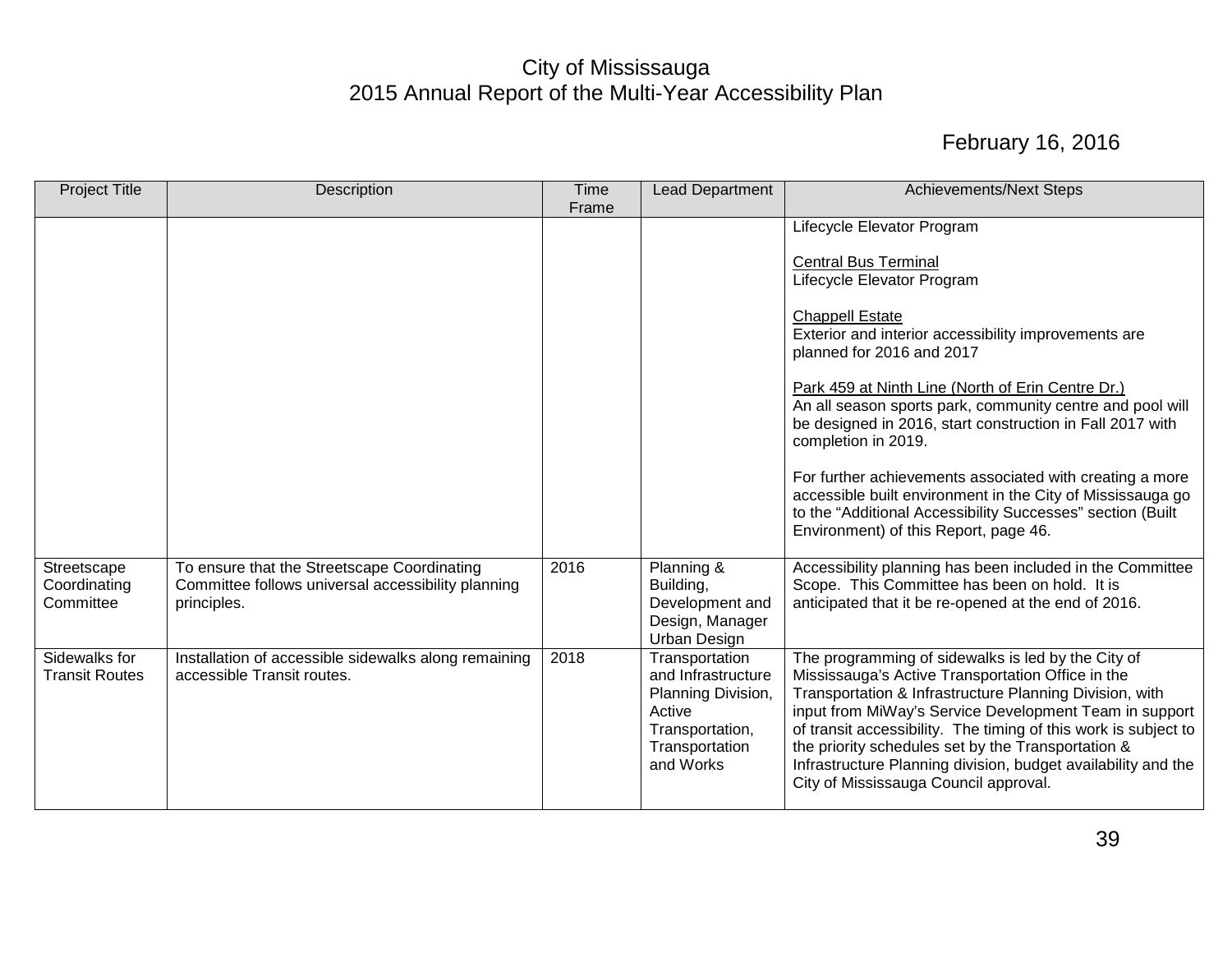| <b>Project Title</b>             | Description                                                                                                                                                                                                                                                                                                                                                                                                                                                                                                                                                                                                                                                                                                                                                                                                                                                | <b>Time</b> | Lead Department                                                 | <b>Achievements/Next Steps</b>                                                                                                                                                                                                                                                                                                                                                                                                                                                                                                |
|----------------------------------|------------------------------------------------------------------------------------------------------------------------------------------------------------------------------------------------------------------------------------------------------------------------------------------------------------------------------------------------------------------------------------------------------------------------------------------------------------------------------------------------------------------------------------------------------------------------------------------------------------------------------------------------------------------------------------------------------------------------------------------------------------------------------------------------------------------------------------------------------------|-------------|-----------------------------------------------------------------|-------------------------------------------------------------------------------------------------------------------------------------------------------------------------------------------------------------------------------------------------------------------------------------------------------------------------------------------------------------------------------------------------------------------------------------------------------------------------------------------------------------------------------|
|                                  |                                                                                                                                                                                                                                                                                                                                                                                                                                                                                                                                                                                                                                                                                                                                                                                                                                                            | Frame       |                                                                 | In 2015, approximately 3 kilometres of new sidewalks<br>were constructed, with the majority of locations being<br>those that provide connections to MiWay stops and<br>services. In 2016, the focus of the annual sidewalk<br>program will continue to be transit accessibility<br>improvements and an additional 5 kilometres of new<br>sidewalk construction is being programmed. Since 2010,<br>approximately 38 kilometres of sidewalk have been added<br>throughout the City of Mississauga to improve<br>accessibility. |
| Affordable<br>Housing<br>Program | Housing Choices: Mississauga's Affordable<br>Housing Strategy and Action Plan completed work<br>to-date includes:<br>Summary of Housing Needs (2011)<br>Vision and Framework (2011)<br>Second Unit Implementation Strategy (2013) -<br>which included an Official Plan Amendment, Zoning<br>By-law Amendment, Licensing By-law and<br><b>Education Campaign and Partnerships</b><br>Licensing of second units began in January 2014<br>along with an education campaign and work that<br>builds upon Partnerships.<br>An Affordable Housing Program has been<br>developed which will include the following:<br>Second Units Licensing Review<br>$\bullet$<br>Affordable Housing Supply/Gap Analysis<br>Best Practices - Municipal Scan<br>Housing First for Public Land<br><b>Rental Housing Protection Policies</b><br><b>Cost Analysis of Incentives</b> | 2011-2016   | Planning &<br>Building, Policy<br>Planning Division,<br>Planner | An update report on Second Units was completed. Staff is<br>reviewing Licensing requirement for second units.<br>A Roundtable on affordable rental and ownership housing<br>was held to continue the work on affordable housing.<br>For more information and updates visit the City's housing<br>choices website.                                                                                                                                                                                                             |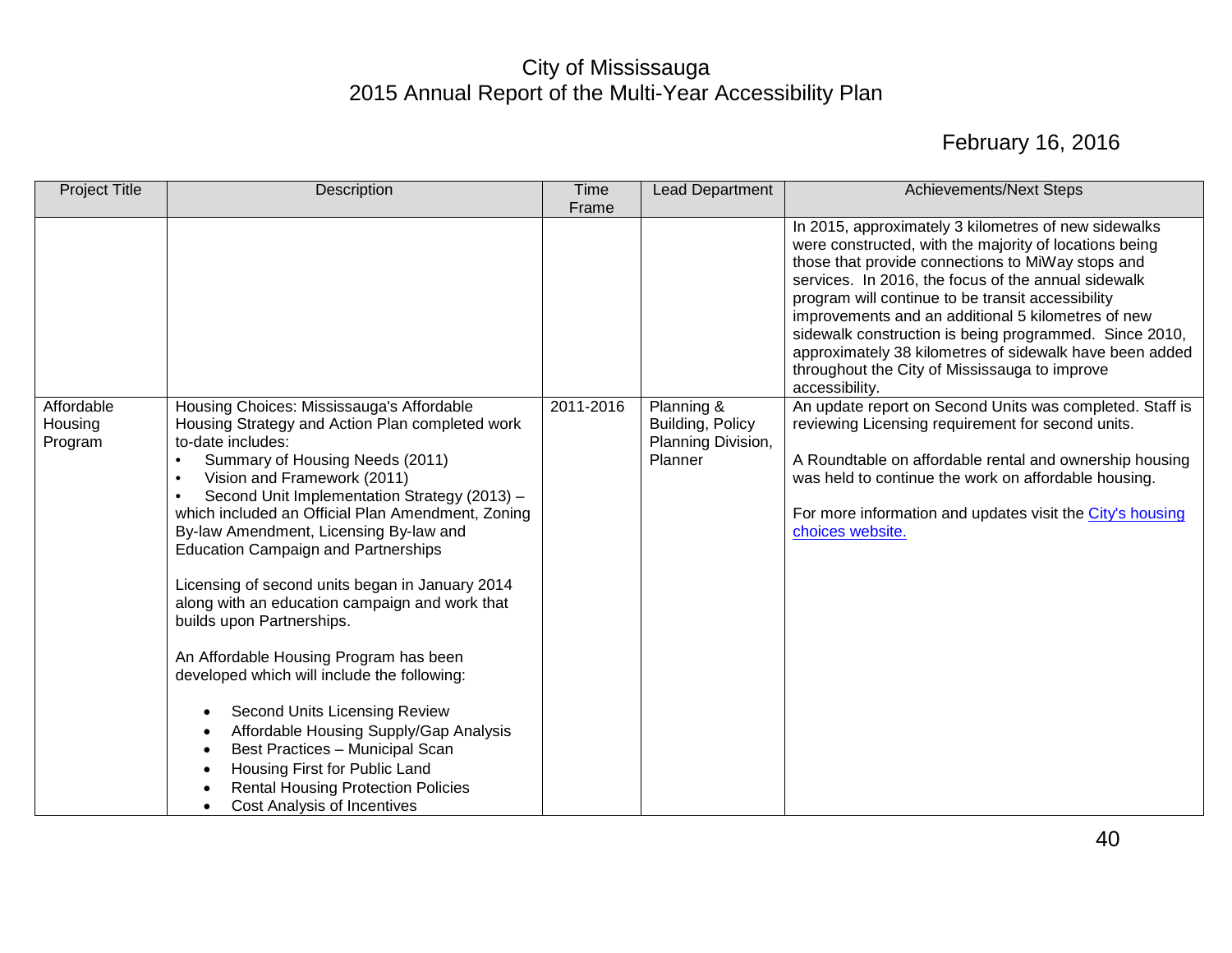| <b>Project Title</b>                                                               | Description                                                                                                                                                                                                                                                                                                                                                                              | Time<br>Frame | Lead Department                                                                | <b>Achievements/Next Steps</b>                                                                                                                                                                                                                                                                                                                                                                                                                                                                                                                                                                                                   |
|------------------------------------------------------------------------------------|------------------------------------------------------------------------------------------------------------------------------------------------------------------------------------------------------------------------------------------------------------------------------------------------------------------------------------------------------------------------------------------|---------------|--------------------------------------------------------------------------------|----------------------------------------------------------------------------------------------------------------------------------------------------------------------------------------------------------------------------------------------------------------------------------------------------------------------------------------------------------------------------------------------------------------------------------------------------------------------------------------------------------------------------------------------------------------------------------------------------------------------------------|
|                                                                                    | Housing Program Action Plan<br>$\bullet$                                                                                                                                                                                                                                                                                                                                                 |               |                                                                                |                                                                                                                                                                                                                                                                                                                                                                                                                                                                                                                                                                                                                                  |
| Recreational<br><b>Trails</b><br>(IASR, 80.8-<br>80.13)                            | Recreational trails are pedestrian trails that are<br>intended for recreational and leisure purposes<br>(wilderness trails are not included in this definition).<br>Future recreational trails and beach access routes<br>are to follow specific legislated requirements.<br>Trails need to be designed with various accessibility<br>requirements along with consultation with the AAC. | 2016          | Park<br>Development,<br>Parks and<br>Forestry,<br>Community<br><b>Services</b> | In 2015, the following trails received paving construction<br>and reconstruction (approx. total length $-3,369$ m):<br>Forestview Park-188m<br>$\bullet$<br>Rosebush Common-290m<br>Forest Park- 542m<br>$\bullet$<br>Lakefront Promenade-205m<br>Meadowvale Trail- 1,689m<br>$\bullet$<br>Lake Waubukayne Trail- 455m                                                                                                                                                                                                                                                                                                           |
|                                                                                    | The City's Parks Signage Study will incorporate<br>these new requirements.                                                                                                                                                                                                                                                                                                               |               | Parks Operations,<br>Parks and<br>Forestry,<br>Community<br><b>Services</b>    | The City of Mississauga's Parks Signage Standards<br>Manual includes reference to accessibility standards.<br>Parks Development and Parks Operations are working on<br>developing an implementation plan to install the new signs<br>within our parks.                                                                                                                                                                                                                                                                                                                                                                           |
| Accessible<br>Tables at<br>outdoor public<br>use eating<br>areas.<br>(IASR, 80.17) | Establish an inventory of existing tables at 20<br>permitted picnic parks with 41 picnic areas.<br>Review options regarding types of accessible<br>tables.<br>Establish a plan to increase the number of<br>accessible picnic tables at parks.                                                                                                                                           | 2016          | Parks Operations,<br>Parks and<br>Forestry,<br>Community<br><b>Services</b>    | Accessible picnic tables are available at most picnic park<br>locations especially at permitted parks; as well as at other<br>park locations.<br>Additional accessible picnic tables will be installed in<br>2016. Parks Operations is working with a vendor to<br>continue to build accessible picnic tables for Mississauga<br>parks.<br>The City's Picnic Parks webpage states:<br>Accessible seating is available at our permitted picnic<br>sites. Arrangements can be made for additional<br>accessible seating if required with ample notice, by<br>contacting the Recreation Customer Service Centre at<br>905-615-4100. |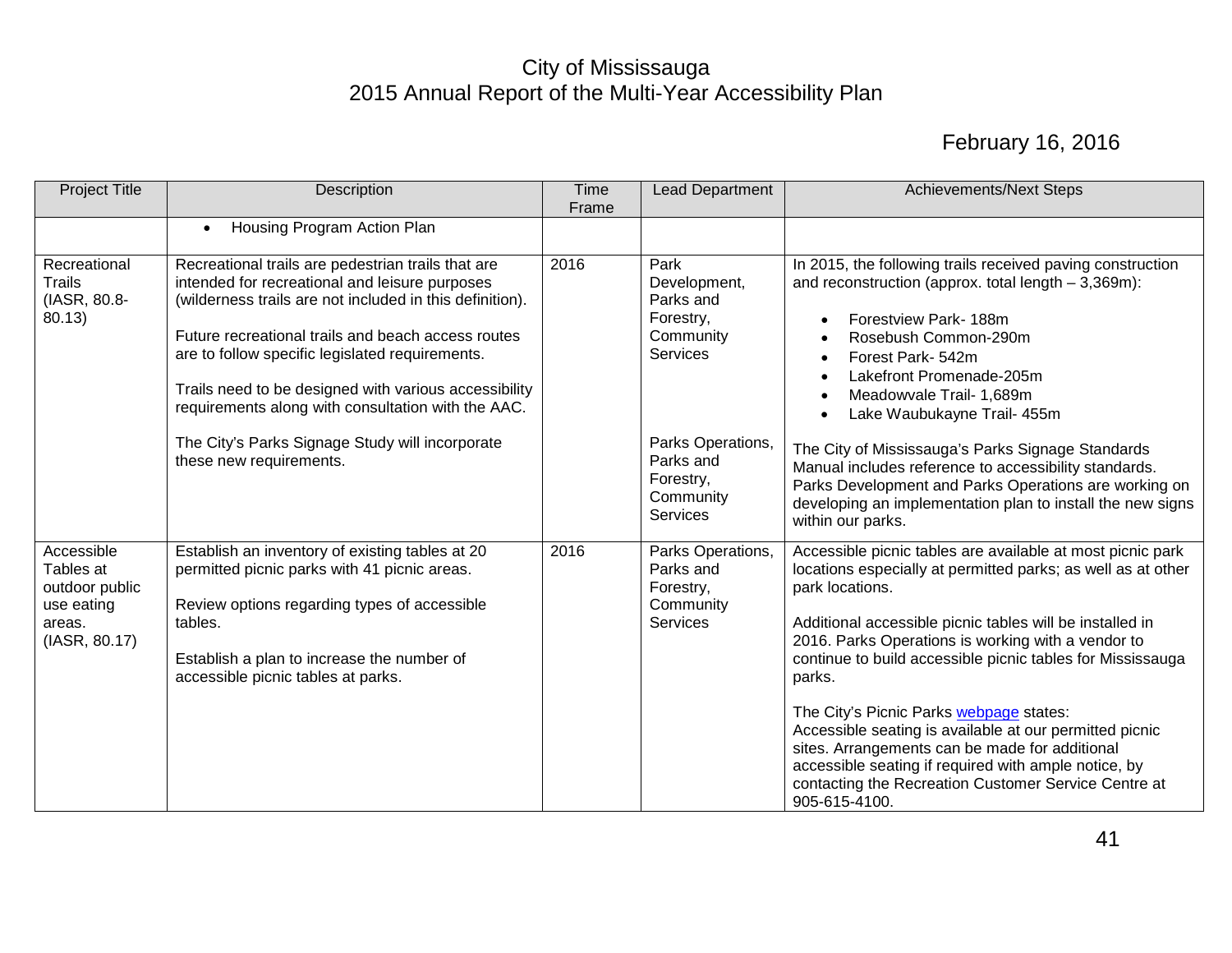| <b>Project Title</b>                                                                                         | Description                                                                                                                                                                                                                                                                                                                                                                                                                                                                                    | Time<br>Frame   | Lead Department                                                                | <b>Achievements/Next Steps</b>                                                                                                                                                                                                                                                                                                                                                                                                                                                                                                                                                                                                                                                                                                                                                                                                                                                                                                                                                                                                                                                                                                                                                                                                       |
|--------------------------------------------------------------------------------------------------------------|------------------------------------------------------------------------------------------------------------------------------------------------------------------------------------------------------------------------------------------------------------------------------------------------------------------------------------------------------------------------------------------------------------------------------------------------------------------------------------------------|-----------------|--------------------------------------------------------------------------------|--------------------------------------------------------------------------------------------------------------------------------------------------------------------------------------------------------------------------------------------------------------------------------------------------------------------------------------------------------------------------------------------------------------------------------------------------------------------------------------------------------------------------------------------------------------------------------------------------------------------------------------------------------------------------------------------------------------------------------------------------------------------------------------------------------------------------------------------------------------------------------------------------------------------------------------------------------------------------------------------------------------------------------------------------------------------------------------------------------------------------------------------------------------------------------------------------------------------------------------|
| Integrated play<br>experiences/<br>playgrounds<br>for children and<br>caregivers.<br>(IASR, 80.18-<br>80.20) | Consult with the Accessibility Advisory Committee<br>to incorporate accessibility for children and<br>caregivers with various disabilities into play spaces.<br>Review Playground Replacement Program's (PRP)<br>outline of equipment selected (5 year program).<br>Park improvements to adopt PRP as a minimum<br>standard (therefore, minimum public consultation<br>required). A percentage of accessibility will be<br>incorporated into PRP.<br>Consult with AAC on inclusive playgrounds | 2016<br>Ongoing | Park<br>Development,<br>Parks and<br>Forestry,<br>Community<br><b>Services</b> | Accessible play sites have been developed and planned<br>for. Currently, there are 3 "fully" accessible/inclusive play<br>sites:<br><b>Port Credit Memorial Park</b><br>$\bullet$<br>Zonta Meadows (redevelopment in 2015)<br>$\bullet$<br>O'Connor Park<br>$\bullet$<br>There are 3 more "fully" accessible/inclusive play sites<br>proposed:<br><b>Elmcreek Park</b><br>Jaycee Park<br>River Grove (in design)<br>$\bullet$<br>Playground Redevelopment Program:<br>Currently, many play sites have accessible features i.e.:<br>an accessible swing, accessible surfaces, an accessible<br>path of travel.<br>On November 18, 2013, a presentation by Parks<br>Development was made to the Accessibility Advisory<br>Committee regarding the Playground Replacement<br>Program. The City of Mississauga has 263 neighbourhood<br>playgrounds. Examples of accessible play equipment that<br>are incorporated into existing playgrounds include:<br>transfer platforms to assist with transferring to a<br>$\bullet$<br>variety of ground-level play experiences,<br>spring toys with backrests,<br>crawl tubes with handholds,<br>slides with tactile features and<br>sand pits (where feasible)<br>accessible swing<br>$\bullet$ |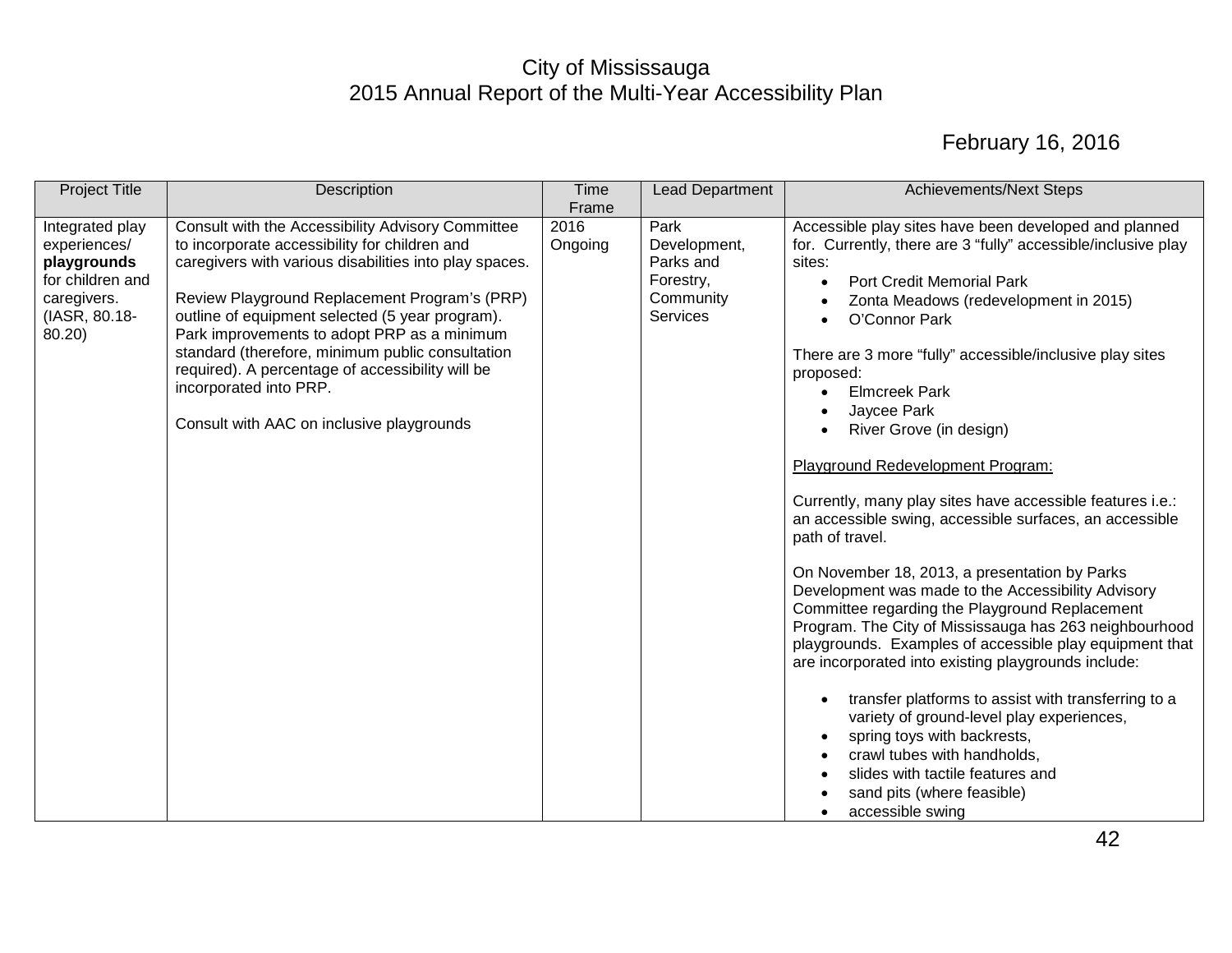| <b>Project Title</b> | Description | <b>Time</b> | Lead Department | <b>Achievements/Next Steps</b>                                                                                                                                                                                                                                                                                                                                                                                                                                                                                                                                                                                                                                                                                                                                                                    |
|----------------------|-------------|-------------|-----------------|---------------------------------------------------------------------------------------------------------------------------------------------------------------------------------------------------------------------------------------------------------------------------------------------------------------------------------------------------------------------------------------------------------------------------------------------------------------------------------------------------------------------------------------------------------------------------------------------------------------------------------------------------------------------------------------------------------------------------------------------------------------------------------------------------|
|                      |             | Frame       |                 |                                                                                                                                                                                                                                                                                                                                                                                                                                                                                                                                                                                                                                                                                                                                                                                                   |
|                      |             |             |                 | ground level play elements<br>$\bullet$<br>accessible play surfaces<br>$\bullet$<br>accessible seating and benches<br>$\bullet$<br>a paved access route will be included in<br>$\bullet$<br>neighbourhood parks in conjunction with the<br>existing park pathway.<br>The following parks received new or replacement<br>playgrounds in 2015:<br><b>Forest Park</b><br>$\circ$<br><b>Jack Darling Memorial Park</b><br>$\circ$<br><b>Malton Village Park</b><br>$\circ$<br>Playgrounds that received accessible equipment in<br>2015:<br>Jack Darling Memorial Park - along with the standard<br>neighbourhood park playground features also included:<br>artificial turf surfacing - Pilot Project<br>$\bullet$<br>2 accessible swings<br>$\bullet$<br>Jr and Sr. transfer platforms<br>$\bullet$ |
|                      |             |             |                 | Lake Aquitaine - swing addition<br>Expression Swing (double face to face swing) -<br>$\bullet$<br><b>Pilot Project</b><br>A number of federal funding opportunities have been<br>made available for playground accessibility and will be<br>implemented in 2016 or 2017 through the Enabling<br>Accessibility Fund and Canada 150 Community<br>Infrastructure Program.                                                                                                                                                                                                                                                                                                                                                                                                                            |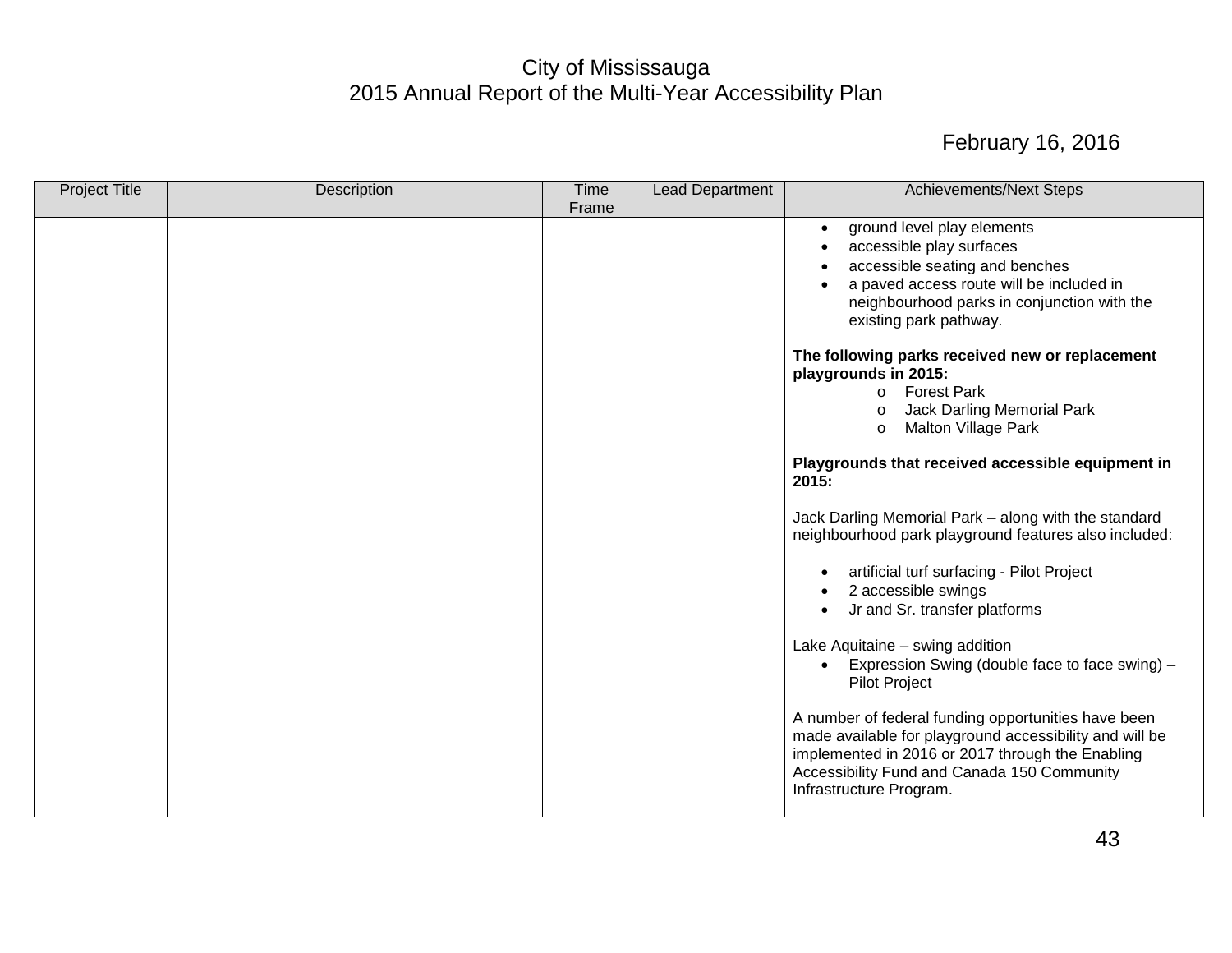| <b>Project Title</b>                                                                                                                                                                                    | Description                                                                                                                                                                                                                                                                                                                                                                                                                                                                                                                                                                                                                                                                                                                                                                                                                                                                                                                                                                                                                                        | Time  | <b>Lead Department</b>                                                                                                 | <b>Achievements/Next Steps</b>                                                                                                                                                                                                                                                                                                                                                                                                                                                                                                                                                                                                                                                                                                                                                                                                                                                                                                                                                                                                                                                                                                                     |
|---------------------------------------------------------------------------------------------------------------------------------------------------------------------------------------------------------|----------------------------------------------------------------------------------------------------------------------------------------------------------------------------------------------------------------------------------------------------------------------------------------------------------------------------------------------------------------------------------------------------------------------------------------------------------------------------------------------------------------------------------------------------------------------------------------------------------------------------------------------------------------------------------------------------------------------------------------------------------------------------------------------------------------------------------------------------------------------------------------------------------------------------------------------------------------------------------------------------------------------------------------------------|-------|------------------------------------------------------------------------------------------------------------------------|----------------------------------------------------------------------------------------------------------------------------------------------------------------------------------------------------------------------------------------------------------------------------------------------------------------------------------------------------------------------------------------------------------------------------------------------------------------------------------------------------------------------------------------------------------------------------------------------------------------------------------------------------------------------------------------------------------------------------------------------------------------------------------------------------------------------------------------------------------------------------------------------------------------------------------------------------------------------------------------------------------------------------------------------------------------------------------------------------------------------------------------------------|
|                                                                                                                                                                                                         |                                                                                                                                                                                                                                                                                                                                                                                                                                                                                                                                                                                                                                                                                                                                                                                                                                                                                                                                                                                                                                                    | Frame |                                                                                                                        |                                                                                                                                                                                                                                                                                                                                                                                                                                                                                                                                                                                                                                                                                                                                                                                                                                                                                                                                                                                                                                                                                                                                                    |
|                                                                                                                                                                                                         |                                                                                                                                                                                                                                                                                                                                                                                                                                                                                                                                                                                                                                                                                                                                                                                                                                                                                                                                                                                                                                                    |       |                                                                                                                        | Requests for accessible swings can be made at any time<br>by contacting the Customer Call Centre (311) or Diana<br>Simpson, Accessibility Coordinator.                                                                                                                                                                                                                                                                                                                                                                                                                                                                                                                                                                                                                                                                                                                                                                                                                                                                                                                                                                                             |
| <b>Exterior Paths</b><br>of Travel (e.g.<br>sidewalks,<br>ramps, stairs,<br>curb ramps) to<br>address<br>legislated<br>(IASR, Design<br>of Public<br>Spaces)<br>requirements<br>(IASR, 80.21-<br>80.31) | The IASR defines exterior path of travel as:<br>"outdoor sidewalks or walkways designed and<br>constructed for pedestrian travel and are intended<br>to serve a functional purpose and not to provide a<br>recreational experience".<br>Future exterior paths of travel including sidewalks,<br>engineered walkway connections and multi-use<br>trails within the road right of way are to follow<br>specific legislative requirements.<br>The Mississauga Accessibility Design Handbook<br>will need to be revised to reflect these new<br>requirements.<br>Standard drawings for sidewalks, multi-use trails<br>and curb ramps will need to be revised to<br>incorporate these new requirements.<br>Research and determine best practice for tactile<br>walking surface indicators.<br>Corporate policies will need to be revised to reflect<br>these new exterior paths of travel, IASR<br>requirements.<br>Consult with the AAC re: design and placement of<br>rest areas along exterior paths of travel for new and<br>redeveloped locations. | 2016  | Transportation<br>and Infrastructure<br>Planning Division,<br>Active<br>Transportation,<br>Transportation<br>and Works | Below is an update regarding the installation of tactile<br>plates at intersections:<br>-Tactile plates have been installed as pilot projects since<br>2014.<br>-A budget request is being prepared to install tactile plates<br>at high pedestrian traffic areas<br>-The City currently recommends cast iron plates, and are<br>piloting other products<br>-As per the IASR, AODA, all controlled (signal or signed<br>corners will have tactile plates installed<br>-Any new construction or<br>reconstruction/rehabilitation/maintenance project will<br>install tactile plates as well as the City's budget request for<br>a proactive installation program<br>An Implementation Plan for the installation of Tactile<br>Warning Strips in Mississauga has been developed by the<br>Transportation and Infrastructure Planning Division of The<br>Transportation and Works Department. This Plan covers<br>these City Programs:<br>Projects Already Funded (new construction)<br>$\bullet$<br>2016 Road Construction Works (major road and<br>$\bullet$<br>road rehab projects)<br>2016 Active Transportation Projects (sidewalks<br>$\bullet$ |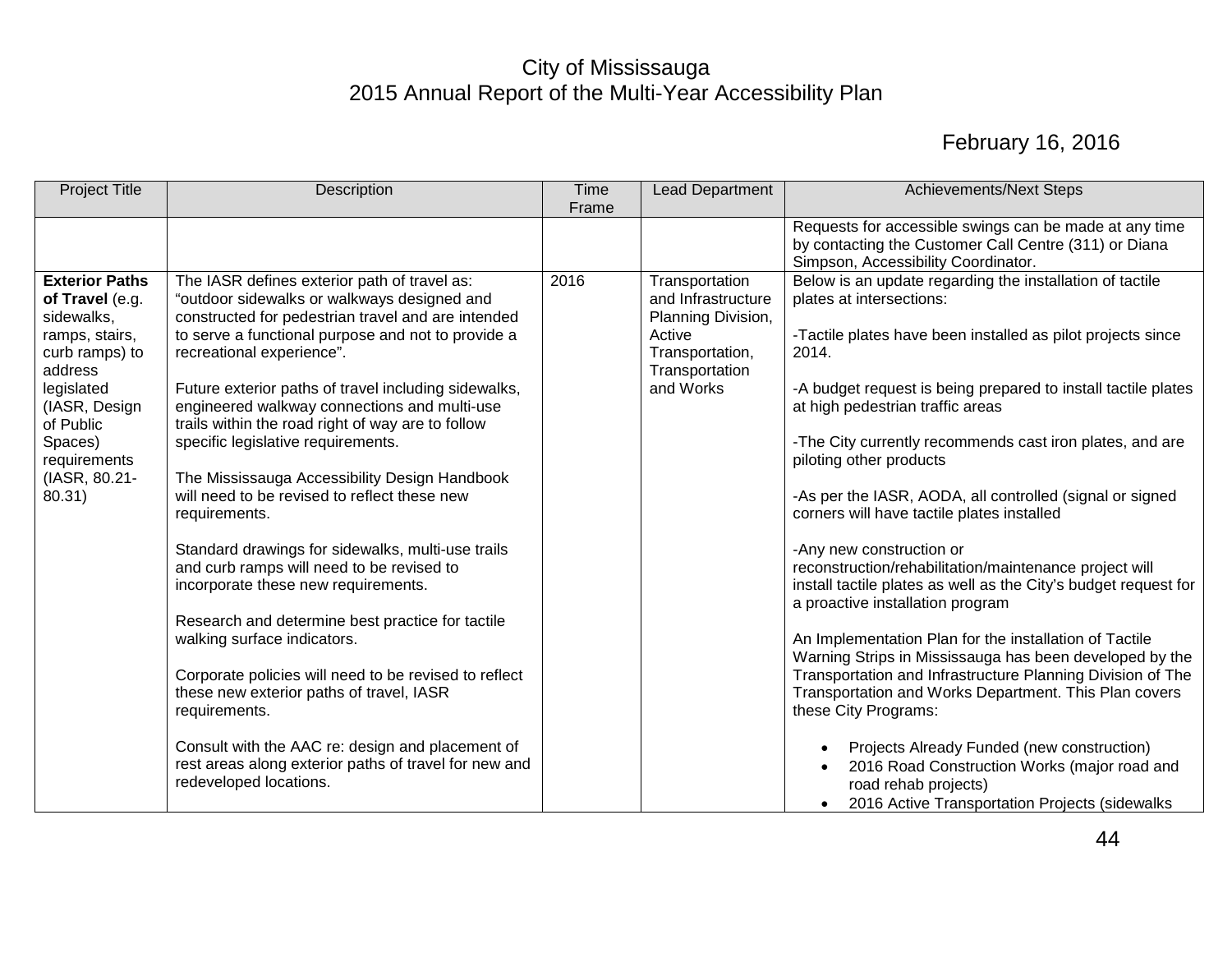| <b>Project Title</b> | Description | Time  | Lead Department | <b>Achievements/Next Steps</b>                                                                                                                                                                                                                                                                                                                                                                                                                                                                                                                                                                                                                                                                                                                                                                                                                                                                                                                                                                                                                                                                                                                                                                                                             |
|----------------------|-------------|-------|-----------------|--------------------------------------------------------------------------------------------------------------------------------------------------------------------------------------------------------------------------------------------------------------------------------------------------------------------------------------------------------------------------------------------------------------------------------------------------------------------------------------------------------------------------------------------------------------------------------------------------------------------------------------------------------------------------------------------------------------------------------------------------------------------------------------------------------------------------------------------------------------------------------------------------------------------------------------------------------------------------------------------------------------------------------------------------------------------------------------------------------------------------------------------------------------------------------------------------------------------------------------------|
|                      |             | Frame |                 |                                                                                                                                                                                                                                                                                                                                                                                                                                                                                                                                                                                                                                                                                                                                                                                                                                                                                                                                                                                                                                                                                                                                                                                                                                            |
|                      |             |       |                 | and multi-use trail construction program)<br>2016 Intersection Improvements (including<br>Round-A-Bouts)<br>High Pedestrian Traffic Areas<br>Works Operations and Maintenance (sidewalk<br>repairs, traffic signals projects, utility repair, and<br>emergency repair contracts)<br>New Subdivision and Site Plan Applications<br><b>Community Services locations</b><br>Transitway and LRT locations<br>Next Steps for implementation include:<br>Assign a PMR from Transportation Infrastructure<br>Management to manage programming and<br>tracking of tactile plates<br>Develop a Communication Plan for T&W staff<br><b>Update Sidewalk Policy</b><br>Prepare Budget Request for 2017<br>Monitor and report accomplishments and conflicts<br>The Square One South Mall Expansion (Holt Renfrew<br>etc.) installed metal tactile strips to intersection crossings<br>on the new streets.<br>The Mississauga Accessibility Design Handbook has been<br>revised, and includes the Design of Public Spaces<br>Standard/IASR requirements. The new standards are<br>now titled: 2015 Facility Accessibility Design Standards.<br>The Facility Accessibility Design Subcommittee of the<br>AAC reviews City trail/multi-use trail projects. |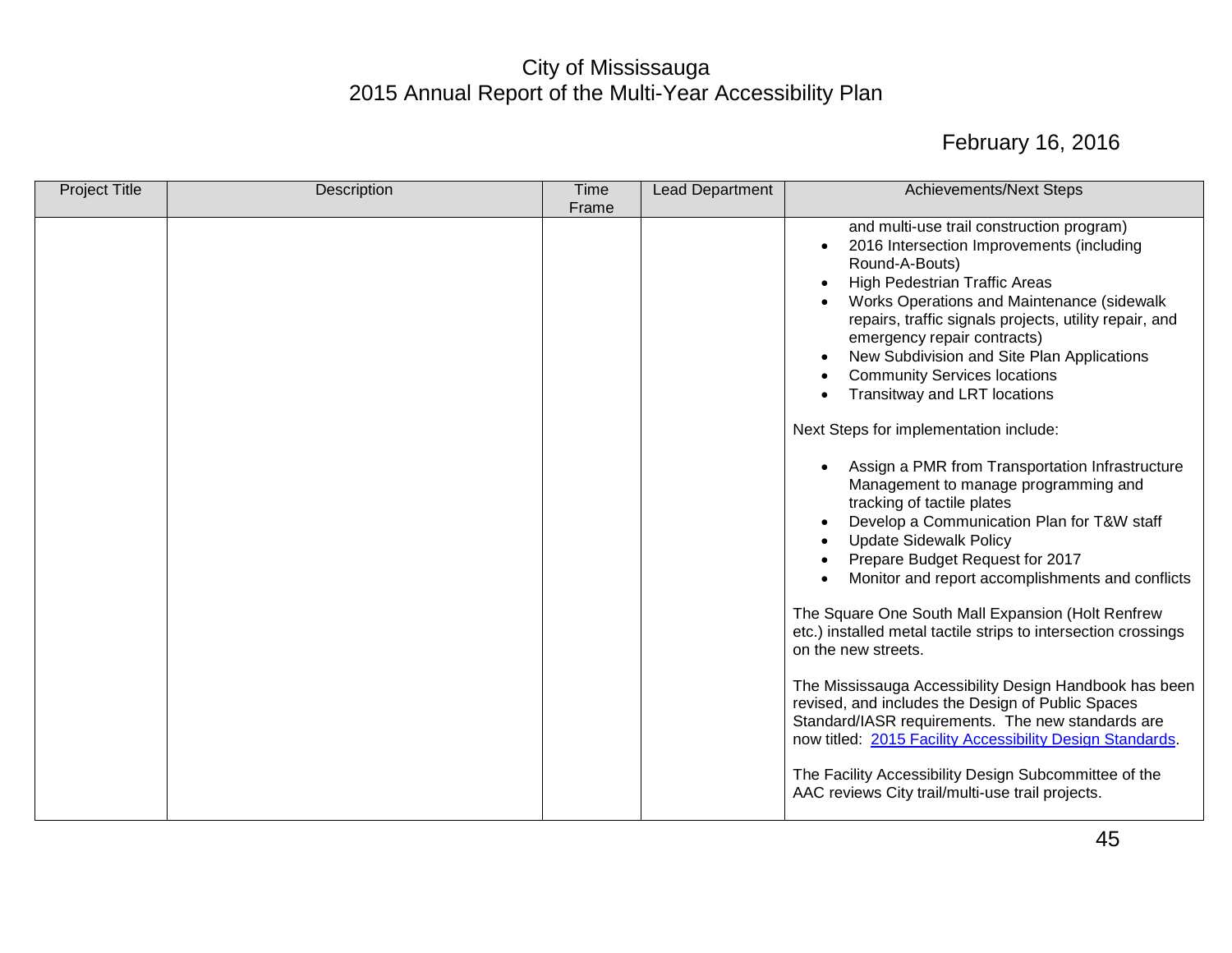| <b>Project Title</b>                                                                                                                           | Description                                                                                                                                                                                                                                                                                                                                     | <b>Time</b><br>Frame | Lead Department                                                                        | <b>Achievements/Next Steps</b>                                                                                                                                                                                                                                                                                                                                                                                                                                                                                                                                                                                                                                                                                                                                                                                                                                                                                                                                                                                                                                                                      |
|------------------------------------------------------------------------------------------------------------------------------------------------|-------------------------------------------------------------------------------------------------------------------------------------------------------------------------------------------------------------------------------------------------------------------------------------------------------------------------------------------------|----------------------|----------------------------------------------------------------------------------------|-----------------------------------------------------------------------------------------------------------------------------------------------------------------------------------------------------------------------------------------------------------------------------------------------------------------------------------------------------------------------------------------------------------------------------------------------------------------------------------------------------------------------------------------------------------------------------------------------------------------------------------------------------------------------------------------------------------------------------------------------------------------------------------------------------------------------------------------------------------------------------------------------------------------------------------------------------------------------------------------------------------------------------------------------------------------------------------------------------|
| Install<br>Accessible/<br><b>Audible Traffic</b><br><b>Signals</b><br>according to<br>Design of Public<br>Spaces<br>Standard.<br>(IASR, 80.28) | Where new pedestrian signals are being installed or<br>existing pedestrian signals are being replaced at a<br>pedestrian crossover, they must be accessible<br>pedestrian signals.<br>Specific requests for accessible pedestrian signals<br>from the Canadian National Institute for the Blind<br>(CNIB) are also considered for installation. | 2016                 | <b>Works Operations</b><br>and Maintenance<br>Division,<br>Transportation<br>and Works | In 2015, 4 intersections were outfitted with Accessible<br>Pedestrian Signals. This brings the total to 30<br>intersections under the City of Mississauga's jurisdiction.<br>The new locations are as follows:<br>1. Central Parkway north of Rathburn Rd at BRT<br>Terminal<br>Eastgate Parkway at BRT Entrance (east of<br>Cawthra Rd)<br>Tomken Rd @ Eastgate Pkwy<br>3.<br>4. Confederation Pkwy @ Hillcrest Ave<br>Note: the Region of Peel has been installing audible<br>pedestrian signals as well.<br>The process for making a request for an APS is to contact<br>the CNIB through Harpal kaur, Orientation and Mobility<br>Specialist harpal.kaur@cnib.ca. The CNIB will assess<br>whether or not these locations are suitable for an APS and<br>will educate the resident on how to use the crossings,<br>once the signals are installed. The CNIB will recommend<br>to the City which intersection(s) should be done. Then the<br>City (Traffic Signals section) will add it to their list and<br>determine if there is funding available to do this or make a<br>request for funding. |
| Implement<br>requirements for<br><b>Accessible</b><br>parking. (IASR,<br>80.32-80.39)                                                          | Review accessible parking requirements provided<br>by the Province. (including requirement for van<br>accessible signage).<br>Revise Zoning By-Law and Accessible Parking By-<br>law to match new legislation.                                                                                                                                  | 2016                 | Development and<br>Design Division,<br>Planning &<br><b>Building</b><br>Enforcement    | An Action Plan has been developed to implement the<br>requirements under the IASR, AODA.<br>The Zoning By-law was amended to include the new<br>accessible parking space sizes and required number of<br>accessible parking spaces required for non-residential                                                                                                                                                                                                                                                                                                                                                                                                                                                                                                                                                                                                                                                                                                                                                                                                                                     |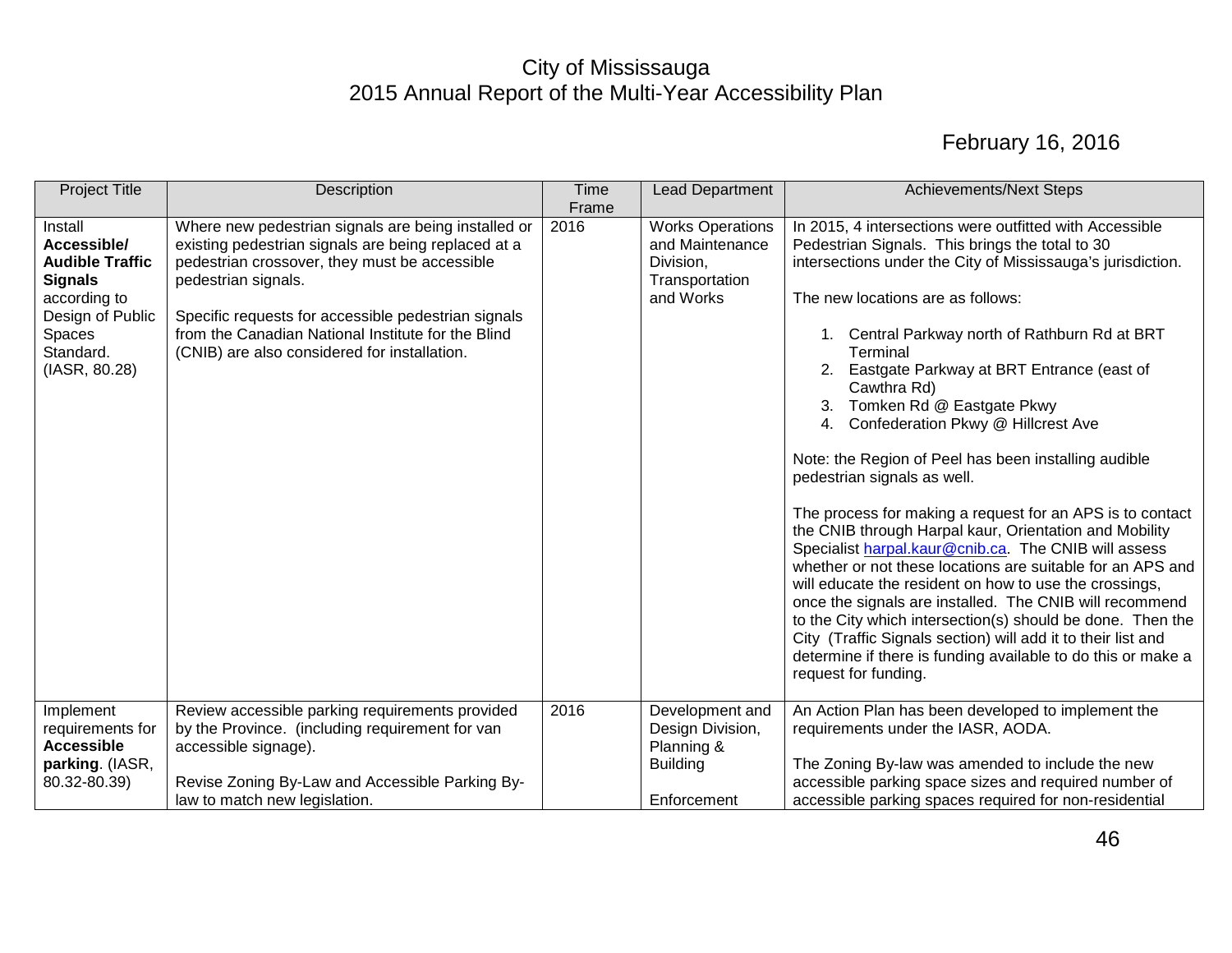| <b>Project Title</b>                                                                                                                                                           | Description                                                                                                                                                                                                                                     | Time<br>Frame | <b>Lead Department</b>                                                                                                                                                                                                                                       | <b>Achievements/Next Steps</b>                                                                                                                                                                                                                                                                                                                                                                                                                                                                                                     |
|--------------------------------------------------------------------------------------------------------------------------------------------------------------------------------|-------------------------------------------------------------------------------------------------------------------------------------------------------------------------------------------------------------------------------------------------|---------------|--------------------------------------------------------------------------------------------------------------------------------------------------------------------------------------------------------------------------------------------------------------|------------------------------------------------------------------------------------------------------------------------------------------------------------------------------------------------------------------------------------------------------------------------------------------------------------------------------------------------------------------------------------------------------------------------------------------------------------------------------------------------------------------------------------|
|                                                                                                                                                                                | Amend the Traffic By Law.<br>Consult with the Accessibility Advisory Committee<br>regarding the need, location and design of<br>accessible-on-street parking spaces, when<br>constructing or re-developing existing on-street<br>parking spaces |               | Division;<br>Transportation<br>and Infrastructure<br>Planning Division;<br>Works,<br>Operations and<br>Maintenance<br>Division,<br>Transportation<br>and Works<br><b>Legal Services</b><br>Working together<br>with the<br>Accessibility<br>Coordinator, FPM | sites (By-law 0190-2014).<br>Review, confirm, amend (if necessary) the requirement for<br>accessible parking for residential uses.<br>The Accessible Parking By Law has been amended and<br>was approved by Council in January 2016. It is effective<br>March 1, 2016.<br>It is being proposed that the penalty for accessible parking<br>contraventions be increased from \$350 to \$400.<br>The City's <b>Facility Accessibility Design Standards</b> has<br>incorporated the new accessible parking requirements (p.<br>$68$ ). |
| Implement<br>requirements for<br>accessible<br>service<br>counters, fixed<br>queuing lines<br>and waiting<br>areas for indoor<br>and outdoor<br>environments.<br>(IASR, 80.40) | Ensure compliance in new construction and<br>renovations                                                                                                                                                                                        | 2016          | Space Planning.<br><b>Facilities and</b><br>Property<br>Management,<br>Corporate<br><b>Services</b>                                                                                                                                                          | The City of Mississauga has been incorporating lowered<br>counters at all public access points for City buildings when<br>renovations occur. This practice will continue.<br>Central Library had new improved lowered counters<br>installed in 2015.                                                                                                                                                                                                                                                                               |
| Ensure<br>accessibility<br>related<br>equipment and<br>features are                                                                                                            | Procedures for preventative and emergency<br>maintenance of accessible elements in public<br>spaces to be noted in the multi-year Accessibility<br>Plan.                                                                                        | 2016          |                                                                                                                                                                                                                                                              | Procedures for dealing with temporary disruptions are in<br>place as per the Accessibility Standard for Customer<br>Service, and have been outlined in the Accessibility<br>Policy.                                                                                                                                                                                                                                                                                                                                                |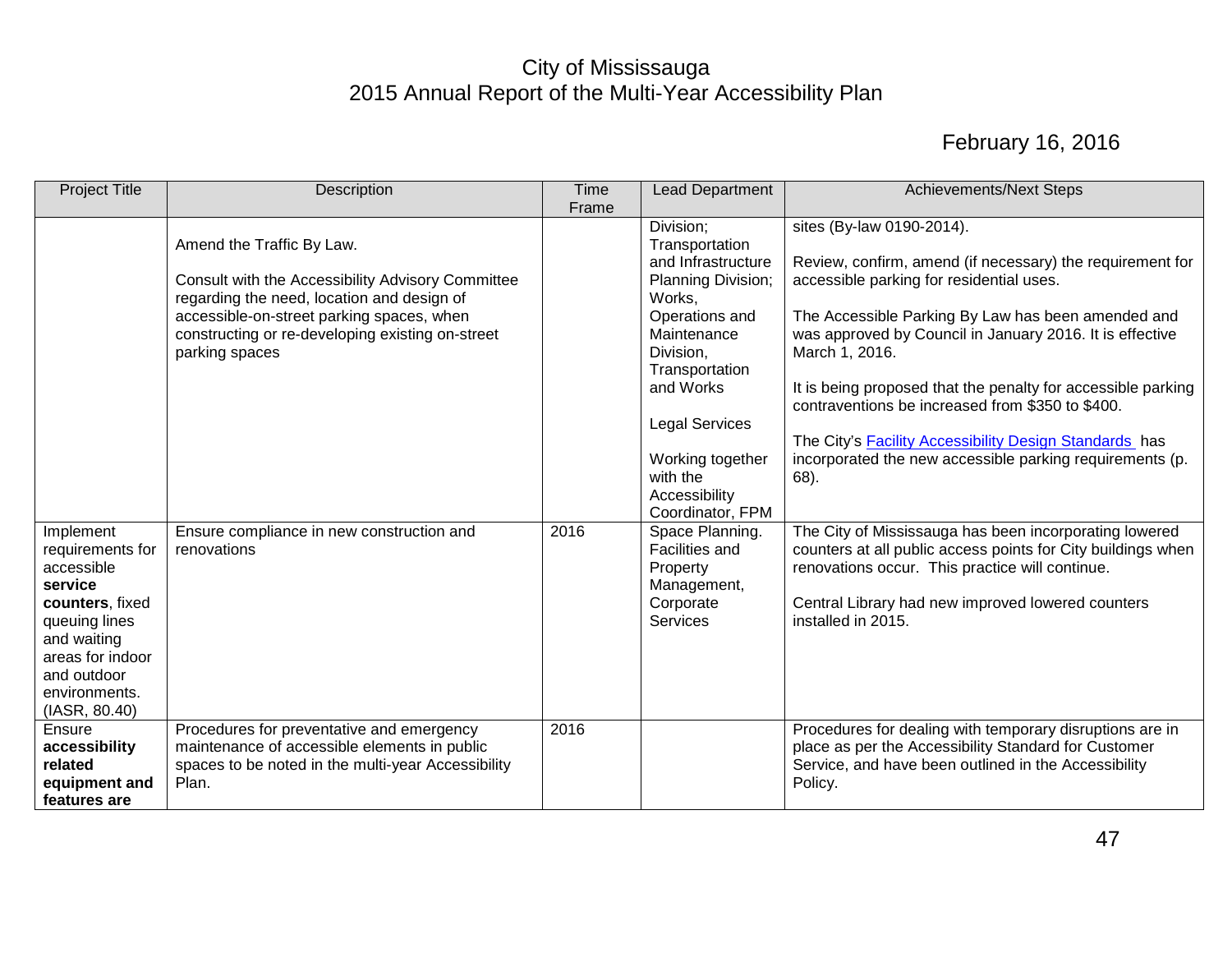# February 16, 2016

| <b>Project Title</b> | Description | Time  | <b>Lead Department</b> | <b>Achievements/Next Steps</b>                                                                     |
|----------------------|-------------|-------|------------------------|----------------------------------------------------------------------------------------------------|
|                      |             | Frame |                        |                                                                                                    |
| maintained.          |             |       |                        | Traffic signal maintenance is described on p. 56 of the                                            |
| (IASR, 80.44)        |             |       |                        | Mississauga Road Safety Handbook.                                                                  |
|                      |             |       |                        | Transportation and Works repaints accessible parking<br>markings as part of scheduled maintenance. |

#### **7. ADDITIONAL ACCESSIBILITY SUCCESSES**

<span id="page-48-0"></span>Additional accessibility successes which have not been captured under the projects listed above are listed below (and sorted by the related accessibility standard). While this is certainly not a complete list (as accessibility planning is integrated broadly across the community and addresses many different disability types), it gives a sense of the many and varied successes that occurred in 2014 to assist not only persons with disabilities but everyone!

Built Environment

- 1. The Riverwood Conservancy's Enabling Garden won a \$5,000 grant from the National Garden Bureau (a North American-wide competition) to create a sensory trail and develop an innovative birding by ear program.
- 2. The City of Mississauga Space Planning section (FPM) provided the Enabling Garden program portable chairs with and without arms to support their client's participation.
- 3. Braille will be added to waste containers as they are replaced. Braille was added to the waste containers for the Pan Am/Para Pan Am Games to assist with identifying which section of the container is for garbage or recycling.
- 4. City of Mississauga staff were consulted and acknowledged in the development of the Peel District School Board Design Guide for Accessible and Inclusive Play Structures.
- 5. Lake Wabukayne Adult Outdoor Fitness Area had these accessibility features incorporated into the project: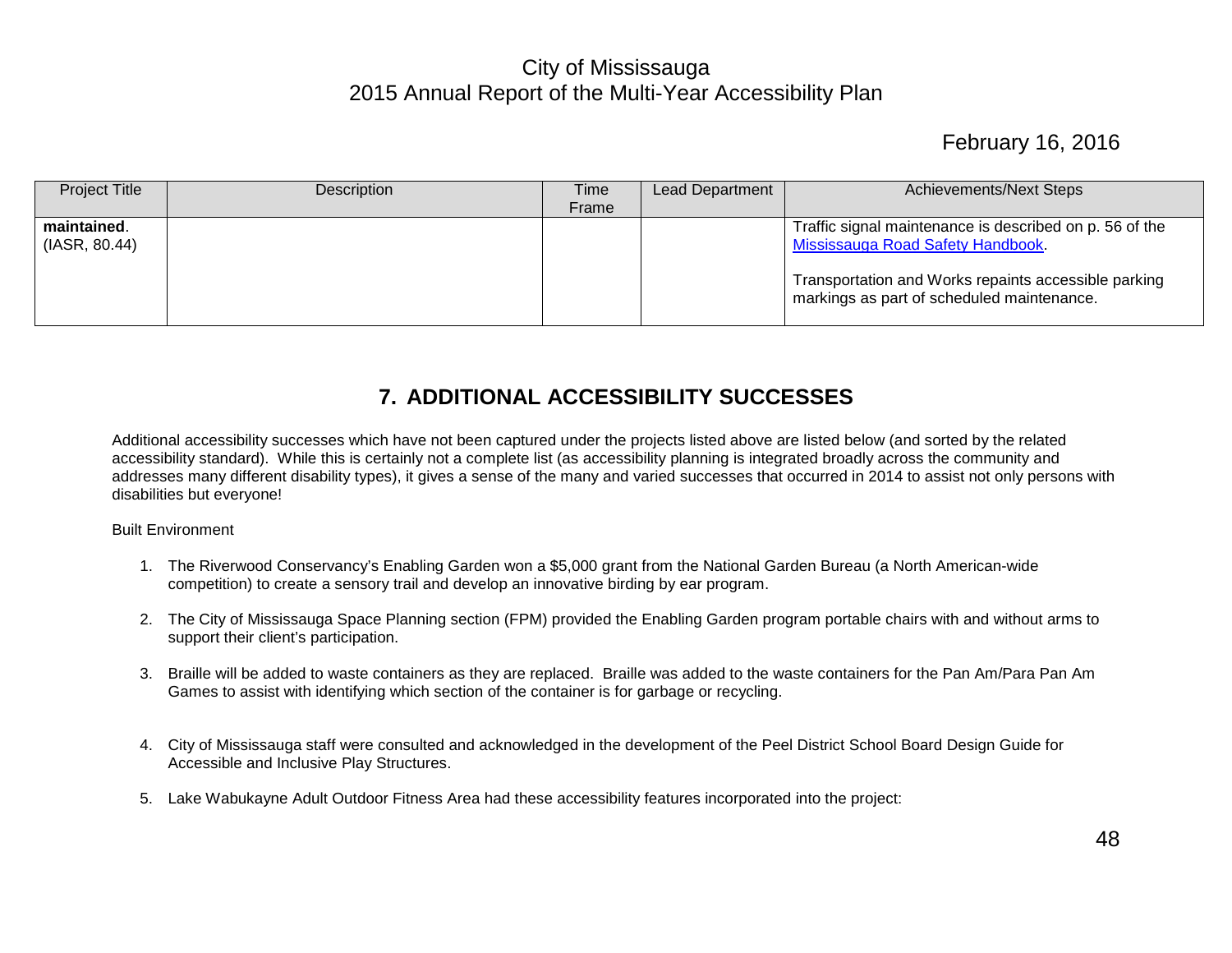- Flexible fitness equipment
- Instructional signs for use by seniors and persons using mobility devices
- accessible safety surface
- Accessible seating and Bench
- Paved access route
- 6. Spray Pad Renovations at Floradale Park and South Common Park included these features:
	- Accessible walkways
	- Accessible Seating and Benches
	- Colour contrasting materials
	- Proximity sensors on spray pad activators (wave hand over the bollard)
- 7. Novo Star Park Shade Table Installation included these features:
	- 2 Tables with Umbrellas Shade
	- Seats with backs
	- Accessible seating bay
	- Paved surface and connection to existing park trail
- 8. Clarkson Streetscape Improvements included these accessible features:
	- Unit paved boulevard treatment
	- Rubber tree pit flush with surfacing paving surfaces
	- Accessible Seating and Benches
- 9. West Branch Cooksville Creek Bridge part of the Burnhamthorpe Road Pedestrian Improvements
	- An accessible and pedestrian friendly bridge
	- Removed a challenging route of travel along Burnhamthorpe Road
	- Safe and accessible pedestrian route
	- Bridge creates a continuous trail link across Cooksville Creek
- 10. Park Development and Parks Operations designed arm rest additions to standard park benches to be installed Citywide. This project resulted in the following successes in 2015:
	- Over 79 parks received accessible seating and benches
	- Paved access route
	- Accessible bay adjacent to bench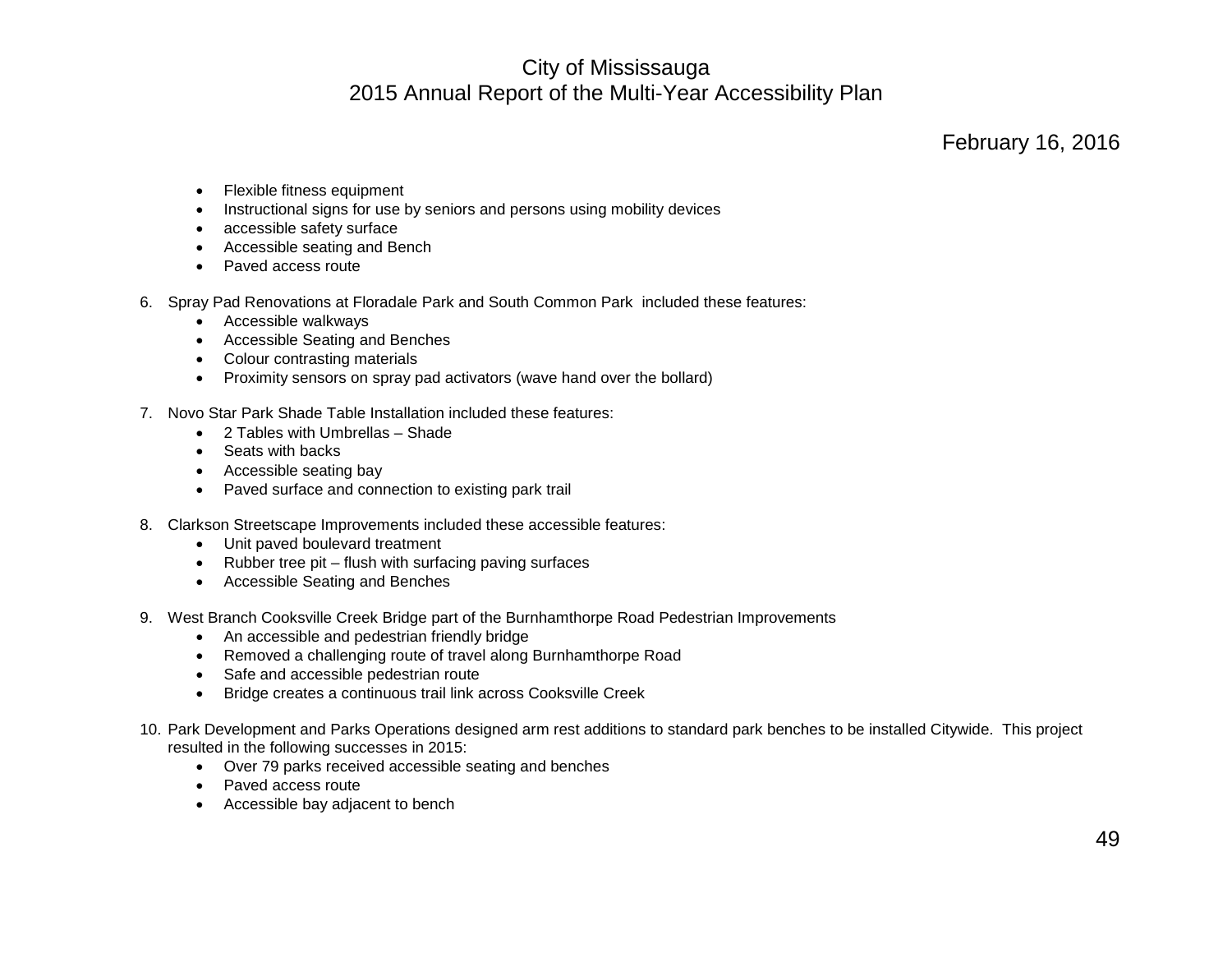- 11. Accessible port-a-potties were provided at the 2015 Play in the Park locations.
- 12. Braille labels were put on the washroom, First Aid and Guest Services signs at Rink 4 Hershey Centre.
- 13. The Assistive Listening Upgrade Project was initiated in 2015. This project will replace old Phonic Ear Systems with the standard Listen Technology systems. Hershey Centre was done in 2015 as were a few locations in City Hall. Mississauga Valley CC is planned for 2016. Other locations moving forward will be based on equipment failures of the old the Phonic Ear systems and done as the older equipment breaks down.
- 14. The City's Accessibility Coordinator is consulted as part of the final approvals stage for permanent public art installations. For instance, the art piece entitled *Migration* installed at the foot of Burnhamthorpe Rd W and Duke of York Blvd., resulted in siting the artwork in accordance with a barrier-free path of travel as well as accessible site features. These site features include the use of contrasting colours, tones and materials as well as tactile sidewalk treatment surrounding the sculptures. Accessibility is also defined as one of the Public Art Program's criteria for site selection of public art.



Figure 1 - Tactile warning surface around Public Art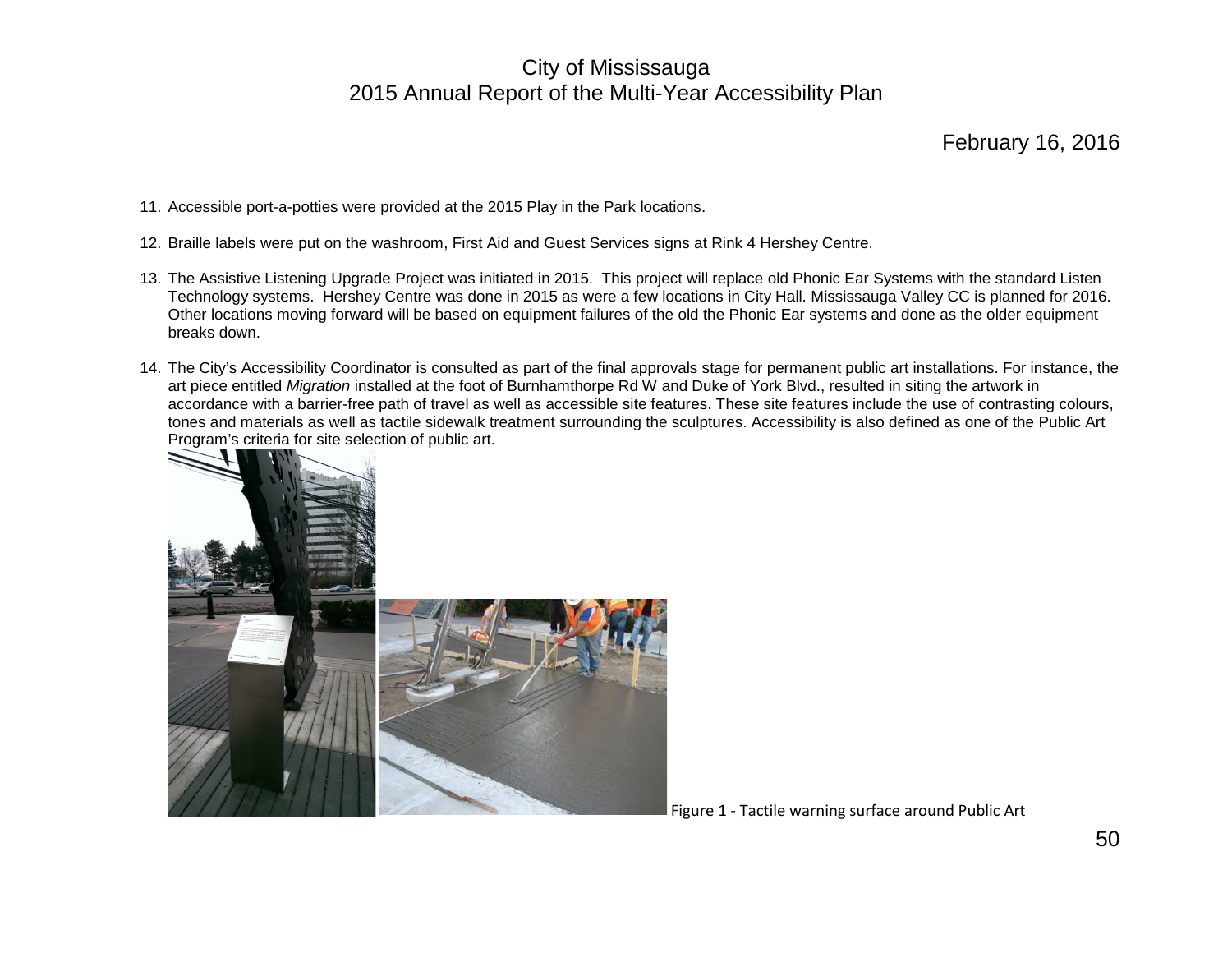#### February 16, 2016

#### Customer Service

- 1. Square One Older Adult Centre received funding from Community Foundation of Mississauga for a "Seniors with Vision Disabilities Exploration Project". Research regarding available community programs for seniors with vision disabilities was undertaken and community and Centre members were surveyed about their needs. This project may open the doors for future partnership programs.
- 2. The Active Assist (Recreation Fee Assistance Program increased the maximum number of clients from 8,000 in 2013 to 10,000 in 2014, and to 12,500 in 2015..
- 3. Visual Arts Mississauga extended the ArtReach program to isolated, lower income seniors and adults with disabilities. The program consists of art workshops that directly impacted the lives of over 200 individuals. All of the artist instructors, programmers and ArtReach Team members have been through specialized senior sensitivity training (*Through Others Eyes*).



Figure 2 - Man sitting in wheelchair smiles for a photop while working on visual art project.

- 4. The accessible golf cart was used 4 times at Lakeview Golf Course.
- 5. A procedure has been set up to ensure proper signage is posted at Recreation facilities when maintenance is undertaken, to minimize or eliminate the risk of reactions to indoor chemical emissions This will assist people with multiple chemical sensitivities. A Facility Maintenance Notification sign has been created for this purpose.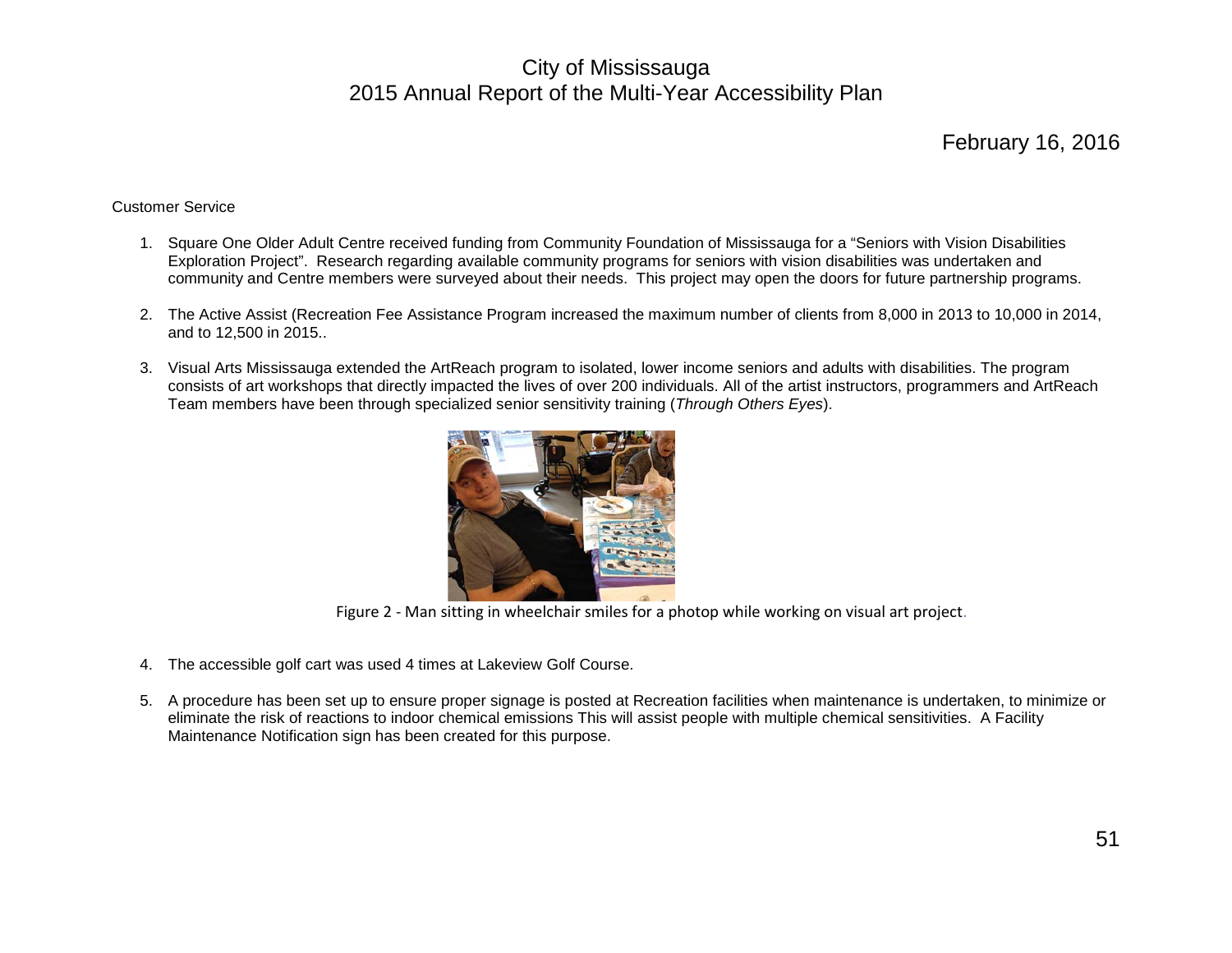February 16, 2016

#### Information & Communication

1. More City services are available [online.](http://www.mississauga.ca/portal/services) For example, residents can now go online at their convenience to get a temporary parking permit. Many City services such as tree pruning, recreation, library searches and pet licenses are available online.

You can now report a problem in Mississauga directly from your smartphone using [Pingstreet](http://www.mississauga.ca/portal/services/pingstreet) – a free mobile app for the City. For example, sidewalk problems can be reported using this app. The service requests submitted through the app go directly from the citizen to the appropriate business unit for resolution.

The app allows the City to offer some of its popular online services in a convenient, mobile friendly way. The City plans to add new online services and features on the Pingstreet app in 2016.

- 2. Wi-Fi has been added to key parks to support large festivals. For example, Celebration Square.
- 3. A Described video has been posted on the [City's YouTube channel](https://www.youtube.com/watch?v=vvuhbwwqcXk) titled: 'Celebrate Mississauga'. The focus of this new video is 'Mississauga's Cultural Richness: Inviting a Global Celebration' and aims to promote Mississauga as a warm and welcoming community that celebrates its cultural diversity. It highlights the many ways that you can experience culture in Mississauga.

#### Employment

- 1. Peel Partners in Accessibility (Region of Peel, City of Mississauga, City of Brampton, and Town of Caledon) hosted an Employer Event on Nov. 30 to educate about the AODA and how to hire persons with disabilities. The City of Mississauga provided a display and shared resources with the business community. Accessibility Advisory Committee members assisted with the event.
- 2. Through SWEP (Summer Work Experience Program), for adults with developmental disabilities, the City hired 8 volunteers to work at 4 park locations. One of these volunteers requested other volunteer opportunities and is currently volunteering in a Recreation Basketball Program at Mississauga Valley Community Centre.
- 3. Secondary School Volunteer Project: Seven student volunteers with developmental disabilities (from Gordon Graydon SS) received training and volunteered at 4 City of Mississauga Community Centres and 2 Mississauga libraries for the 2015 March Break program. One of these volunteers went on to become a paid part-time building operations staff at Frank McKechnie CC.

An additional 9 Gordon Graydon SS volunteers with developmental disabilities were trained with other volunteers at our Dec 5<sup>th</sup> City Wide Volunteer Training for their Winter/March Break 2016 placements.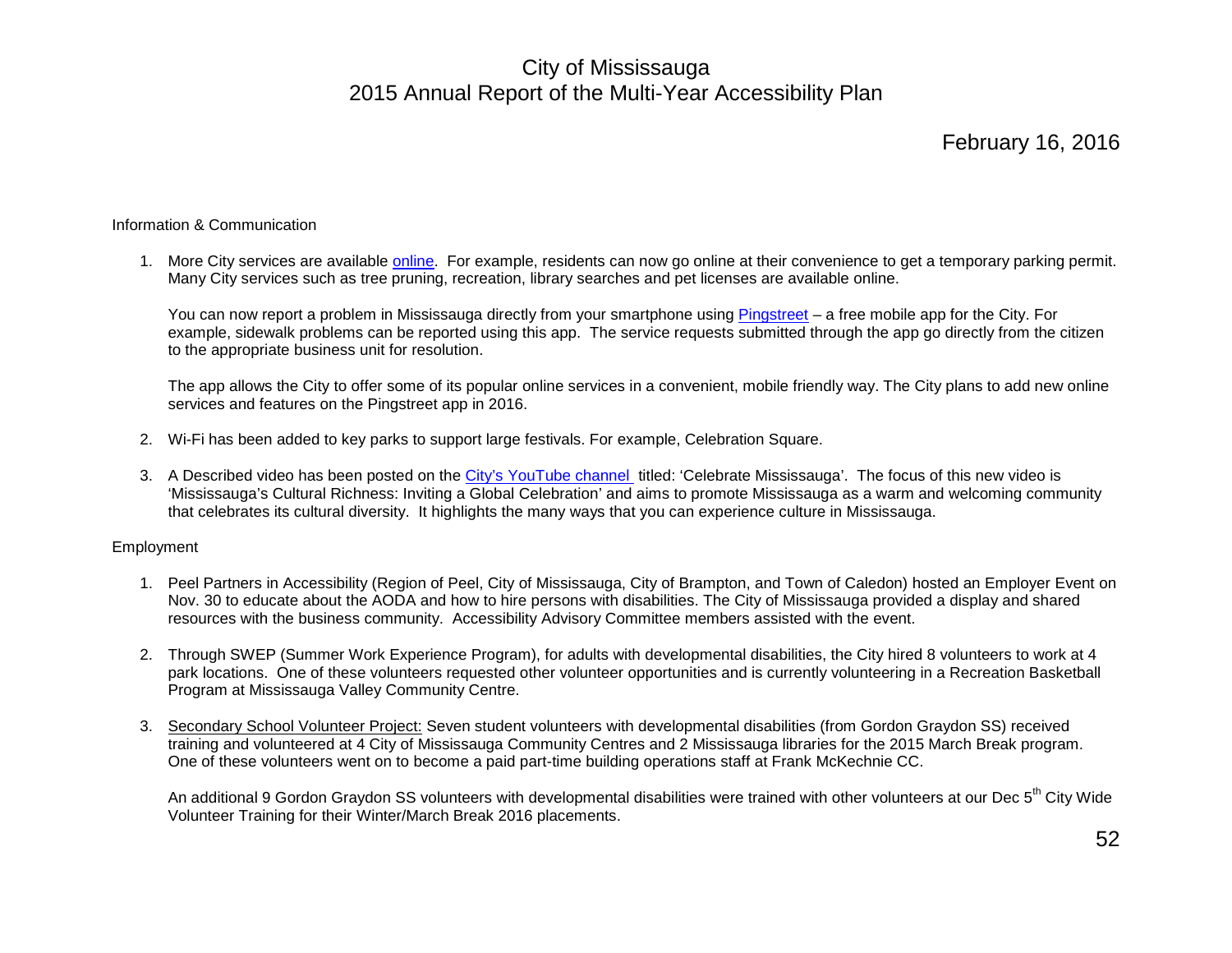February 16, 2016

Two students with developmental disabilities from St Martins SS started volunteering at Huron Park CC (building operations) with teacher support in November and December 2015.

- 4. Square One Older Adult Centre, through the support of a federal government New Horizons for Seniors grant, is creating a Resource Toolkit complete with practical suggestions and tips for organizations which wish to expand their volunteer engagement practices. This resource will assist community organizations to expand their volunteer and leadership capacities to effectively welcome differently-abled seniors, encouraging them to share their experience and skills. The Toolkit will be available in late March 2016 by contacting the Older Adult Centre directly.
- 5. Employee Health Services coordinated and delivered a variety of wellness presentations/discussions with various staff groups throughout the year. For example sessions titled: "Resiliency in the Workplace", "Lighten Up Your Day", "Boosting Your Positive Outlook" and "Mental Health Support at the City of Mississauga" were some of the sessions held.
- 6. In addition to group ergonomic presentations, over 109 individual ergonomic work stations were delivered throughout the year in response to requests from employees experiencing difficulties.
- 7. The Annual Employee Health, Wellness and Safety Fair, held in the Civic Centre, attracted over 430 participants with approximately 45 booths. The focus of the 2015 event was active@work. Some of the booths included: Alzheimer Society Peel, Canadian Anaphylaxis Initiative, Canadian Mental Health Association/Peel Branch, Ontario Optician Association & Partner Essilor, the City's Employee Assistance Provider -Morneau Shepell, Asthma Society of Canada, and MS Society Mississauga Chapter.
- 8. In the past 5 years, 600 jobs have been created because the [Mississauga Business Enterprise C](http://www.mississauga.ca/portal/business/startingabusiness)entre supported the development of 100 new small and youth businesses.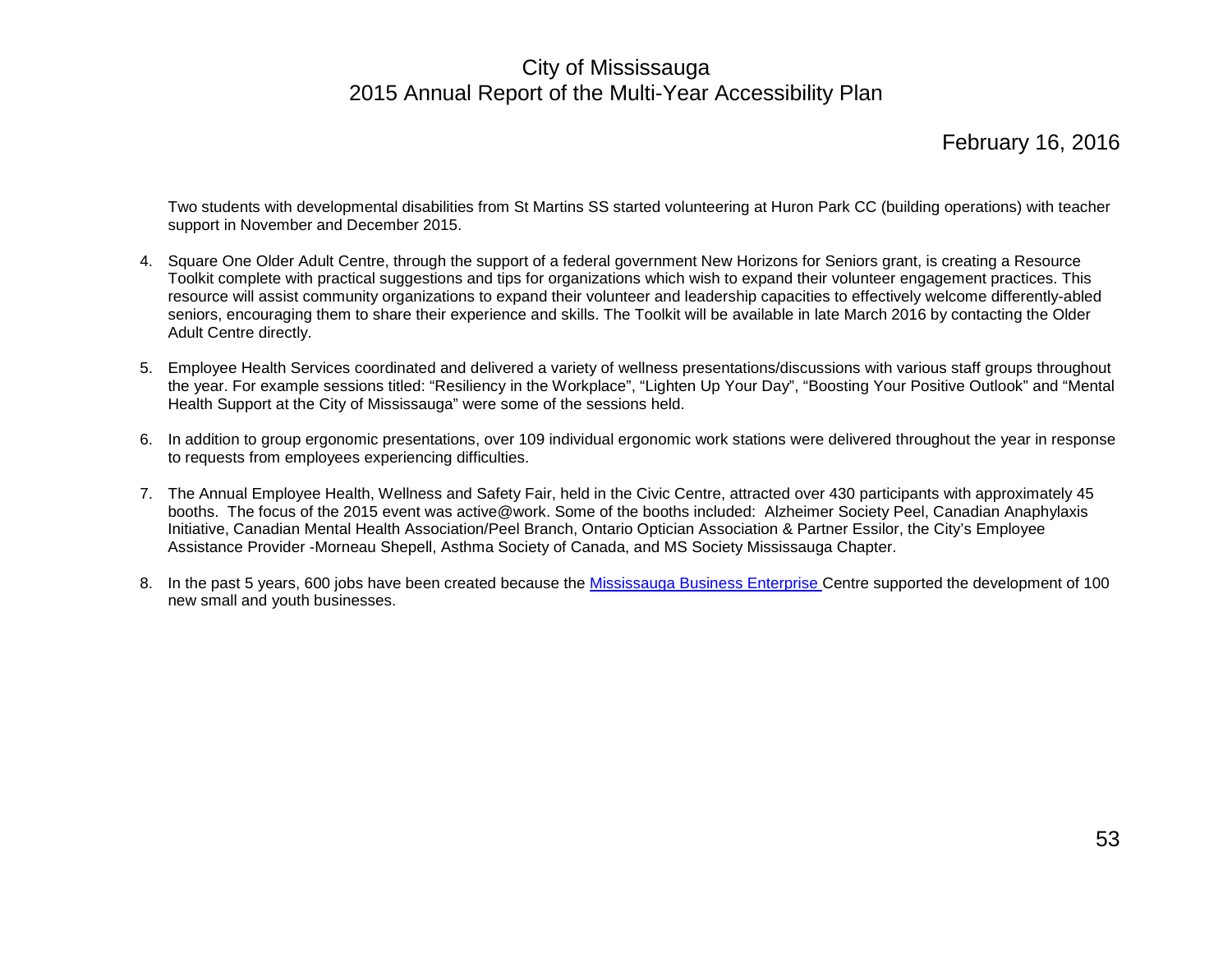February 16, 2016



Figure 3- Jobs for Youth - 16 youth including a man in a wheelchair

9. The Human Resources Division offers a half day classroom staff training program titled: "Accommodation – The Employment Life Cycle". In this session, leaders raise their knowledge and comprehension of accommodation issues, tools and practices that relate to the employment life cycle.

#### **Transportation**

1. MiWay installed approximately 200 new bus pads throughout the City to make access to transit more convenient and accessible. 188 of these bus pads were dedicated to rear door concrete pad extensions.

#### Other Successes:

#### 1. **Parapan Am Games:**

Mississauga hosted Parapan Am Games – goalball (attendance 2,023) powerlifting (attendance 334) and wheelchair rugby (attendance 7,033) from August 7 to 15.

Committed to accessibility, the City initiated and developed a three year plan to incorporate para sport into community programs. The plan includes the acquisition of wheelchairs and other para sport equipment at summer camps (including sledges for sledge hockey), a para multi-sport and wheelchair tennis program among others, and a venue rental fee that provides para sport groups access to City facilities.

The wheelchairs have been used with much success for wheelchair basketball at Malton Community Centre.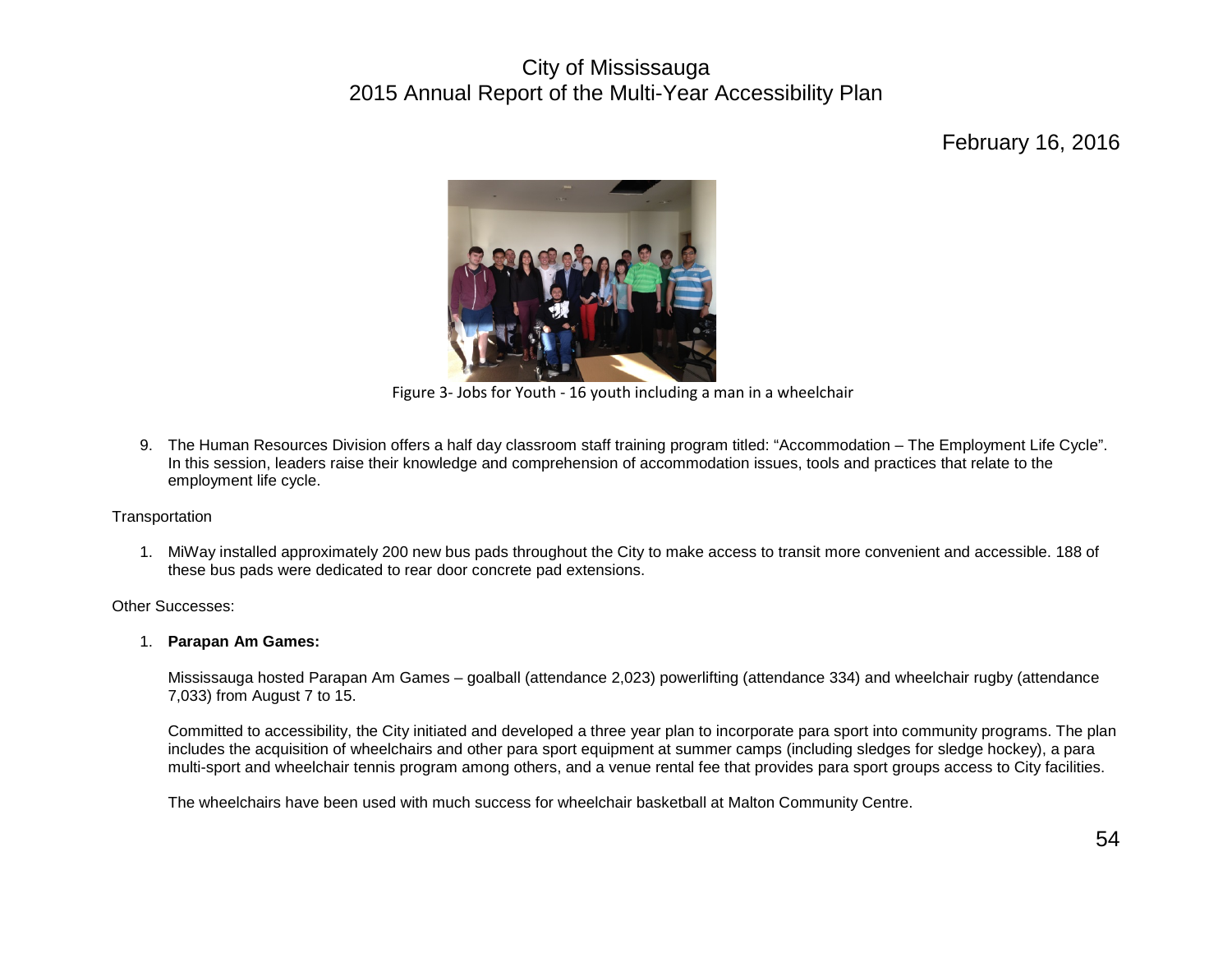The City of Mississauga worked with the TORONTO 2015 Pan Am / Parapan Am Games Organizing Committee (TO2015) to deliver venues and services that were accessible to all spectators and met the requirements under the Accessibility for Ontarians with Disabilities Act, 2005 (AODA).

- Accessible seating tickets were available at the Mississauga Sports Centre (MIS); also known as Hershey Centre with the option to purchase an adjacent companion or support person ticket at a discounted price.
- The MIS had assistive listening devices available upon request.
- Accessible transportation options were available to and from MIS.
	- o [Mississauga Transit \(MiWay\) shuttles](http://mississaugapanam.ca/index.php/get-around%23get-to-mississauga)
	- o TransHelp [Region of Peel](https://www.peelregion.ca/transhlp/)
	- o Accessible taxis (available by request)
- [Pan Am events](http://mississaugapanam.ca/index.php/calendar-of-events) across the city were held at City accessible facilities.

Many facility accessibility improvements were made to Hershey Centre in preparation for the Games; for example:

- The City of Mississauga box now has a lowered counter
- A Temporary accessible viewing platform was installed to accommodate wheelchair rugby
- A portable ramp was installed at the athlete entrance

#### **Parapan Am Torch Relay (1,200 attended)**

*August 5, 2015 at Lakeside Park - 6 p.m.*

The Parapan Am Flame came to Mississauga on August 5. This event consisted of:

- Community BBQ and family fun
- Torch Relay with 22 athletes and Community Cauldron Lighting Ceremony
- Community Celebration ended the day with a Celtic performance by Steel City Rovers.
	- Accessibility Advisory Committee Members were invited as VIP guests to attend the Torch

#### Relay.

**Nydia Langill - Mississauga Community Torchbearer**

Nydia Langill is a Paralympic swimmer and Mississauga resident who competed in the Parapan Am Games.

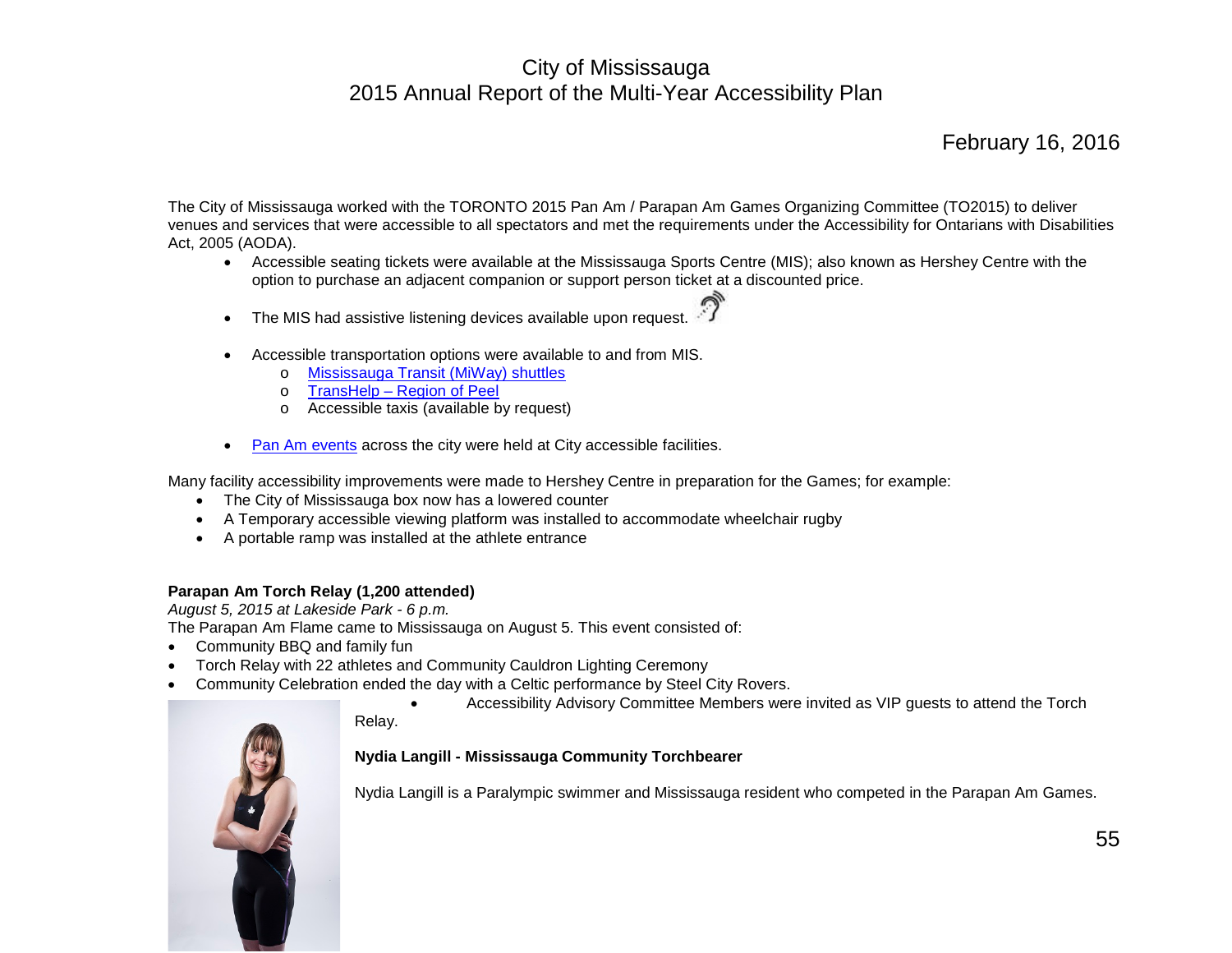#### February 16, 2016

Parapan Am Athlete Videos:

Two Mississauga para athletes' videos were posted on YouTube as part of an effort to feature our local para athletes and para sports programs. The videos resulted in 395 unique video views, 20 shares and had average view duration of 0:76 minutes.

All videos were housed on YouTube and embedded into the mississaugapanam.ca About page. They were promoted via Facebook, Twitter and homepage banners on the City website. They were also played on Celebration Square and at all TO2015 community events in Mississauga.

Other Parapan Am Athletes:

Renee Foessel – Shot Put, Discus Throw, Javelin Throw Karen Van Nest - Archery

Accessibility Feedback to TO2015:

The Accessibility Advisory Committee asked to provide feedback on the accessibility of various aspects of TO2015 (website, tickets, venues, events etc.). Recreation staff were invited to a Corporate Policies and Procedures Subcommittee meeting to discuss the feedback.

#### Media Coverage

Two media advisories were issued on behalf of the City for the Parapan Am Games. The following chart outlines the advisories issues and resulting media coverage resulting in over 1,415,891 print impressions, and 8,318,916 digital impressions.

Here is an example of media coverage that was placed in SNAP'd - [https://southmississauga.snapd.com/event/862213#/arapan Am Torch](https://southmississauga.snapd.com/event/862213%23/arapan%20Am%20Torch%20Relay)  [Relay](https://southmississauga.snapd.com/event/862213%23/arapan%20Am%20Torch%20Relay)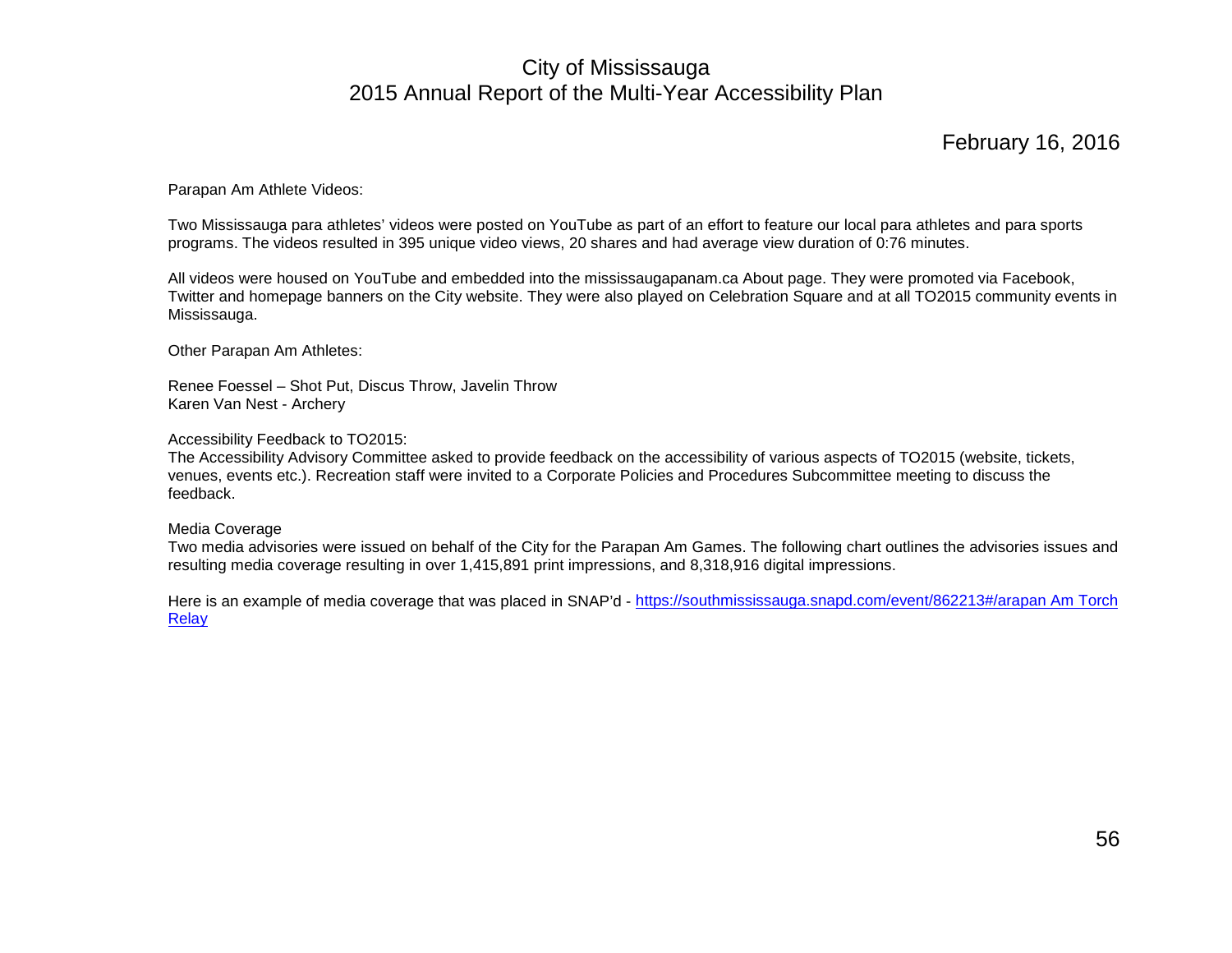#### February 16, 2016

Mississauga Library Services put together a Parapan Am Display for the month of August at the Central Library.



Figure 4 - Parapan Am Display at Central Library

- 2. City of Mississauga staff raised \$203,324 for the 2014 United Way Employee Campaign (an increase of \$1,049 from the previous year). This will assist those in our community who need it most, from reducing poverty, to providing programs for children and adults. Some of the agencies that benefit from the United Way include: Canadian Hearing Society, Canadian Mental Health Association/ Peel Region, CNIB Halton-Peel, Community Living Mississauga, Distress Centre Peel, Ontario March of Dimes.
- 3. A revised Terms of Reference for the Accessibility Advisory Committee was approved by Council in 2015.
- 4. Accessibility Advisory Committee Members continue to participate actively by attending several community meetings i.e. Region of Peel Supportive Housing Review and public information sessions.
- 5. The City Manager's Management Plan is an inclusive Plan that connects many service areas that are needed to move the City forward in an efficient, effective and innovative manner. The City's Accessibility Plan is included as one of the Plans that the City must follow in order to ensure that we are following the City's Strategic Plan.
- 6. Two Accessibility Advisory Committee members (Rabia Khedr, Naz Husain) presented at the Region of Peel's National Access Awareness Event in June, 2015.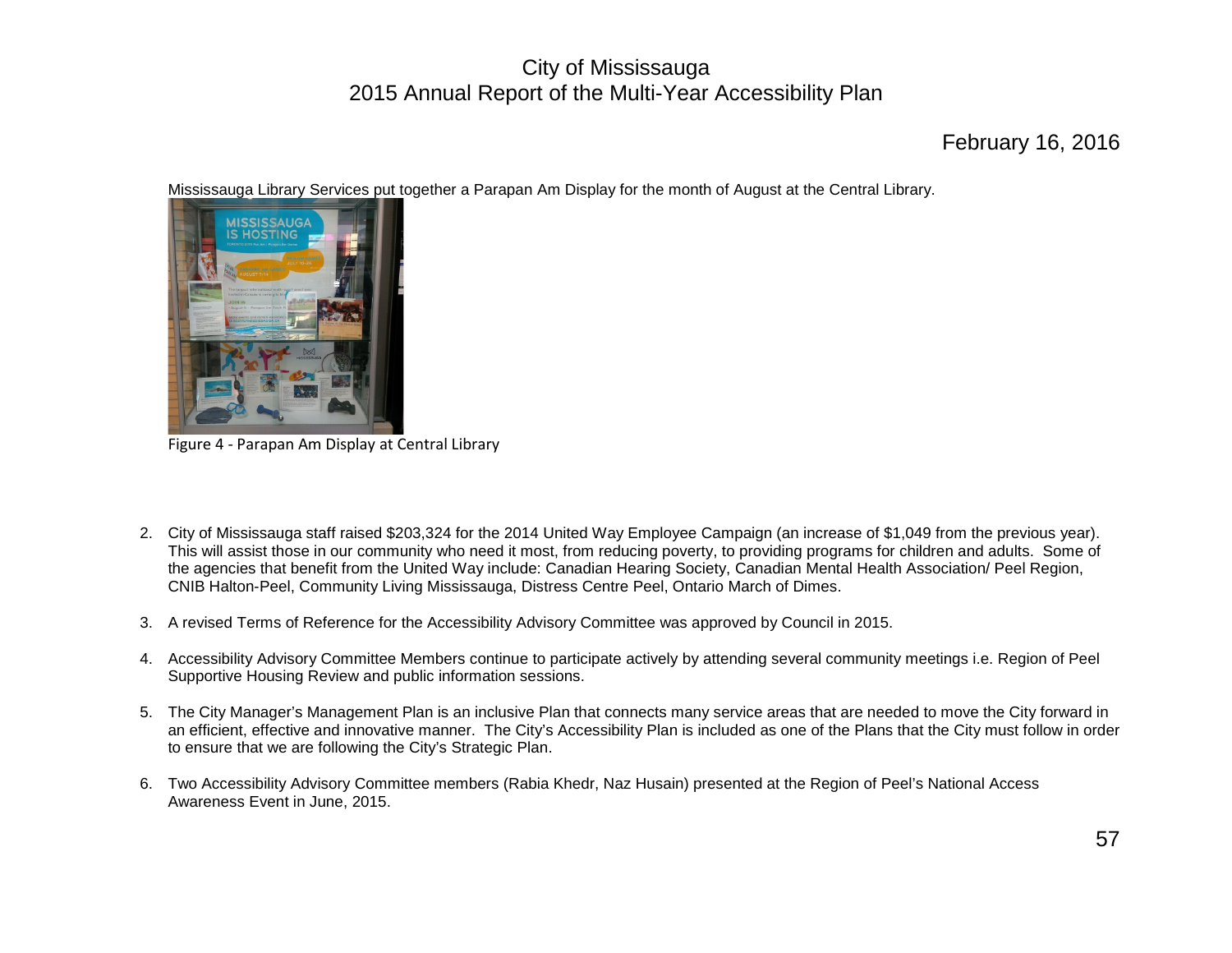February 16, 2016

- 7. The Accessibility Coordinator participated in a stakeholder consultation session to provide input on the proposed Accessibility Certification Program that the Accessibility Directorate of Ontario is investigating with Deloitte.
- 8. In February 2015, Mississauga Council approved more than \$3 million in funding for community culture, festivals, recreation and environment programs. Under the Recreation and Sport Grant Program some of the organizations receiving funding include: Square One Older Adult Centre; Volunteer Mississauga, Brampton; Caledon; and Nexus Youth Services. Among the groups receiving annual contributions were: Community Living Mississauga, Applewood Centre for Adult Learning and Cruisers Sports for people with physical disabilities.
- 9. In June, 2015, the Recreation Division brought a Corporate Report to General Committee recommending that the City adopt "A Framework for Recreation in Canada 2015 – Pathways to Wellbeing" as a guide for the planning and delivery of Recreation and Parks services in Mississauga. The Framework has 5 Goals – Goal #2 being: Inclusion and Access – Increase inclusion and access to recreation for populations that face constraints to participation. Priority 2.7 under this goal is to "Provide leadership, support, encouragement, information, policies and programs that facilitate full participation in recreation by people of all abilities across all settings. Work with persons with disabilities to create inclusive opportunities and build leadership capacity. Ensure that recreation environments are accessible, and remove physical and emotional barriers to participation. Recreation Services will consider this framework in alignment with the Future Directions Master Plans, strategies and annual work plans.

Here is a link to the entire [Framework](http://www.cpra.ca/UserFiles/File/EN/sitePdfs/initiatives/National%20Framework/Framework%20For%20Recreation%20In%20Canada_4.pdf) .

- 10. An Accessibility Compliance Tip Sheet was created to assist Library Managers in following the AODA requirements.
- 11. Submitted the AODA Compliance Report to the Province indicating that the City of Mississauga has complied with all AODA requirements up to, and including those requirements that were due by January 1, 2015. The AODA Self-Certified Report has been included as an Appendix to this 2015 Annual Report of the Multi-Year Accessibility Plan.
- 12. Received budget approval to hire an Accessibility Specialist in 2016.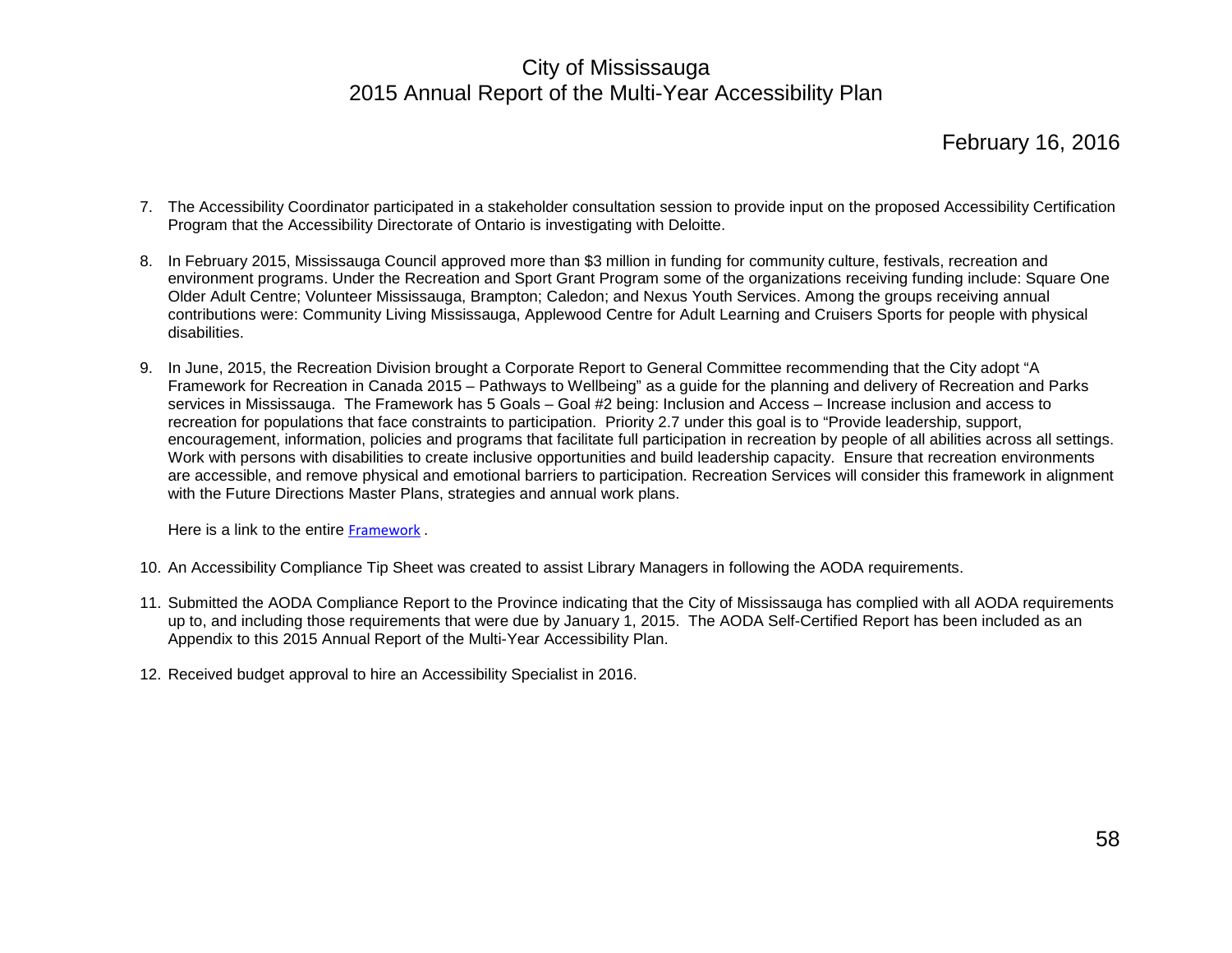#### <span id="page-59-0"></span>**CONCLUSION**:

The Accessibility Vision for the City of Mississauga is:

#### **"Mississauga - A Great Place to live, work, travel and play for everyone!"**

This Accessibility Vision statement complements the City's Strategic Plan Vision, which is summarized with the statement: "Mississauga: A place where people choose to be".

The Accessibility Vision will be realized by:

- Meeting or exceeding timelines of legislation
- Providing mobility for everyone
- Retrofitting older buildings, parks and trails
- Making accessibility a design priority
- Providing accessible information
- Creating awareness
- Dedicated funding
- Persons with disabilities being well represented

The strategies listed below were developed to realize our vision:

- Give accessibility a voice everywhere
- Do what we know is right through our practices and policies
- Partner with other jurisdictions (i.e. Government) for synergies & efficiency
- Outreach and partner to improve education and awareness
- Encourage private sector contributions to accessibility

We have accomplished much with accessibility planning at the City of Mississauga, but there is still a lot of work to do.